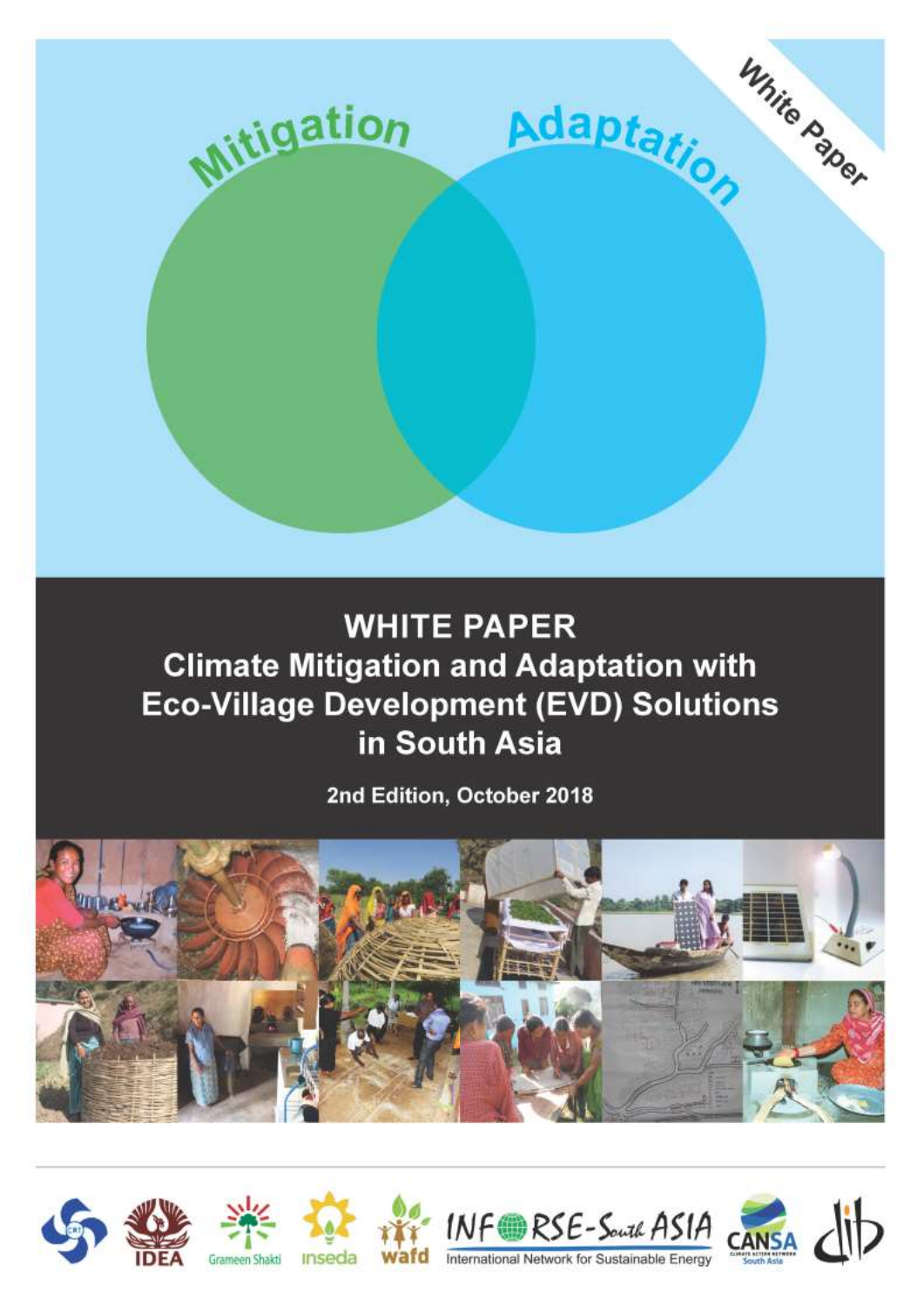# **White Paper on Climate Mitigation and Adaption with Eco-Village Development (EVD) Solutions in South Asia**

Author:

2nd Edition, October 2018

*Gunnar Boye Olesen, International Network for Sustainable Energy (INFORSE)*

*Main contributors:*

- Grameen Shakti, Bangladesh, att. M. Mahmodul Hasan
- Integrated Sustainable Energy and Ecological Development Association (INSEDA), India, att. Raymond Myles
- Centre for Rural Technologies, Nepal (CRT/N), att. Shovana Maharjan
- Integrated Development Association (IDEA), Sri Lanka, att. Dumindu Herath
- Climate Action Network South Asia (CANSA), Santosh Patnaik
- International Network for Sustainable Energy (INFORSE and INFORSE South Asia)

This publication was developed as part of the project "Advocating for upscaling local climate solutions as Eco-Village Development as a mean to strengthen pro-poor climate Agenda in South Asia", coordinated by DIB, Denmark and supported by the Climate and Environment Fund of Civil Society in Development (CISU), Denmark. Main partners are those listed above.

The author would also like to thank for contributions to the work, including to identify relevant literature and make calculations by *Kavita Myles, INSEDA/INFORSE South Asia, Jessica Brugmans, INFORSE, and Max Vittrup Jensen, Hel-Max Miljøkonsult, as well as text advise to the summary by Niki Fowler.*

Read more on the project and download this and other publications from <http://www.inforse.org/asia/EVD.htm> and<http://www.ecovillagedevelopment.net/>

ISBN 978-87-970130-0-7, 2n Edition, October 2018, 43pp. Published by International Network for Sustainable Energy - INFORSE

## **List of Contents**

|    | 1. Summary for Policy Makers                            | page 2  |
|----|---------------------------------------------------------|---------|
| 2. | Introduction                                            | page 4  |
| 3. | <b>Improved Cookstoves</b>                              | page 7  |
| 4. | Household Biogas Plants                                 | page 18 |
| 5. | Household Scale Power (solar home systems, solar lamps) | page 25 |
|    | 6. Village Scale Power (mini and micro grids)           | page 27 |
| 7. | <b>Solar Drying</b>                                     | page 30 |
| 8. | Organic Farming and Composting                          | page 32 |
|    | 9. Climate Mitigation Effects on Village Level          | page 34 |
|    | References                                              | page 39 |
|    | Appendix 1                                              | page 42 |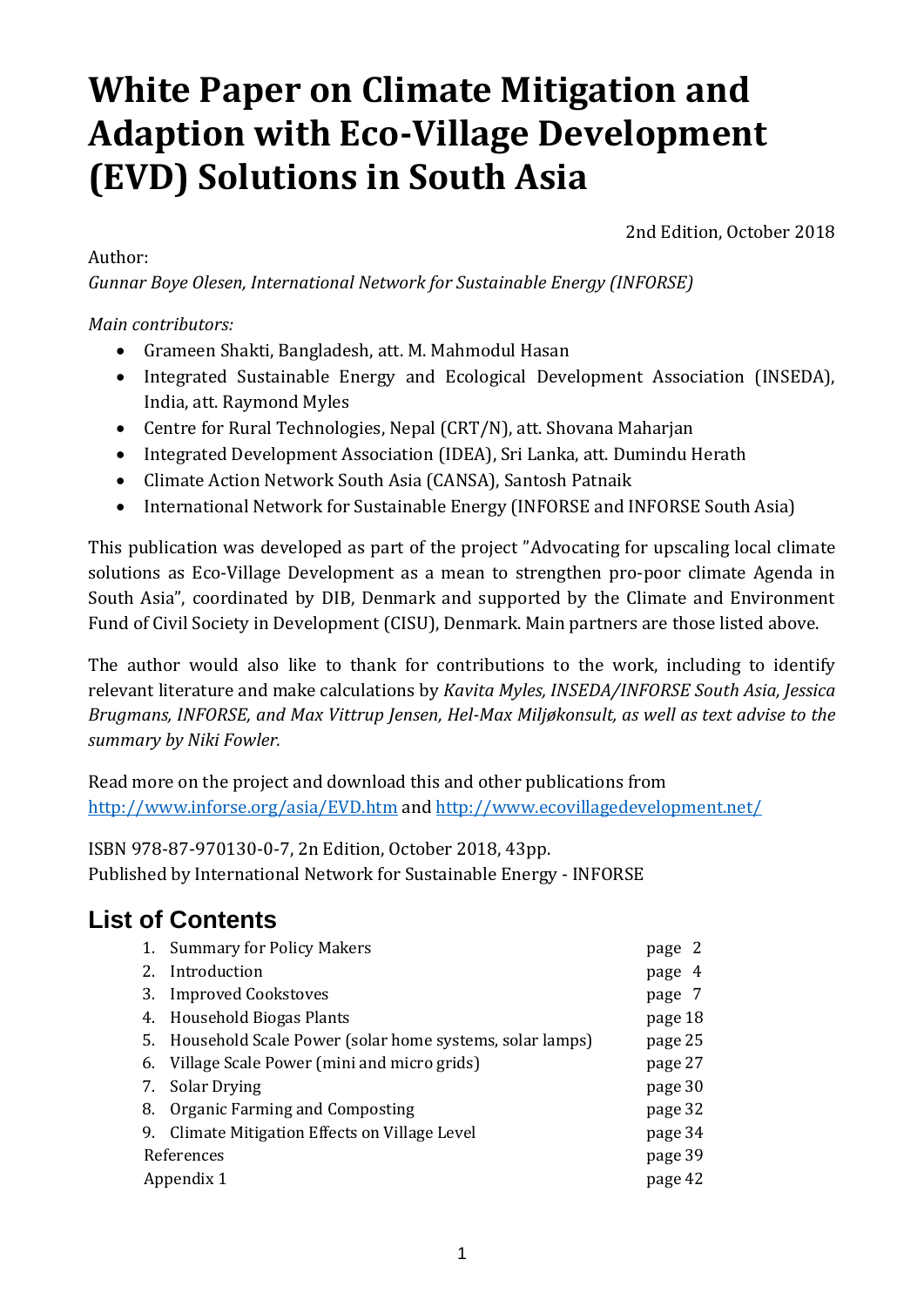# **1. Summary for Policy Makers**

This White Paper *"Climate Mitigation and Adaptation with Eco-Village Development (EVD) Solutions in South Asia"* analyses and presents climate-effects of EVD solutions, using existing cases from villages in South Asia. EVD combines village-level developmental planning with local sustainable solutions to give villagers climate-resilient supplies of energy, water, agricultural products, and other necessities and livelihood improvements, depending upon the choices of the villagers.

The authors select six high-impact EVD solutions and describe the importance of each in mitigation of climate change and adaptation to climate change. Improved cookstoves, household biogas plants, solar home systems, renewable energy mini- and micro-grids, solar drying, and organic farming (including composting) have been found to reduce greenhousegas (GHG) and particle emissions considerably while improving quality of life.

The analysis covers all substantial greenhouse emissions that the authors could identify and quantify, gases as well as particles of black carbon. Adaptation benefits are identified as well, but not quantified. The selected high-impact EVD solutions are analysed in the chapters 3-8. Chapter 9 presents examples of total village-level GHG-emission reductions.

| <b>EVD Solution</b>                                        | <b>Mitigation Impact</b>                                                                                                                                                              | <b>Adaptation Impact</b>                                                                                |
|------------------------------------------------------------|---------------------------------------------------------------------------------------------------------------------------------------------------------------------------------------|---------------------------------------------------------------------------------------------------------|
| Improved<br>Cookstove (ICS)<br>Technologies                | In households: GHG and black-carbon emissions<br>from cooking are reduced by 1-3 tons CO <sub>2</sub> -<br>equivalents (CO <sub>2</sub> e) per family per year.                       | Not assessed (n.a.)                                                                                     |
|                                                            | In village and household industries, GHG and<br>black carbon emissions are reduced significantly.                                                                                     | n.a.                                                                                                    |
| Household<br><b>Biogas Plants</b>                          | GHG and black carbon emissions from cooking<br>and agriculture are reduced by $1 - 4$ tons $CO2e$<br>per family per year.                                                             | Soil improvement                                                                                        |
| Solar Lighting                                             | Use in homes reduces $CO2$ emissions from<br>kerosene and other non-solar light sources by<br>roughly 0.34 tons per family per year.                                                  | Provides light during<br>cyclones                                                                       |
| Solar or hydro<br>micro- and mini-<br>grids                | Typical reduces $CO2$ emissions from uses of<br>electricity and/or of diesel engines by 0.7 tons<br>per family per year.                                                              | n.a.                                                                                                    |
| Solar Dryers                                               | Typically reduces $CO2$ emissions by 1.4-3 tons<br>per year when solar drying replaces electric or<br>fossil-fuelled dryers.                                                          | Preservation of food in<br>changing weather                                                             |
| Organic Farming<br>& Gardening,<br>Including<br>Composting | Organic practices replace GHG producing<br>N-fertiliser, increase soil carbon, which reduces<br>$CO2$ emissions from agriculture.<br>It is difficult to quantify emission reductions. | Improve soil for moisture<br>retention. Crop rotation gives<br>more stable yield in changing<br>climate |

The following table briefly summarizes the six key technologies and their major climate impacts.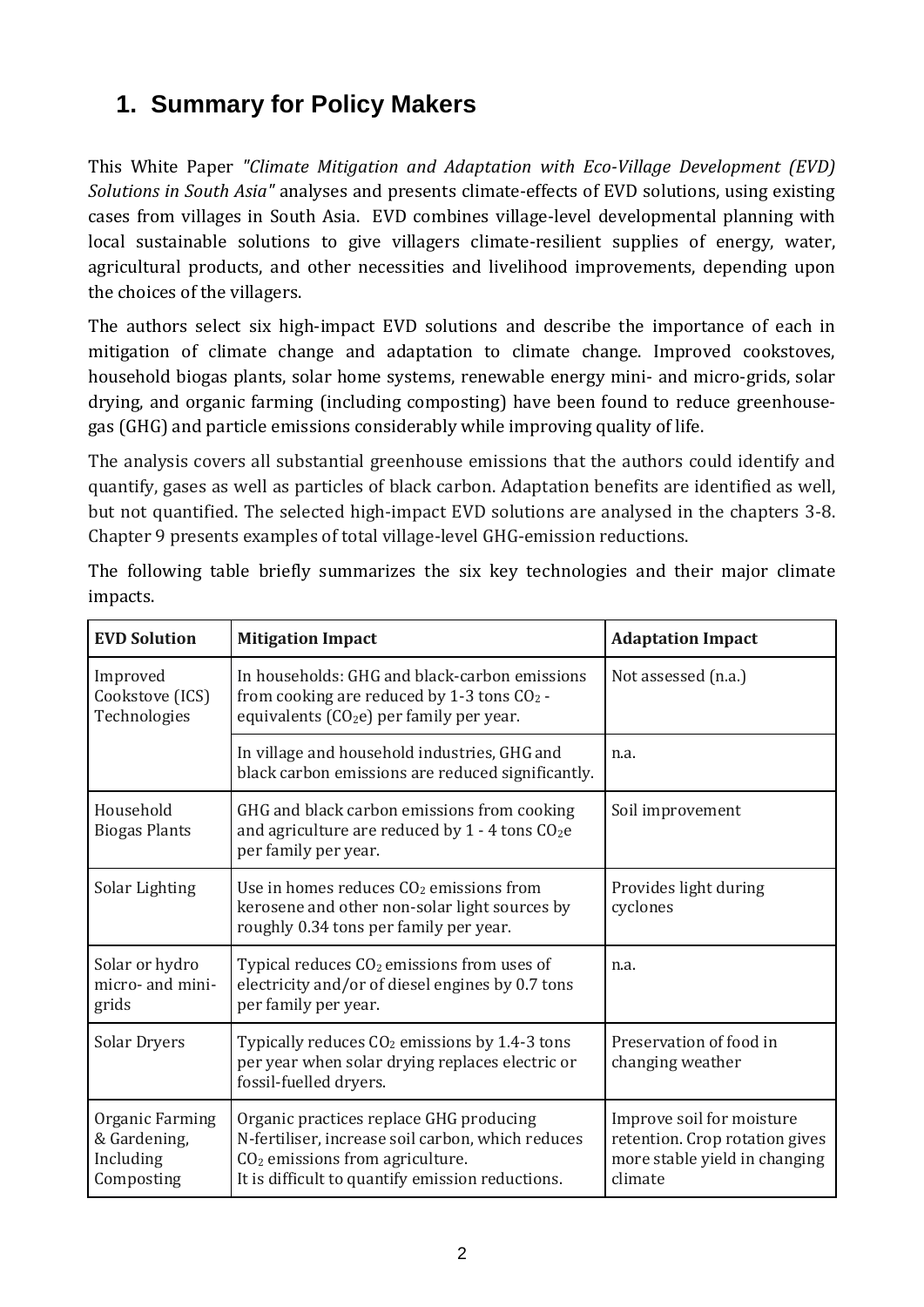From the selected case studies, the authors find the following village-level climate mitigation effects:

- For every 100 households adopting the selected EVD solutions, emissions can be reduced by nearly 500 tons of  $CO<sub>2</sub>$  - equivalent ( $CO<sub>2</sub>e$ )/year compared with a baseline of traditional provision of cooking and light, such as electricity from kerosene, diesel, or the Indian central power grid.
- In two examples based on actual villages with 50 and 70 families, EVD solutions reduce GHG emissions by respectively, 546 and 114 tons of CO2e/year, while helping the villagers with better energy and livelihoods.
- For a cluster of several villages, emission reductions with EVD solutions are estimated to be around 1800 tons  $C_2e$ /year by the end of the implementation, which provides improved cooking technologies and solar dryers to 250 households.

Analysis of the range of EVD solutions reveals that the greatest mitigation benefits and cobenefits come from improvements of cooking technologies. Of the cooking practices analysed, use of biogas delivers the highest GHG reductions. The next-highest potential for mitigation comes with changing to renewable energy use for electricity. In some villages, other energy uses, such as brick-making, give high emissions.

Some of the emission reductions discussed here are recognised internationally today and are eligible for support from the Clean Development Mechanism (CDM), Gold Standard, and other emission-reduction projects. This is particularly true of  $CO<sub>2</sub>$  emission reductions from introduction of improved cooking technologies and of solar home systems. The GHG reductions that the authors identify in two of the three village case studies encompass and surpass these recognised benefits because they include all GHGs, such as black-carbon. Emissions of these previously overlooked greenhouse-effecting particles are considerably reduced with improved cooking solutions.

A smaller but significant GHG reduction comes with the inclusion of solutions, which are normally not covered by CDM projects. In this analysis this is the case of the solar dryers.

Importantly, this White Paper points out significant, verifiable, cumulative climate benefits from combined solutions with emphasis on climate mitigation as well as on climate adaptation benefits.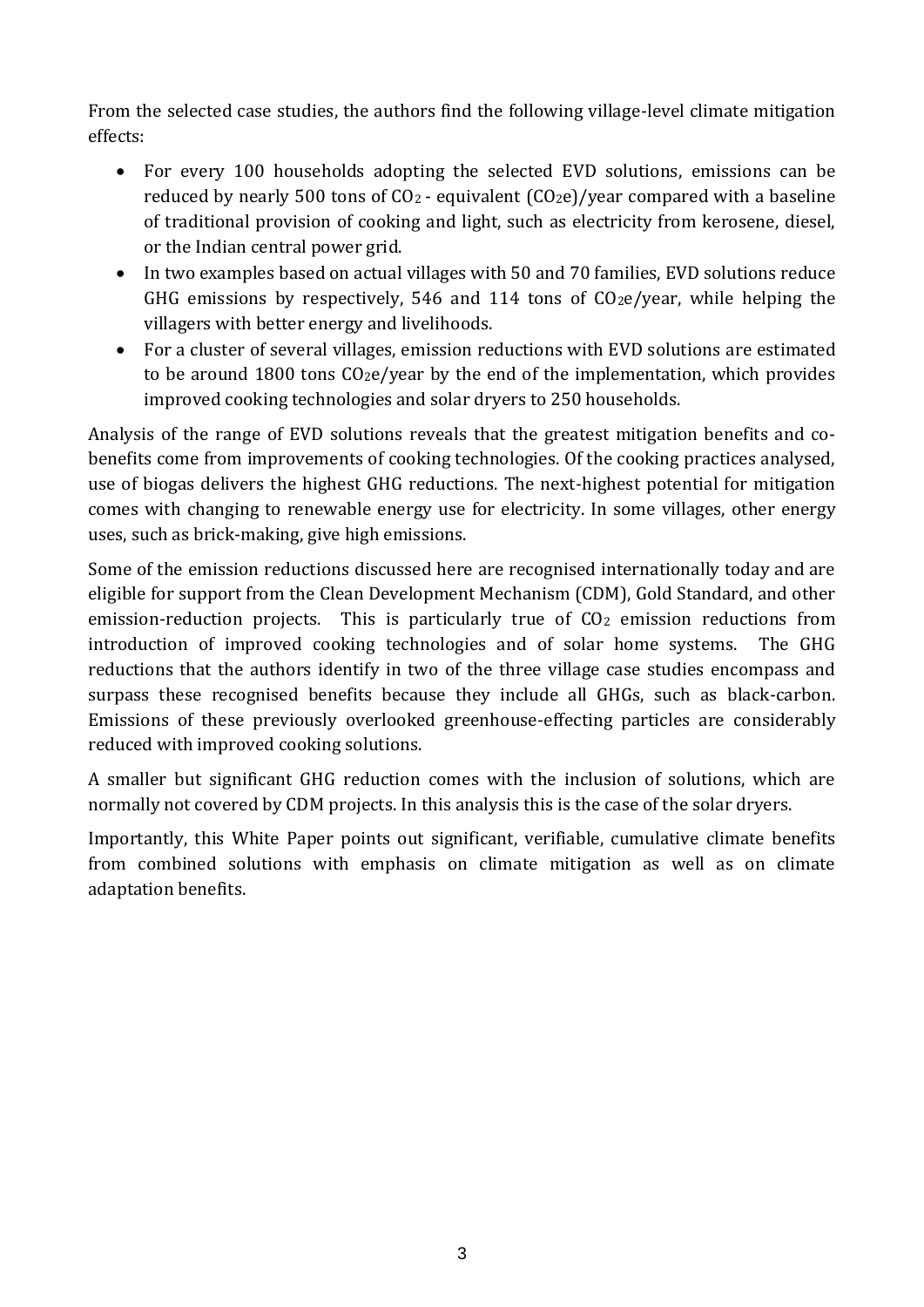## **2. Introduction**

In South Asia, more than half the population lives in villages and the development of the subcontinent is linked to the development of the villages. One concept for a sustainable development for villages in South Asia is the Eco-Village Development (EVD) concept. EVD is an integrated low-carbon development approach in pre-existing villages. The aims of EVD include village-based developments and livelihood improvements as well as climate change adaptation and mitigation.

The EVD involves the implementation of inexpensive renewable energy solutions, food security interventions, and livelihood enhancing solutions. The bundle of practices includes technologies like household size biogas plants, improved cookstoves, solar energy (that are development solutions that contribute to mitigation and eventually climate adaptation), roof-water harvesting, solar greenhouse technology and others (that are development solutions that in some situations contribute to climate adaptation).

In EVD, the solutions are pro-poor, replicable, cost-effective, income generating, climate resilient, and low emission of greenhouse drivers (gases and particles) as well as of local pollutants. The concept includes adapting solutions to local needs and circumstances while including a bottom-up, multistakeholder approach, gender mainstreaming, and technology transfers where appropriate.

In the table 2.1 are the main EVD solutions listed with their effects on greenhouse emissions, indicating those analysed in this report as well as the main ones that are omitted in the following.

This report analyses several local Clean Development Mechanism (CDM) projects on EVD solutions (improved cookstoves, household biogas, solar home systems). Because of the nature of CDM, which allows industrialised countries and specific emitters (as airline passengers) to buy certified emission reductions (CER) credits generated by emission reductions in developing projects, these emission reductions are well-documented according to established methodologies.

By looking at the EVD project interventions, and its effects on unsustainable fuel use, emissions and related issues, a comparison can be made between the more traditional development route or lack of development, and the gains of implementing EVD solutions. The report takes project examples from Bangladesh, India, Nepal, and Sri Lanka, and also the literature used is predominantly specific to this area.

It is important to note that these technologies have measurable as well as intangible co-benefits to the households and local communities as well. These co-benefits have been shown to have further cascading, indirect effects on greenhouse emissions due to behavioural changes in the project communities. However, despite the wealth of anecdotal data in this regard<sup>1</sup>, given the current challenges with collecting reliable, verifiable and easily quantifiable data on these co-benefits, we have left this aspect out of the analyses presented in this paper.

<sup>&</sup>lt;sup>1</sup>See *Eco Village Development as Climate Solution. Proposals from South Asia, August 2016, INFORSE-*South Asia:<http://www.inforse.org/asia/EVD.htm> . See also, Eco Village Development Case Studies, 2017, WAFD[: http://www.climateandgender.org/wp-content/uploads/2017/08/Case-studies2.pdf](http://www.climateandgender.org/wp-content/uploads/2017/08/Case-studies2.pdf) .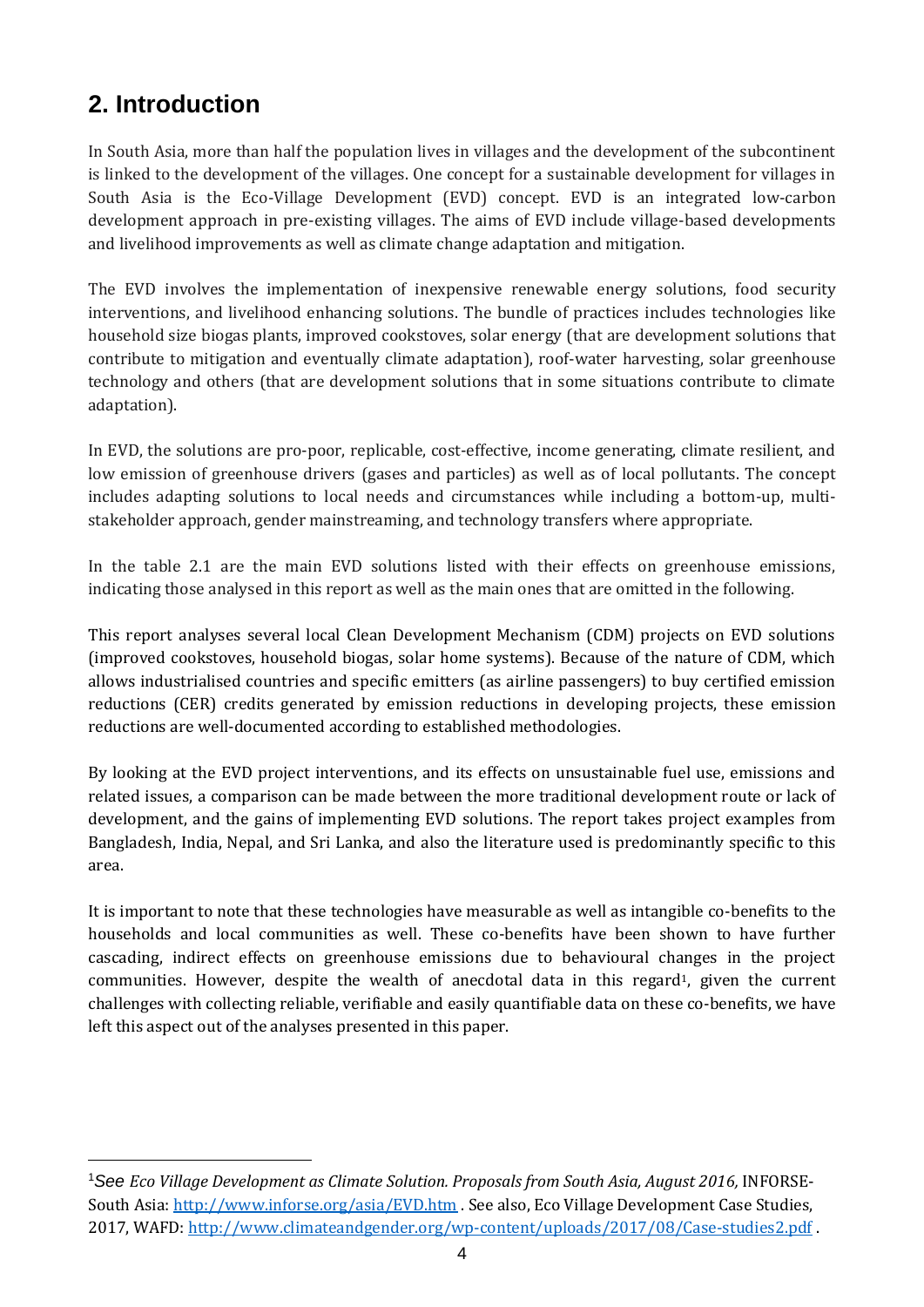Table 2.1: Main EVD solutions, their mitigation effects, and if they are included in the analysis in this report.

| <b>Solution</b>                                   | <b>Mitigation type</b>                                                                                                                  | <b>Mitigation</b><br>importance*                               | <b>Adaptation</b><br>type                           | <b>Analysed in</b><br>this report    |
|---------------------------------------------------|-----------------------------------------------------------------------------------------------------------------------------------------|----------------------------------------------------------------|-----------------------------------------------------|--------------------------------------|
| Improved<br>Cookstove (ICS)                       | Reduces emissions of<br>cooking, CO <sub>2</sub> and other<br>emissions                                                                 | High                                                           | Not assessed<br>(n.a.)                              | Mitigation                           |
| Large ICS for<br>Rural<br>Household<br>Industries | Reduces emissions of<br>household industries, CO <sub>2</sub><br>and other emissions                                                    | Medium on<br>village level<br>(high on<br>individual<br>level) | n.a.                                                | Mitigation<br>mentioned<br>under ICS |
| Improved<br>brickmaking                           | Reduces emissions on<br>household industries, CO <sub>2</sub><br>and others                                                             | Medium on<br>village level<br>(high on<br>individual<br>level) | n.a.                                                | N <sub>o</sub>                       |
| Household<br>biogas                               | Reduces emission of<br>cooking and in agriculture                                                                                       | High                                                           | Soil<br>improvement                                 | Mitigation                           |
| Solar light in<br>homes                           | Reduces emissions of CO <sub>2</sub><br>from kerosene and others                                                                        | High                                                           | Gives light and<br>communication<br>during cyclones | Mitigation<br>Adaptation             |
| Solar and hydro<br>micro and mini<br>grids        | Reduces emissions of<br>CO <sub>2</sub> from electricity and<br>diesel engines                                                          | High                                                           | n.a.                                                | Mitigation                           |
| Improved<br>water mills                           | Reduces emissions of<br>CO <sub>2</sub> from electricity and<br>diesel engines                                                          | High where<br>streams<br>available                             | n.a.                                                | Mitigation                           |
| Hydraulic Ram<br>pumps                            | Replaces diesel and<br>electric pumps, reducing<br>$CO2$ emissions                                                                      | High where<br>streams<br>available                             | Improve water<br>supply                             | N <sub>o</sub>                       |
| Rainwater<br>harvesting                           | Replaces piped and<br>collected water which<br>reduce electricity for<br>water pumping thereby<br>reducing emissions of CO <sub>2</sub> | Small                                                          | Irrigation and<br>alternative<br>water source       | N <sub>o</sub>                       |
| Micro irrigation                                  | Saves irrigation water                                                                                                                  | Small                                                          | Better crop<br>yield in<br>changing rain            | N <sub>o</sub>                       |
| Solar dryer                                       | Replaces electric and<br>fossil fuel drying, reducing<br>emissions of $CO2$                                                             | Medium                                                         | Preservation of<br>food in<br>changing<br>weather   | Mitigation<br>Adaptation             |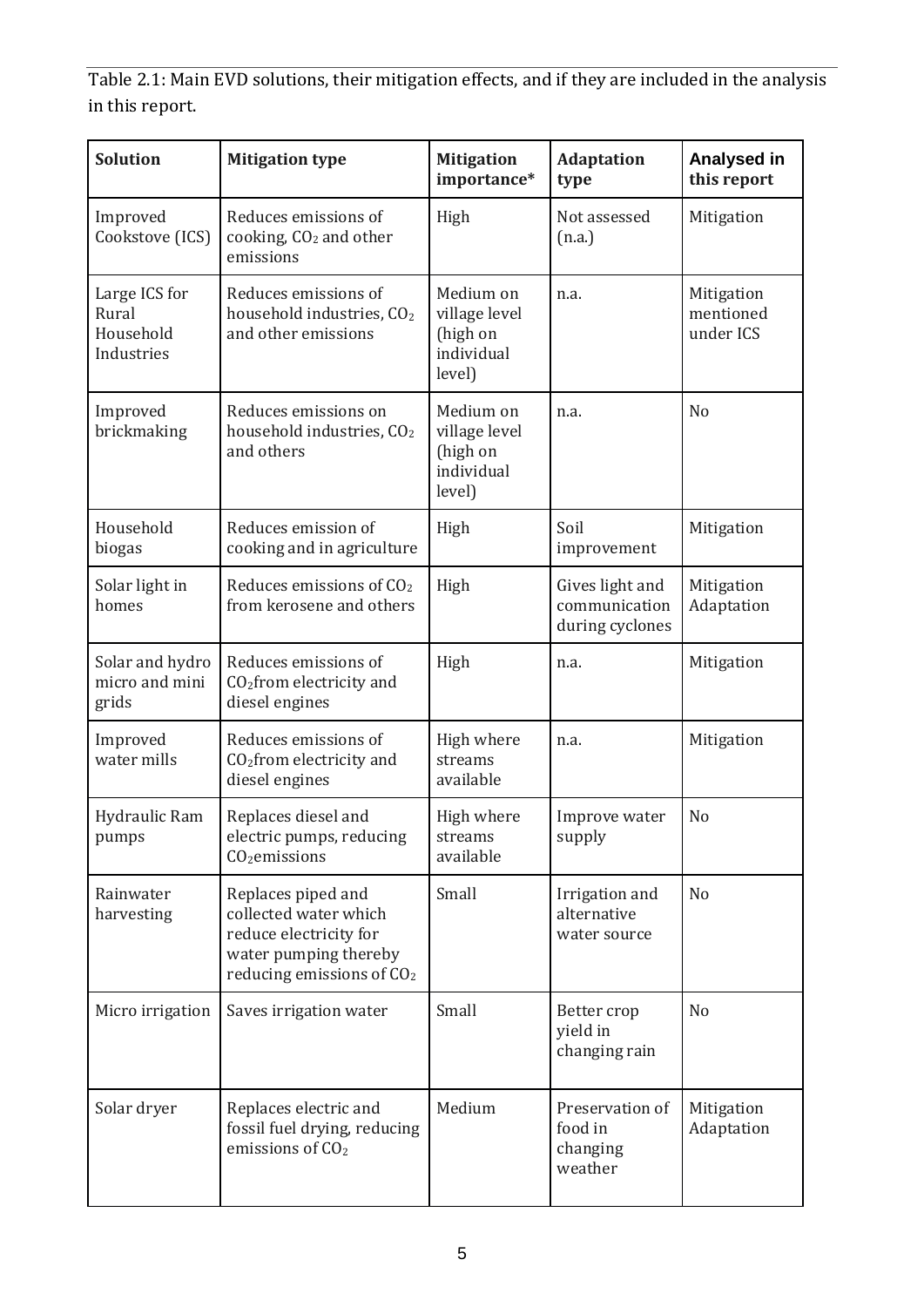| Organic<br>farming $&$<br>gardening<br>Composting | Replace N-fertiliser that<br>has greenhouse emission<br>in production | Medium $-$<br>Small | Improve soil for<br>moisture<br>retention-crop<br>rotation for<br>more stable<br>yield | Mitigation<br>Adaptation |
|---------------------------------------------------|-----------------------------------------------------------------------|---------------------|----------------------------------------------------------------------------------------|--------------------------|
| Greenhouses                                       | Effects not evaluated                                                 | Not evaluated       | Better farming<br>in changing<br>weather                                               | N <sub>0</sub>           |

\* Mitigation importance is the estimate by the authors of the effects on a South Asian scale. Solutions with small-medium importance on the regional scale can have high importance on local/village scale, such as hydraulic ram pumps and large improved stoves for village industries.

The EVD Concept and practices are described in the publication "**Eco Village Development as Climate Solution. Proposals from South Asia", published in August 2016 / 4th edition 2017.** The Publication and other information on EVD is available from INFORSE-South Asia: <http://www.inforse.org/asia/EVD.htm> [http://www.inforse.org/asia/Pub\\_EcoVillageDev\\_SouthAsia.htm](http://www.inforse.org/asia/Pub_EcoVillageDev_SouthAsia.htm)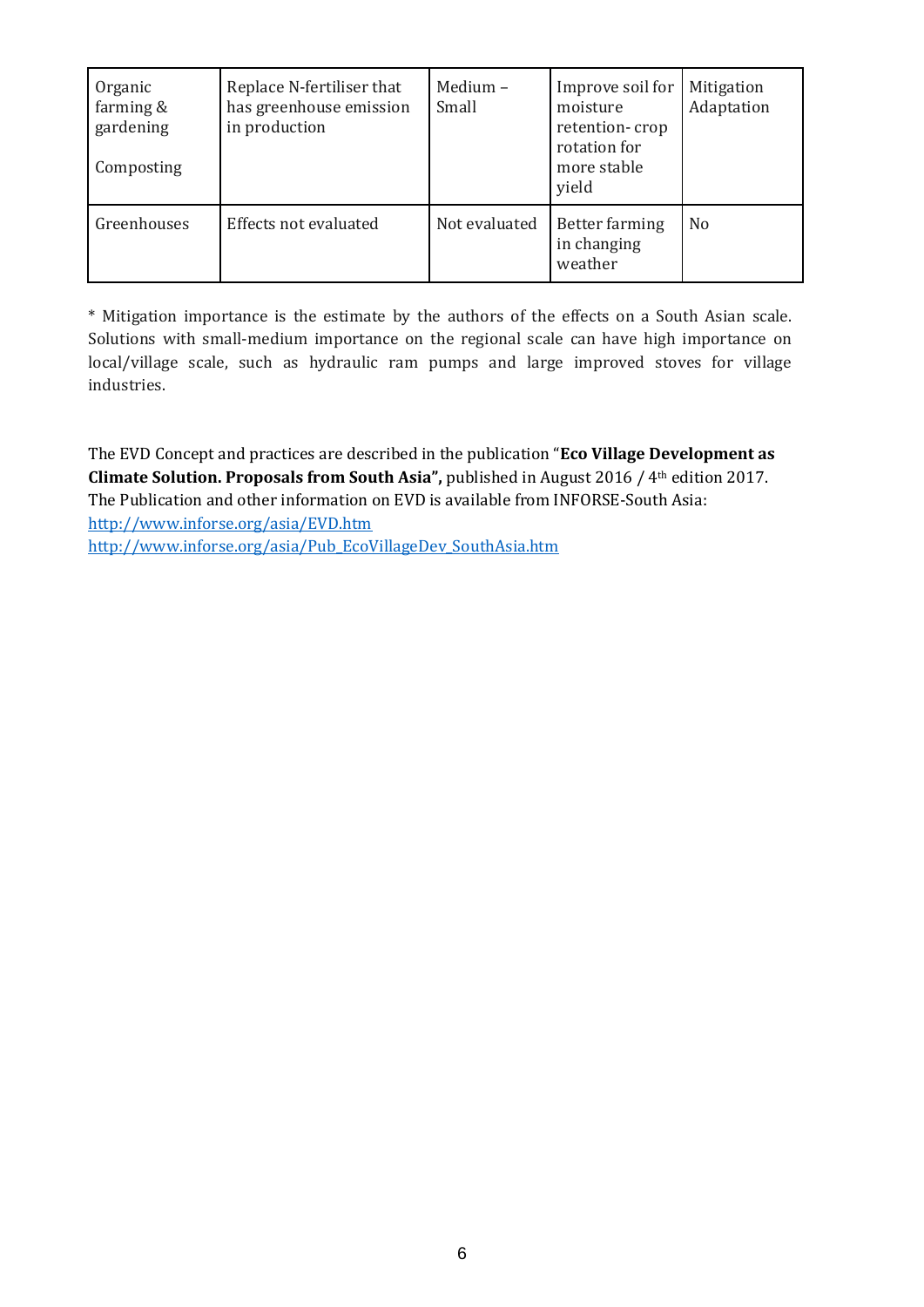### **3. Improved Cookstoves**







Photos: Anagi improved cookstove (Sri Lanka, left), improved cookstove with chimney (India), Heera improved cookstove with chimney and water tank (India). Photos by IDEA, AIWC (India), and INSEDA.

### *3.0 Introduction and Summary*

The cooking solutions proposed as part of the eco-village developments are to replace traditional cooking over simple fire-places and stoves with improved cookstove solutions with higher efficiency and less pollution, indoor as well as outdoor. The global technical potential for greenhouse emission reductions with improved cookstove projects has been estimated to 1 gigaton of carbon dioxide equivalents (1 Gt CO<sub>2</sub>e) per year, based on 1 to 3 tons of CO<sub>2</sub>e per stove (Müller et al. 2011). Our analysis finds an average reduction of global warming equivalent to 2 tons of  $CO<sub>2</sub>$ e per stove of  $CO<sub>2</sub>$ only and around 3 tons  $CO<sub>2</sub>e$  if other greenhouse gases and particles are included. If the (wood) fuel is grown sustainably, it is only the non- $C_2$  gases + particles that contribute to global warming, but if it is unsustainable felling, also the  $CO<sub>2</sub>$ -emissions contribute. Often the biomass is partly sustainable. With the use of residues and dung as fuel, part of the  $CO<sub>2</sub>$  released would also be released with normal decomposing such as combustion, but by far not all.

As it is estimated that as much as two third of India's households still rely on traditional biomass for cooking (IEA 2015), an average of 2 ton of  $CO<sub>2</sub>e$  reduction per cookstove will represent a national reduction of 340 million tons of  $CO<sub>2e</sub>$  emissions-or about ⅓ of the global estimate mentioned above. Apart from the above reduction of global warming, improved cookstoves will typically reduce the solid biomass used for cooking and heating with around 50%.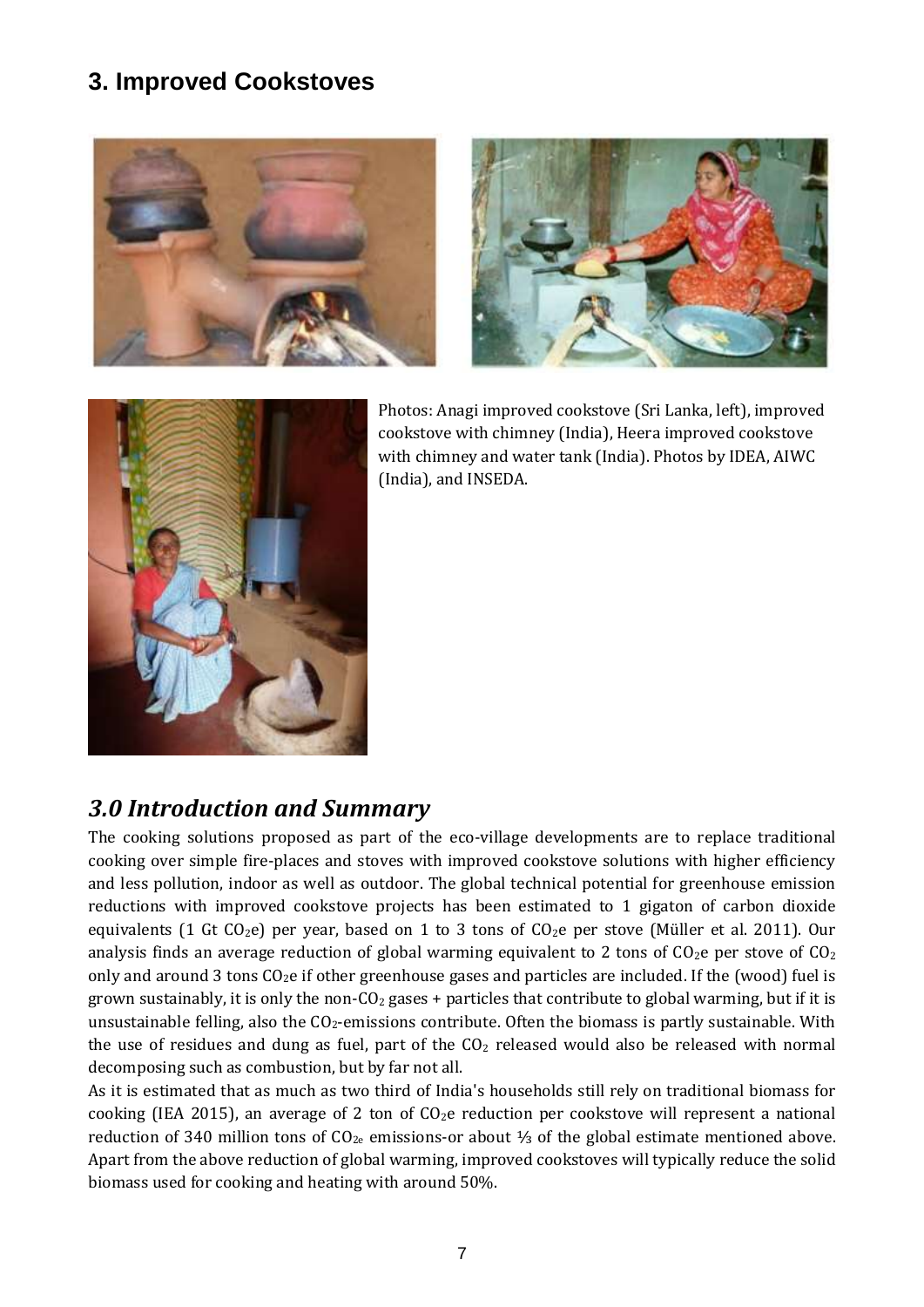In addition to global warming, the change to improved cookstoves will lead to considerable health benefits and money/time saved on gathering or purchasing fuel. The health problems of indoor air pollution, in particular with small particles (pm 2.5), is a major problem in many developing countries, in particular for women and children. Improved cookstoves reduce this because of less fuel use and more complete combustion, and for improved cookstoves with chimneys also by avoiding the emission of the flue gases in the kitchen.

Another benefit for development and poverty reduction is that the reduced time spent in collecting fuel wood can be invested in other work such as education children. Cookstoves with additional features, such as water heating, can further reduce drudgery of women. Improved cookstoves can also be the basis for kitchen improvements, to give better working conditions in the kitchen in a number of ways.

In addition to cooking of own food, some villages have commercial cooking for village productions, hotels, schools, and others. Often this cooking is done with traditional stoves or three stone fires. Given the large consumption at these facilities, they have a bigger risk of driving unsustainable fuel use than normal households.

With commercial improved cookstoves, the reductions in fuel use and emissions can be large. In a case from Sri Lanka, reported reductions in fuel wood use was a factor 5, and the user reports that she with this reduction could grow the fuel wood herself. Therefore, the risk of using unsustainable use becomes very small. (IDEA 2018)

To compare cookstove performances, The Global Alliance for Clean Cookstoves has cooperated with the International Standardization Organization (ISO) to develop a standard for this. The result is the IWA (International Workshop Agreement) 11: 2012: "*Guidelines for evaluating cookstove performance*" [IWA 11:2012]. This standard rates cookstoves on four (4) indicators (efficiency, indoor emissions, total emissions, safety), for each indicator dividing the stoves in 5 Tiers (0: lowest performing to 4: highest performing). The tier boundaries are defined by quantitative limit values determined by laboratory testing. See the limit values in Table 3.7.

This is expected to encourage a consumer based "selection of the fittest" development of the improved cook stove (ICS) production. Unfortunately, at the time of printing of this publication (October 2018), most of the stoves, used in the EVD project, have not been rated according to the IWA scheme.



Figure 3.1: Improved Cookstoves ratings according to IWA11:2012.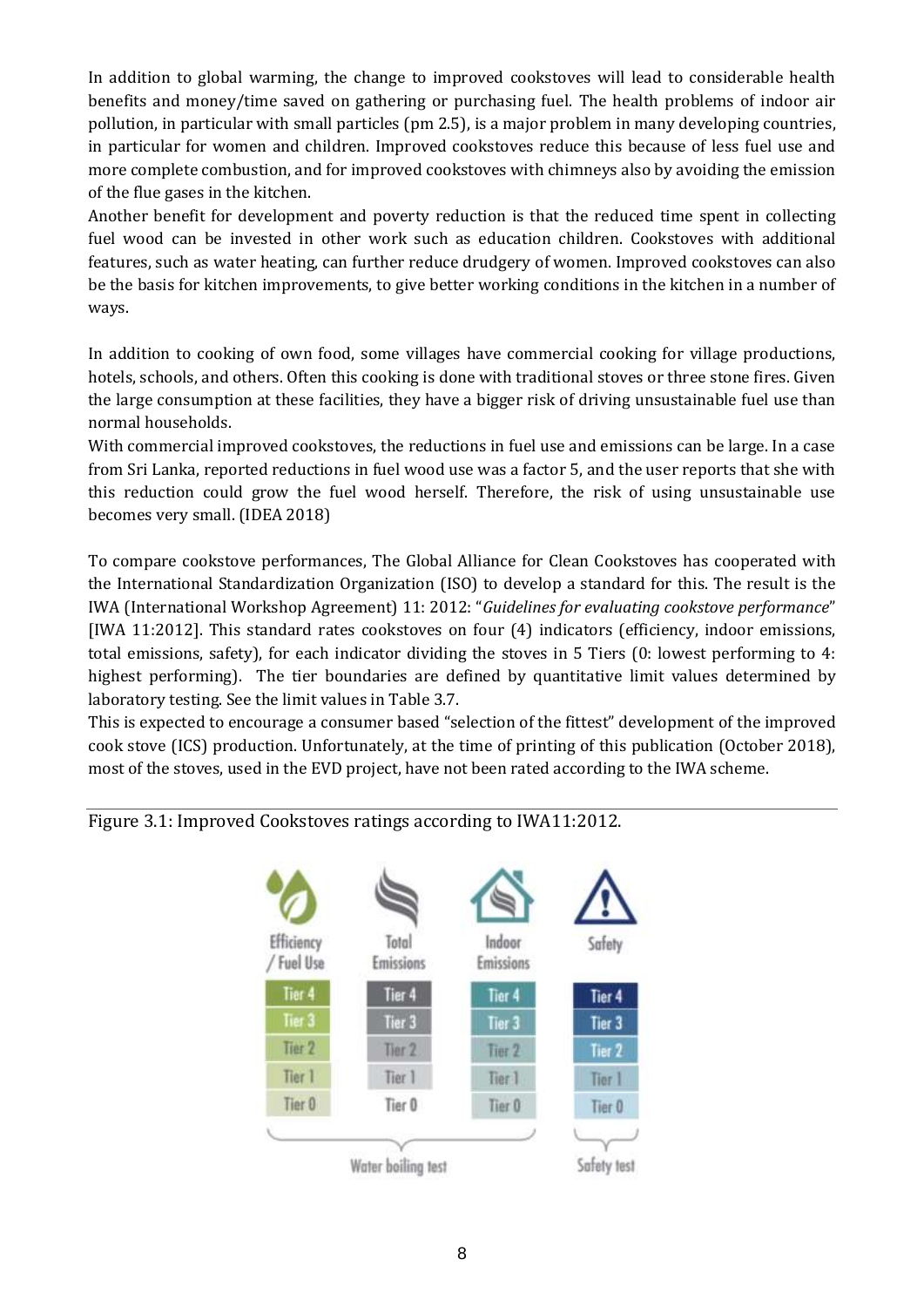Table 3.1: Comparison of wood-burning cookstoves net greenhouse gas (GHG) emissions per year

| Stove and fuel type                          | <b>Net GHG emissions</b><br>per year | <b>GHG Savings over</b><br>traditional stove,<br>unsustainable wood | <b>GHG Savings over</b><br>traditional stove,<br>sustainable wood* |
|----------------------------------------------|--------------------------------------|---------------------------------------------------------------------|--------------------------------------------------------------------|
| Traditional cookstove,<br>unsustainable wood | 4.4 ton $CO2e$                       |                                                                     | n.a                                                                |
| Traditional cookstoves,<br>sustainable wood  | 1.6 ton $CO2e$                       | 2.8 ton $CO2e*$                                                     |                                                                    |
| Improved cookstove, tier 1                   | $2/0.4$ ton $CO2e$                   | 2.4 ton $CO2e$                                                      | 1.2 ton $CO2e$                                                     |
| Improved cookstoves, tier 3                  | 1.1 / 0.2 ton $CO2e$                 | 3.3 ton $CO2e$                                                      | 1.4 ton $CO2e$                                                     |
| LPG stove                                    | 0.4 ton $CO2e$                       | 4 ton $CO2e$                                                        | 1.2 ton $CO2e$                                                     |

*\* With change from unsustainable to fully sustainable wood.*

*The data includes CO2, particles such as black carbon and organic gases. For improved cookstoves, the figures illustrate use of sustainable and unsustainable wood respectively, but they do not include indirect land-use effects. Average figures are used and hence they contain some uncertainty, as explained in the following pages. For charcoal stoves, greenhouse emissions and savings potentials are larger due to the inefficient production of charcoal.*

The comparison illustrates the obvious priority of shifting from use of unsustainable biomass to any of the alternative means of cooking and fuel type.

The indirect land-use effects are very context-specific, so it is not possible to give an indication for all cases. In a best-case situation there is no effect, if for instance the trees used for firewood are also grown for other purposes, such as shading, and the wood is not used for other purposes, but is discarded with burning. In the worst-case situation, where a fuel-forest is planted that replaces other agriculture that is then shifted to land that is cleared in a deforestation process, the effect is substantial, and similar to the unsustainable biomass use.

# *3.1 GHG Cookstoves Baseline*

The effect of cookstoves on greenhouse emissions on the household level can hardly be overstated. In India, the primary fuels used in rural areas in 2011 were firewood (62,5 %), crop residues (12,3%), LPG (11,4%) and dung cakes (10,9%) (Singh et al., 2014: 1036).<sup>12</sup> In some rural districts, firewood use can even be close to 100% (97.9% in the Indian Kolar District, Karnataka State, for instance) (SACRED, 2012: 17). Developments in the last decade have been that the use of dung is decreasing, and the use of firewood is increasing (TERI, 2010: 17). LPG consumption is projected to increase, which reflects the increasing wealth of rural households, and in some areas also subsidies. For the target groups of many of the projects analysed, the cost barrier for LPG is nevertheless too high and traditional fuels prevail as the main sources of energy (SACRED, 2012: 16).

In some cases, the greenhouse gases emitted from biomass used for cooking in for instance can be several times more than from cooking with fossil fuel use in the form of LPG (Bhattacharya and Salam, 2002: 306, Kool et al., 2012: 13). For all of these reasons the baseline of this chapter focuses on firewood. Data for LPG use is included for comparison.

The traditional stoves have efficiencies usually lying between only 5% and 15% according to a number of field surveys (Bond and Templeton, 2011: 349). In laboratory conditions efficiencies have reached up to above 25% (RTKC, 2017), but this is not representative of practical use.

2 *Figures are from the 2011 National census.*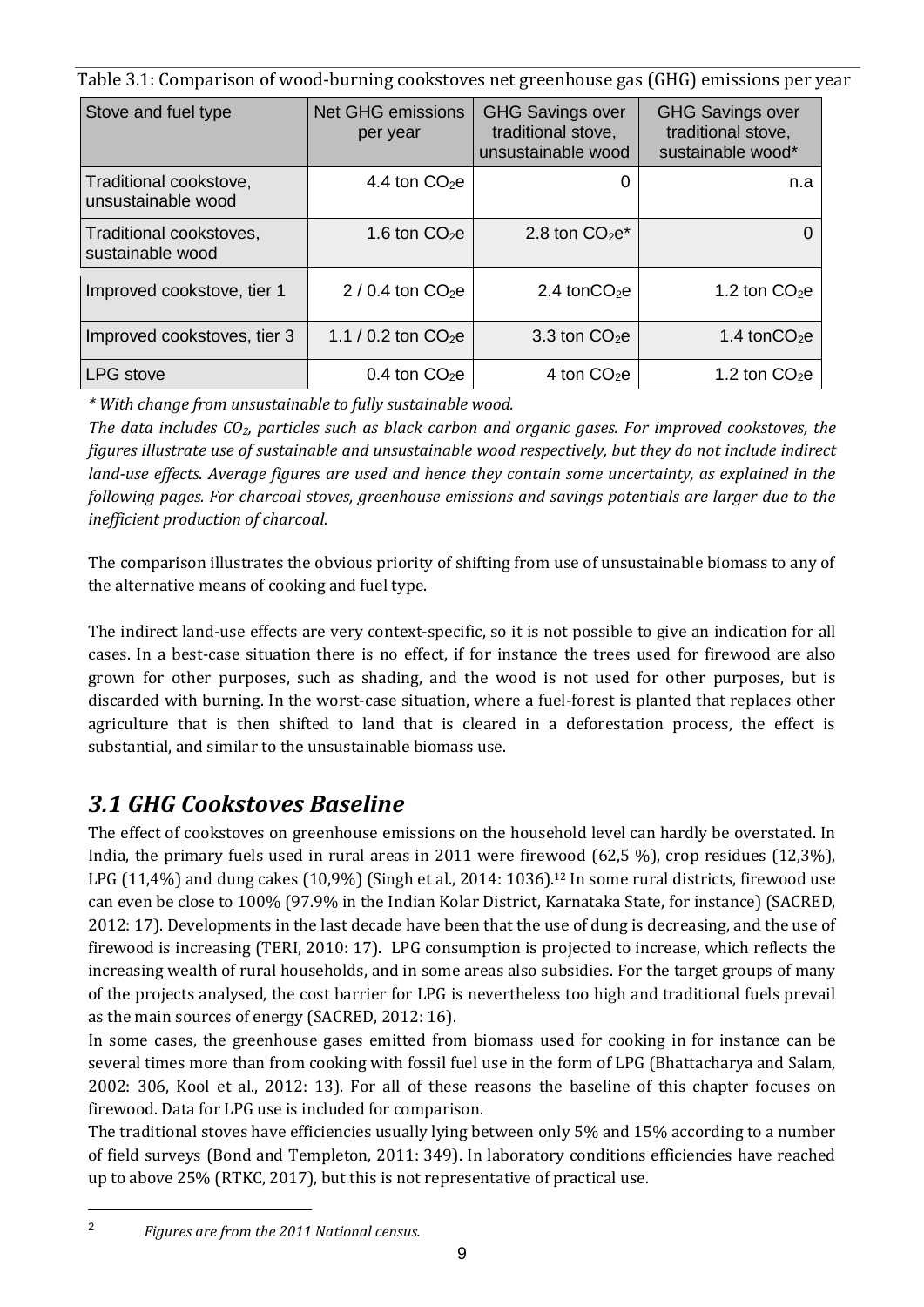The following table outlines the prevalent traditional stoves in the South Asia, and their efficiency rates. These cookstoves are roughly divided into stoves using wood/agri-residues and charcoal burning stoves (Bhattacharya et al., 2005: 162).

| Table 5.2. Emelency of traditional bouth ristan cookstoves |                                 |                  |                                |  |
|------------------------------------------------------------|---------------------------------|------------------|--------------------------------|--|
| Country                                                    | <b>Type of Stove</b>            | Efficiency (%)   | Fuel type                      |  |
| India<br>Simple mud chulha                                 |                                 | 12.0             | Fuelwood, dung                 |  |
|                                                            | Traditional Indian chulha       | 12.5             | Fuelwood, crop residues, dung  |  |
|                                                            | Sheet metal un-insulated chulha | 18.0 l           | Charcoal                       |  |
|                                                            | Mud coated bucket chulha        | 21.0             | Charcoal                       |  |
| Nepal                                                      | Agenu (open fire stove)         |                  | 8.9   Fuelwood, residues, dung |  |
|                                                            | Chulo/mud stove                 | $12.0$           | Fuelwood, residues             |  |
| Sri Lanka                                                  | Single and two pot mud stove    | $13.0$           | Fuelwood-agri-residues         |  |
|                                                            | Three-stone stove               | 8.0 <sub>1</sub> | Fuelwood-agri-residues         |  |
| Bangladesh   Mud stove                                     |                                 |                  | 5.0-15.0   Biomass (various)   |  |

Table 3.2: Efficiency of traditional South Asian cookstoves

*Data in table adapted from: (Perera and Sugathapala, 2002: 92, Bhattacharya and Salam, 2002: 308, Bond and Templeton, 2011: 349).<sup>3</sup>*

The low efficiencies of traditional stoves translate directly into high fuel consumptions, high emissions, and high life cycle costs.

*When cooking is done with wood from areas with deforestation, or with coal, the full amount of CO<sub>2</sub>, that* is emitted with combustion, is contributing to build-up of  $CO<sub>2</sub>$  in the atmosphere. When cooking is done with materials that otherwise would be returned to the soil, such as cow-dung, the emissions from combustion is replacing partly biological degradation of the materials, the  $CO<sub>2</sub>$  build-up in the atmosphere is only a part of the emissions from the combustion. This fraction will typically vary from a minimum of 50% for woody materials to around 90% for manure, over a 20-year horizon. If the biomass is derived from sustainable farming and forestry practices, there are no net effect on  $CO<sub>2</sub>$  in the atmosphere. There may still be indirect effects in the form of indirect land-use changes, where the wood/biomass production replaces food crops, which subsequently have to be produced on other areas.

 $C_2$  *emissions from combustion of coal* and unsustainable biomass is around 0,39 kg  $C_2$ /kWh of fuel<sup>4</sup>.

*When cooking is done with biomass that otherwise would be returned to the soil, we can assume an* average of  $1/3$  of this level of emissions, around  $0.13 \text{ kg } CO_2/\text{kWh}$  in a 20-year perspective or less. This is based on the assumption that 2/3 or more of the hydrocarbons in the biomass will be converted to  $CO<sub>2</sub>$  and water within 20 years by normal processes, such as composting.

*Combustion of LPG* gives  $CO<sub>2</sub>$  emissions of 0.26 kg/kWh of gas<sup>5</sup>. In addition to the lower specific emission of gas compared with unsustainable biomass, LPG stoves are more efficient than biomass stoves.

Stoves emit a number of different gases and particles. While  $CO<sub>2</sub>$  is the best-known greenhouse gas, also a number of products of incomplete combustion (PIC) contribute to global warming. These emissions include methane (CH<sub>4</sub>), non-methane hydro-carbon gases (NM-HC), laughing gas (N<sub>2</sub>O), and particles of black carbon (soot). A few PIC contributes to global cooling, such as organic carbon (OC, brown carbon).

 $\overline{a}$ 

<sup>3</sup> *Efficiencies get determined per standard water boiling tests (as determined in the CBM methodologies).*

<sup>4</sup> [https://www.volker-quaschning.de/datserv/CO2-spez/index\\_e.php](https://www.volker-quaschning.de/datserv/CO2-spez/index_e.php) accessed 10.07.2017

<sup>5</sup> <http://www.oryxenergies.com/en/products-services/businesses/businesses-lpg/environment> accessed 10.07.2017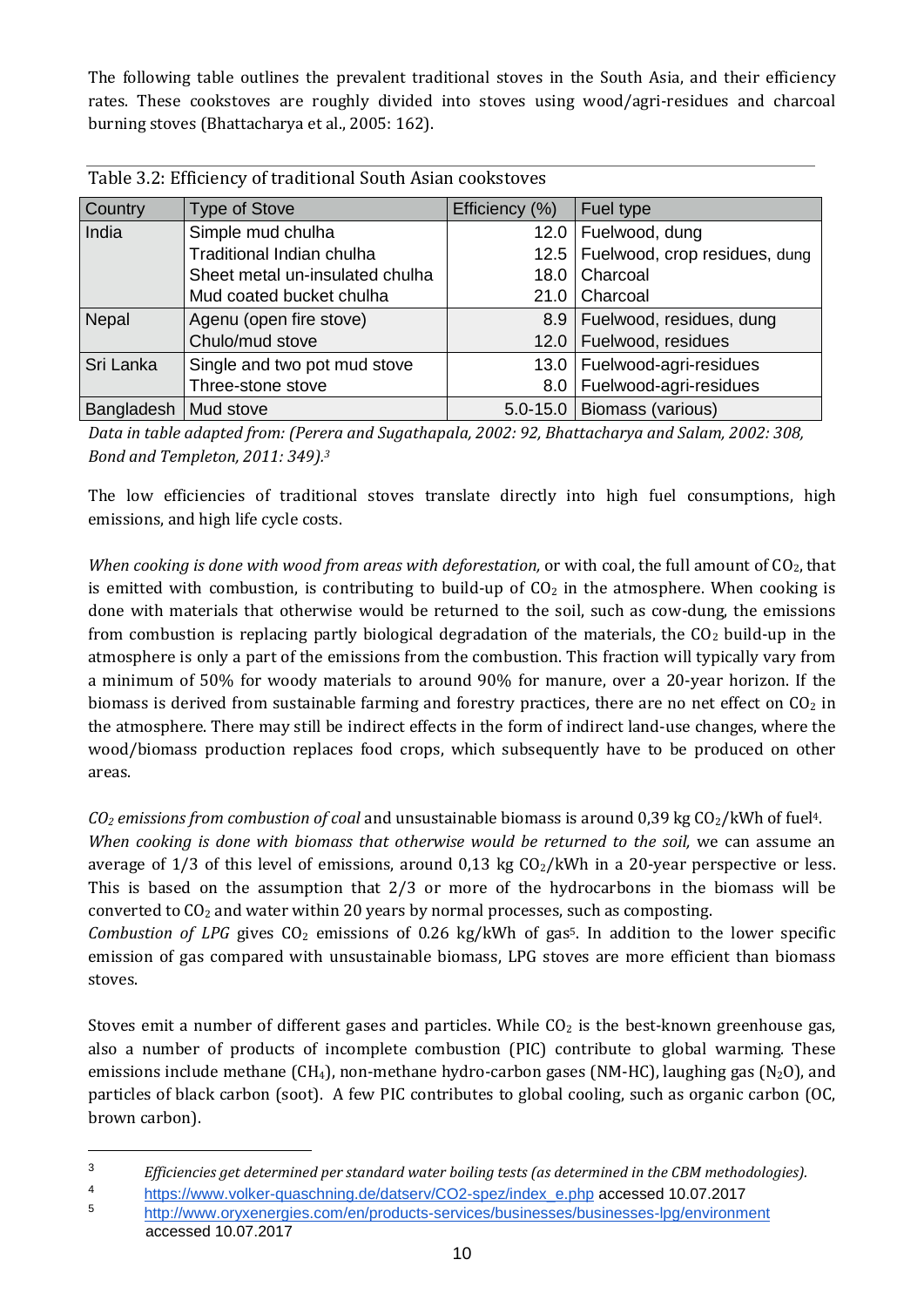The largest PIC in volume is carbon monoxide (CO). It is in itself not a direct GHG, but indirectly affects the burden of  $CH_4$  (IPCC, 2007b). It has been proposed that CO emissions should have a global warming potential (GWP), but this is not (yet) the case. Thus, we do not include a GWP for CO in this study.

Black carbon and some other PIC have strong global warming effects, but only stay in the atmosphere for a shorter time. They are short-lived climate pollutants. There is a large potential for reducing global warming on a short term by reducing the short-lived climate pollutants. Swift action to reduce these emissions might reduce global warming up to 0.6'C by mid-century (UNEP GAP 2017 - 2). While this can ease global warming on a short term, it cannot replace phase-out of long-lived climate gases as CO2, that has increasing long-term effects with the accumulation in the atmosphere.

A recent study concludes that using GWP to compare short-lived climate pollutants as black carbon with  $CO<sub>2</sub>$  introduces some errors and that a new method for comparison should be introduced (Myles 2018). If this is done, the relative effect of black carbon will be larger for actions to reduce global warming on a shorter term (until 2030 – 2050), but smaller for actions to reduce long-term warming.

Of the hydrocarbon gases from stoves, methane has the largest GWP, 34 times  $CO<sub>2</sub>$  (IPCC, WG1, 2013, 100-year horizon). Methane emissions for traditional wood stoves is estimated to be 520 mg/MJ wood fuel [BHATTACHARYA, S. C. & SALAM, P. A. 2002], equal to 1.87 g/kWh fuel. We will use thus value in this report.

Other organic gases from stoves is a mix of gases called non-methane hydro carbons (NM-HC). As an average GWP for NM-HC has been proposed a GWP of 12 (Edwards & Smith 2002). Emissions for traditional wood stoves are estimated to be 1.4 g for the boiling of one ltr of water and keep it warm for 30 min [Maccarty et al., 2009], equal to about 1 g/kWh of fuel wood. We will use this figure on this report.

N<sub>2</sub>O is a very potent and long-lived greenhouse gas with a GWP of 298 (IPCC WG1, 2013, 100-year horizon). It is formed in small quantities in all cookstoves, but less in efficient stoves simply because the fuel use is less. Emissions for a traditional stove is estimated to 4 mg/MJ fuel [BHATTACHARYA, S. C. & SALAM, P. A. 2002], equal to 0.014 g/kWh fuel.

Fine particulate matter, especially particles smaller than 2.5 micro meters (PM2.5), is both causing global warming and is the main culprit causing respiratory health problems. Most freshly emitted soot particles fall in this category (Preble et al., 2014: 6486). Black carbon (BC) is the portion of these small particles that are forms of carbon that are strongly light absorbing (soot). Black carbon is transported in the atmosphere where it absorbs solar radiation and contributes to regional and global climate change. It has warming effects, including its detrimental effects on snow cover, which is both relevant on a global scale as it affects the snow cover on the poles, and regionally in the Himalayas. Even very low concentrations of black carbon on snow trigger melting (Ramanathan and Balakrishnan, 2007: 4).

The GWP of black carbon has considerable uncertainty and is still debated. According to IPCC 2013 table 8.A.6, the GWP ranges from 100 to 1700 $^6$ , which also reflects different time-horizons.

Some studies find a difference between different world regions because of distance to snow and ice cover that can be melted. One study finds that the effect of emissions from South Asia are almost 20% lower than other world regions (Collins et.al. 2013) and indicates a value for South Asia of 170 - 500

 $\overline{a}$ 

<sup>6</sup> *The high values are for 20-year time horizons while the low values are for 500-year time horizons, we will use GWP for 100-year time horizons*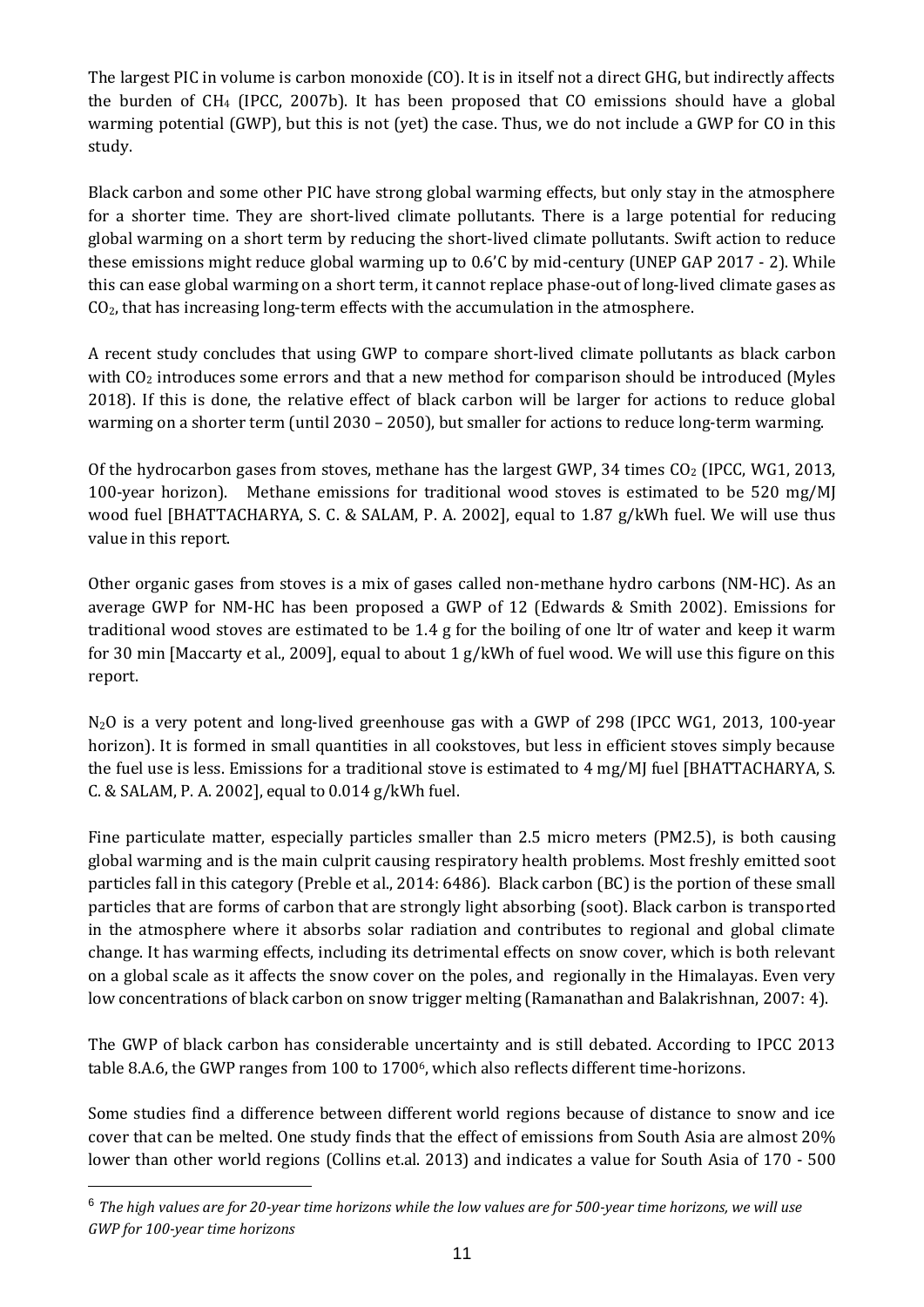with a median of 3407. Other studies find much higher GWP values for South Asia, ranging from 640 to 910 as median values (Fuglestedtvedt 2010, table A2). In conclusion, we will use a GWP = 630 (average of global median values of 4 studies cited in IPCC 2013, table 8.A.6, 100-year time horizon).

Around 30% of global human induced black carbon emissions are caused by household biomass combustion (Preble et al., 2014: 6484), and 25% is from small cookstoves (Rehman et al. 2011), while the share is considerably higher in South Asia.

As mentioned above, a new study (Myles 2018) suggests a new way of comparing short-lived climate pollutants as black carbon with the longer-lived pollutant, but there is yet no new values based on this revised concept.

For the emissions of black carbon (BC) from cookstoves, a series of field tests found median value of 0.09 g/MJ wood fuel equal to 0,32 g/kWh fuel for Indian Chulhas and that the ratio between BC and total small particles (PM2.5) had a median value of 17% . [Garland et.al 2017]. For improved stoves the total emissions were lower, while for most of them, the ratio between BC and PM2.5 were the same, but there were exceptions. Another series of tests of wood and other traditional fuels on a traditional Indian chulha stove found a median value of elemental carbon emissions of 0.9 g/kg wood, equal to around 0,23 g/kWh fuel [Apporva Panday et al. 2017], but higher total (PM2.5) emissions. Both test shows considerable variations between individual measurements and 95% confidence intervals in the range of -30% to + 50%. These two studies are so far the most comprehensive field tests that we have been able to identify. We will for black carbon emissions use the average of the median values of the two studies: 0.28 g/kWh fuel. For the ratio between black carbon and totL PM2.5 we will use the value of 17% for all wood fuelled stoves from [Garland et.al 2017].

A part of particles consists of organic carbon (OC) that is found to have a cooling effect. The cooling effect has been estimated to 50 times the warming effect of  $CO<sub>2</sub>$  (GWP = -50 for OC), with some uncertainty. (Maccarty et al., 2009). Because the ratio between BC and OC from fire including improved cookstoves are usually in the order of 1: 1-5, the warming effect of BC is generally well above the cooling effect of OC. One study, [Garland et.al 2017], simply assumed that of the total PM2.5, the fraction that was not BC was simply OC. Another study, [Apporva Panday et al. 2017], measured the amount of OC separately and found a median value of 4.9 g/kg fuel wood, about half of total PM2.5 of 10.5 g/kg. Based in this, we will in this report a ratio between OC and total PM2.5 of 50% for all wood fuelled stoves.

Adding up all these non-CO<sub>2</sub> greenhouse gases from traditional wood stoves gives 0.21 g CO<sub>2</sub>e/kWh fuel, in a 100-year perspective. If this is added to unsustainable biomass use, it increases greenhouse emissions of unsustainable biomass from  $0.39$  to  $0.60$  g  $CO<sub>2</sub>e/kWh$  fuel in a 100-year time perspective. It also means that traditional cookstoves contribute considerable to climate change, even if the fuel is fully sustainable.

The table 3.3 (below) lists typical emissions from stoves and their global warming potential (GWP) relative to CO<sub>2</sub>.

The combustion products of traditional cookstoves also give pollution-related health problems. Indoor air pollution caused by the inefficient use of solid fuels is responsible for 4.3 million deaths a year (World Health Organization, 2016). Indoor air pollution, for a significant portion caused by

<sup>7</sup> *The study finds that GWP of black carbon is 340 in median value for four regions of the world + 20% for effects on snow and ice, in total 410, while the value is South Asia is 18% lower or 340 as median value. Uncertainty is given to +/-50%*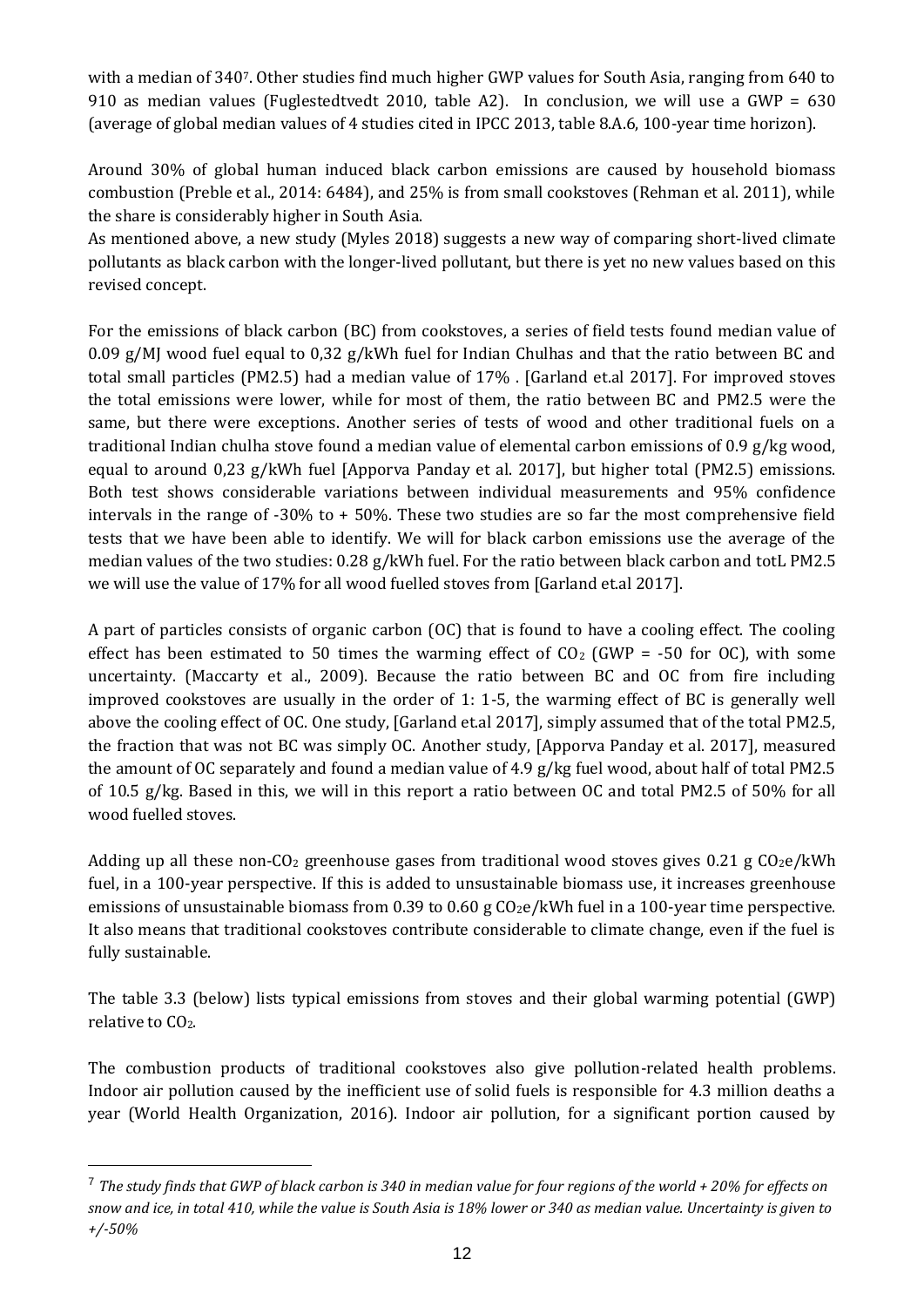traditional cooking stoves, is worldwide thought to be responsible for 2.7% of the total global burden of disease (Bond and Templeton, 2011: 349)8.

### *3.2 GHG Emissions with Improved Cookstoves*

Research carried out by Aprovecho Research Centre (Maccarty et al., 2009), illustrates that all cooking-related emissions are significantly reduced by utilising improved cookstoves (ICS) technology. As illustrated in the tables below, typically improved cookstoves double the cooking efficiency. In addition, ICS reduce the use of fuel for cooking, reduce smoke, and at times allow the use of less costly fuels (straw and other agricultural residues instead of wood).

Below is given typical emissions for different greenhouse gases other than  $CO<sub>2</sub>$  per kWh of fuel used.

| Table 3.3: Typical non-CO <sub>2</sub> greenhouse emissions from different |  |
|----------------------------------------------------------------------------|--|
| cooking options                                                            |  |

| Emissions:                          | <b>Black</b><br>carbon | CH <sub>4</sub> | NM-HC         | N <sub>2</sub> O | Total non-CO <sub>2</sub><br>greenhouse emissions* |
|-------------------------------------|------------------------|-----------------|---------------|------------------|----------------------------------------------------|
| <b>Units</b>                        | g/kWh fuel             | g/kWh fuel      | g/kWh fuel    | g/kWh fuel       | Kg CO <sub>2</sub> e/kWh fuel                      |
| <b>Traditional stoves</b><br>(wood) | 0.27                   | 1.9             | 1.0           | 0.014            | 0.21                                               |
| Improved stoves<br>(wood)           | $0.04 - 0.08$          | 1.4             | 0.5           | 0.014            | $0.08 - 0.1$                                       |
| Biogas stoves**                     | 0                      | 0.2             | Not available | 0.02             | 0.01                                               |
| <b>LPG</b> stoves                   | 0                      | 0.08            | Not available | 0.007            | 0.005                                              |

*Adapted from: (Bhattacharya and Salam, 2002: 313) and MacCarty et.al. 2008. For GWP is used values cited in above text. \* Including cooling from organic carbon (OC)*

*\*\* Only emissions from stoves, see chapter 4 regarding total emissions from biogas plants*

Indian surveys put the rural households that use improved cookstoves somewhere between 5% and 7% (M/s G K Energy Marketers Pvt Ltd and Vitol S.A., 2012a: 2) and the number is increasing. There is a wide variety of improved cookstoves on the market in the South Asian countries, and in each location, some are more suitable than others. Variations in designs include whether the stove provide for one or two pots, fuel types used, inclusion of chimney, and efficiency. The following table provides an overview of popular improved stoves in South Asia, the fuel type used, and their efficiency.

| I able 5.4. Hilpi oved cookstove emittelity and fuel type, selected cookstoves |                     |          |  |
|--------------------------------------------------------------------------------|---------------------|----------|--|
| Improved cookstove design                                                      | <b>Efficiency %</b> | Fuel     |  |
| Anagi stove - 1 & 2 pot                                                        | 21.0                | Fuelwood |  |
| Ceylon charcoal stove                                                          | 30.0                | Charcoal |  |
| Sarvodaya two-pot stove                                                        | 22.0                | Fuelwood |  |
| CISIR single-pot stove                                                         | 24.0                | Fuelwood |  |
| <b>IDB</b> stove                                                               | 20.0                | Fuelwood |  |
| <b>NERD</b> stove                                                              | 27.0                | Fuelwood |  |

Table 3.4: Improved cookstove efficiency and fuel type, selected cookstoves

*Adapted from: (Perera and Sugathapala, 2002: 92), (INFORSE Asia 2007).*

<sup>8</sup> *Diseases reported as following from exposure to products of incomplete combustion include acute respiratory infections; asthma; blindness; cancer; chronic obstructive pulmonary disease; eye discomfort, headache, back pain; reduced birth weight; stillbirth; and tuberculosis (Panwar et al., 2009: 576).*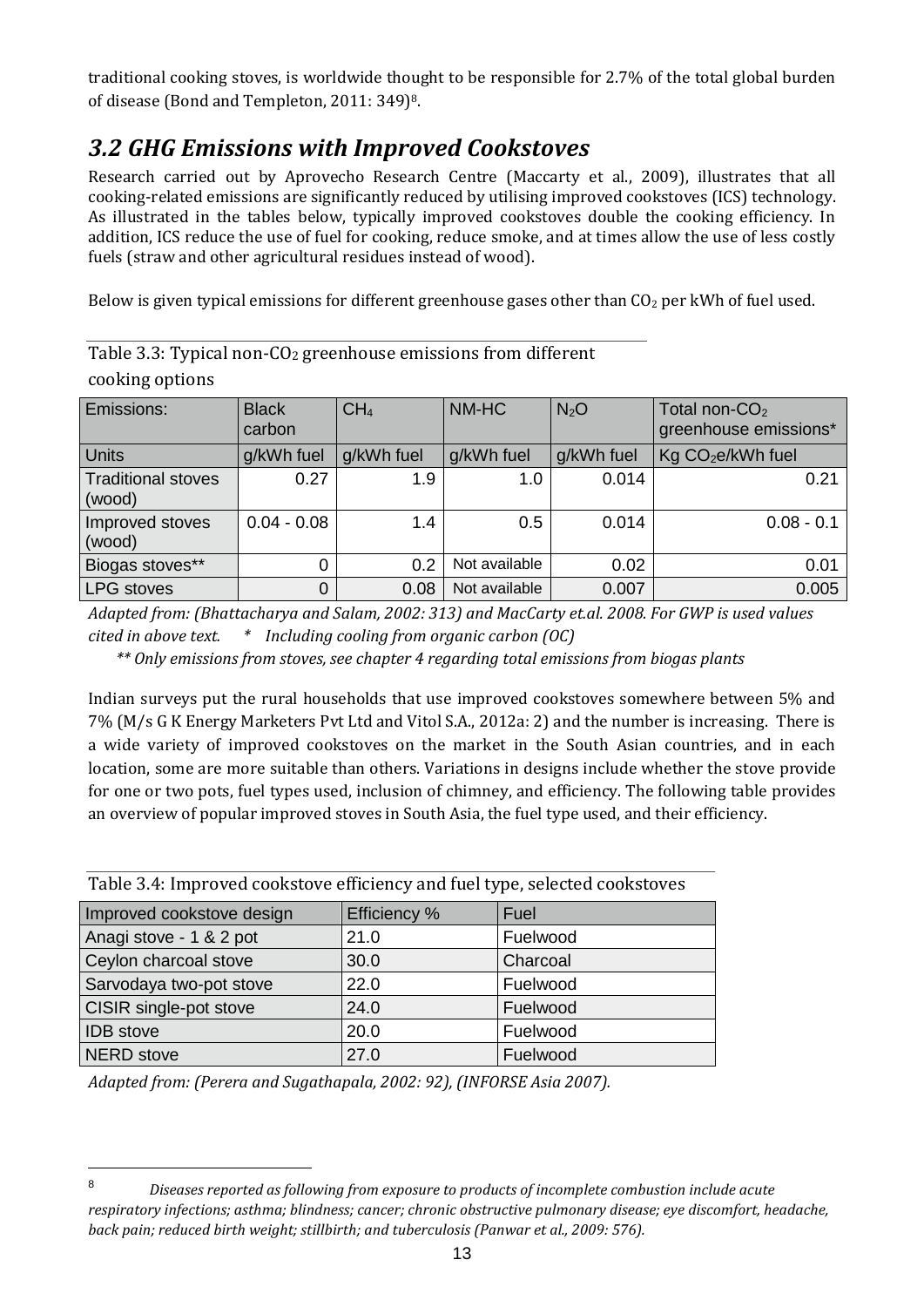There are many other designs, also newer designs with higher efficiency than for the stoves in table 3.4. In general, the efficiency of improved stoves ranges between around 20% and 50%. Read more on stoves and their efficiencies in Appendix 1. Household biogas digesters (as discussed at length in the following chapter) also require specific stoves. The efficiencies of biogas stoves are comparable to those of LPG stoves, varying between 40% and 65% (Bhattacharya and Salam, 2002: 310). Bhattacharya employs an efficiency rate of 55% for LPG and biogas stoves. This information compiled and compared with the traditional stoves gives the  $CO<sub>2</sub>$  emissions given in table 3.5.

|                                                 | Fuel Emissions,<br>CO <sub>2</sub> | Efficiency | <b>Emissions from</b><br>cooking, $CO2$ |
|-------------------------------------------------|------------------------------------|------------|-----------------------------------------|
|                                                 | per kWh fuel                       | %          | per kWh useful energy                   |
| Traditional fire, unsustainable biomass         | 0.39                               | 15         | 2,6                                     |
| Traditional fire, biomass by-product            | 0.13                               | 15         | 0.9                                     |
| Improved stove, unsustainable biomass           | 0.39                               | 30         | 1.3                                     |
| Improved stove, biomass by-products             | 0.13                               | 30         | 0.4                                     |
| All biomass stoves & fires, sustainable biomass | 0                                  | n.a.       | 0                                       |
| LPG stove                                       | 0.26                               | 50         | 0.5                                     |

Table  $3.5: CO<sub>2</sub>$  emissions from cooking

 $\overline{a}$ 

*Adapted from: (Ravindranath and Balachandra, 2009). CO<sup>2</sup> emission reductions are calculated using data from appendix 1.*

For selected projects with improved stoves in South Asia, the avoided  $CO<sub>2</sub>$  emissions has been estimated to be from 0.9 to 3.37ton  $CO_2$ /year per households with an average of 2 ton, see table 3.6.

Table 3.6: Avoided emissions per household of participating communities in six South Asian Clean Development Mechanism (CDM) projects, only CO2.

|                              | Number of households participating | Avoided emissions                   |
|------------------------------|------------------------------------|-------------------------------------|
|                              |                                    | ton CO <sub>2</sub> /year/household |
| JSMBT (India)                | 21500                              | 1.98                                |
| Maharashtra (India)          | 14400                              | 0.90                                |
| Bagepallimicrostoves (India) | 4500                               | 3.37                                |
| Egluro (Nepal                | 22920                              | 1.45                                |
| SAMUHA (India)               | 21500                              | 2.17                                |
| Seva Mandir (India)          | 18500                              | 2.37                                |
| Total/average                | 103320                             | 2.04                                |
|                              |                                    |                                     |

*Adapted from: (Egluro UK and Centre for Rural Technology Nepal, 2011: 43, JanaraSamuha Mutual Benefit Trust, 2011: 3, SAMUHA, 2011: 3, Shome et al., 2011: 10, Bagepalli Coolie Sangha, 2012: 3, M/s G K Energy Marketers Pvt Ltd and Vitol S.A., 2012b: 31, Seva Mandir, 2013: 4)9.*

As the improved stoves increase efficiency, there are also less emissions such as CO, NM-HC, and fine particulate matter (Seva Mandir, 2013: 9) that are both harmful and causes global warming. There are less measurements of these other emissions, but with introduction of the standard ISO-IWA 11:2012 by The Global Alliance for Clean Cookstoves and others, there are now guidelines for evaluating

<sup>9</sup> *The Maharashtra project is actually being implemented on a considerably larger scale than is apparent in this table. It is implement across the state in different time frames, in 30 planned phases. Since the households are similar the project design analysis is the same for all these locations. The PDD as considered here is for one of the 30 phases (M/s G K Energy Marketers Pvt Ltd and Vitol S.A., 2016b: 45).*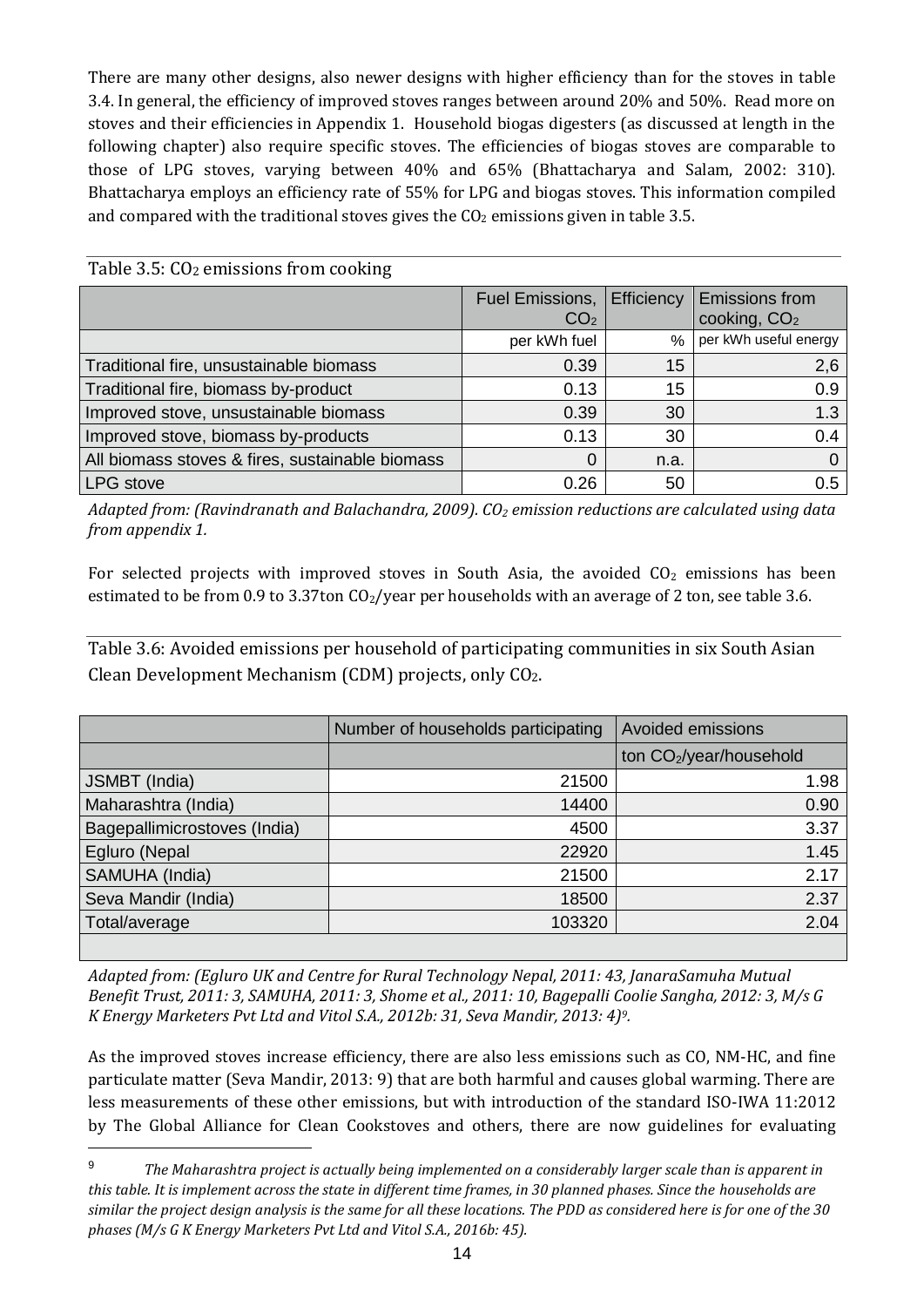cookstove performance. With this standard, cookstoves are rated on four (4) indicators (efficiency, indoor emissions, total emissions, safety). For each indicator, stoves are divided in 5 Tiers (0: lowest performing to 4: highest performing). Efficiency and emissions of BC 2.5 pm are important for the greenhouse effect of stove use. The limits for the IWA tiers relevant for greenhouse effects are given in the table below.

Table 3.7 Energy efficiency and emissions of particles (including black and organic carbon) for the 5 IWA tiers for cookstoves

| <b>Efficiency/fuel use Sub-tiers</b> | High-power thermal<br>efficiency (%)    | Low power specific<br>consumption (MJ/min/L) |
|--------------------------------------|-----------------------------------------|----------------------------------------------|
| Tier <sub>0</sub>                    | < 15                                    | > 0.050                                      |
| Tier 1                               | $>= 15$                                 | $= 0.050$                                    |
| Tier <sub>2</sub>                    | $>= 25$                                 | $= 0.039$                                    |
| Tier 3                               | $>=35$                                  | $= 0.028$                                    |
| Tier 4                               | $>= 40$                                 | $= 0.017$                                    |
| <b>Emission PM2.5 Sub-tiers</b>      | High-power PM2.5<br>(mg/MJ-delivered) * | Low power PM2.5<br>(mg/min/L)                |
| Tier <sub>0</sub>                    | 979<br>➤                                | 8<br>➤                                       |
| Tier 1                               |                                         |                                              |
|                                      | $\leq$ 979                              | $= 8$                                        |
| Tier <sub>2</sub>                    | $\leq$ 386                              | $\leq$ 4                                     |
| Tier 3                               | $= 168$                                 | $\leq$ 2                                     |

\* Milligrams per megajoule delivered to the pot(s)

From http://cleancookstoves.org/technology-and-fuels/standards/iwa-tiers-of-performance.html

There are also financial gains to be considered. Because of the efficiency of the stoves and therefore smaller need for firewood, often the costs to households are smaller than with traditional stoves. The following table sets out the monetary differences:

Table 3.8: Annualised levelized cost (ALC) of energy for household cooking solutions per GJ of heat output, in Indian Rupees (Rs),  $1 \text{ Rs} = 0.0136 \text{ EUR} = 0.0155 \text{ USD}$ 

| Cooking technologies                | ALC, Rs/GJ (US\$/GJ) |
|-------------------------------------|----------------------|
| Traditional fuelwood stove          | 271 (6.63)           |
| <b>Efficient cookstoves</b>         | 164 (4.01)           |
| Biogas plant and stoves, dung-based | 394 (9.63)           |
| Kerosene stove for cooking          | 460 (11.25)          |

*Adapted from: (Ravindranath and Balachandra, 2009)10.*

Even for households that are gathering firewood and where the monetary benefits might not be directly obvious, improved stoves reduce drudgery, especially for women. With improved stoves, there is a decline in time needed for these cooking activities as there is need for less wood. This especially affects women, who often face the burden of cooking and fuel collection (Panwar et al., 2009: 577).

<sup>10</sup> *1 euro equals around 70 Indian Rupees.40*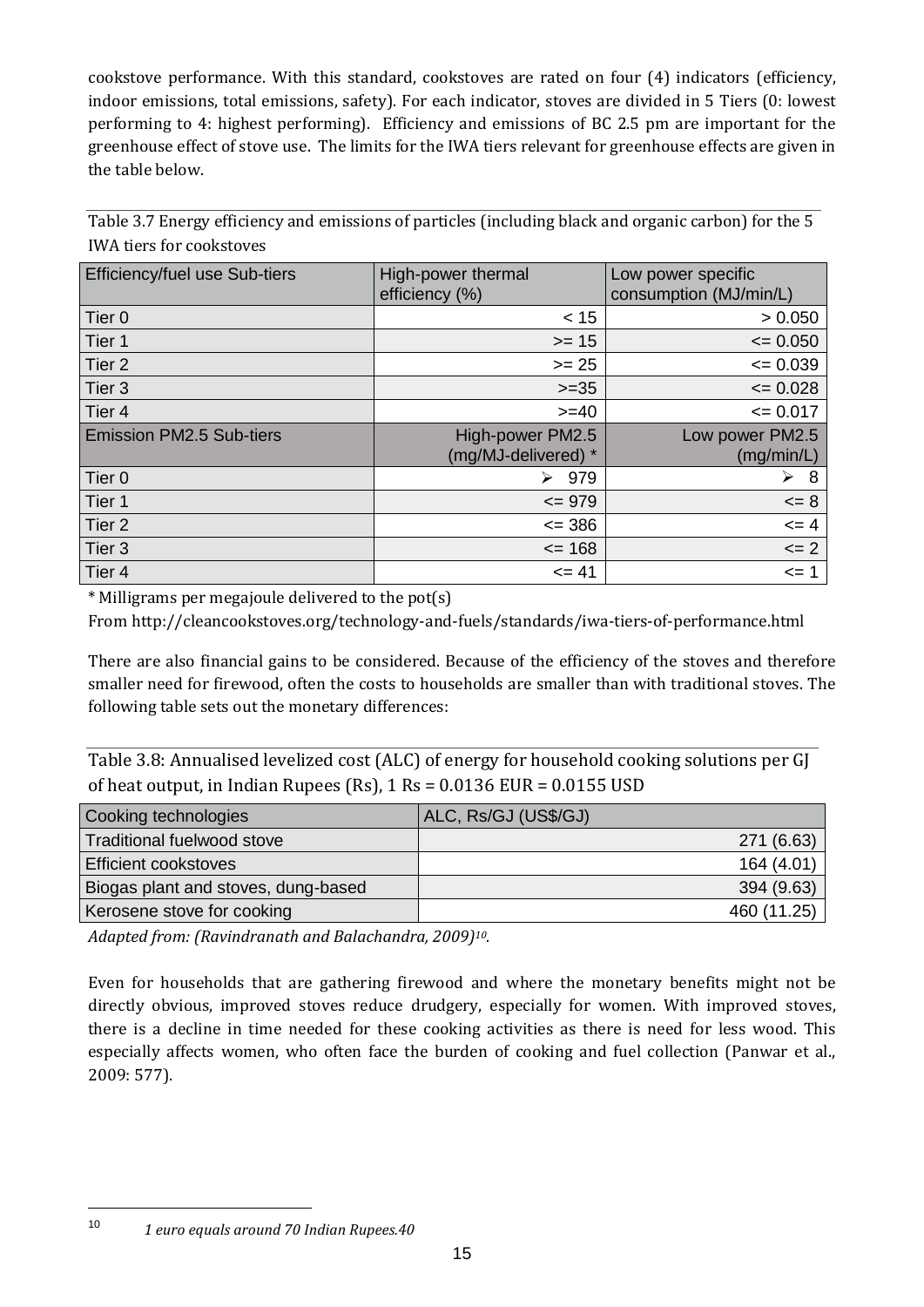## *3.4. Summary of Mitigation Effects*

While there are some uncertainties of the emissions, the change from traditional to improved cookstoves substantially reduces the greenhouse emissions from cookstoves by reduction of fuel use, as well as by reductions of emissions of non- $CO<sub>2</sub>$  climate emissions, for instance black carbon.

Using an example of a family using 5 kg wood/day (1825 kg /year) for cooking on a traditional fire, the alternatives gives the emissions and energy uses shown in table 3.9.

| <b>GHG Emissions Compared</b>               | Traditional | Traditional | Improved | Improved          | <b>LPG</b> |
|---------------------------------------------|-------------|-------------|----------|-------------------|------------|
|                                             | stoves, un- | stoves,     | stove,   | stove,            | stoves     |
|                                             | sustainable | sustainable | Tier 1   | Tier <sub>3</sub> |            |
|                                             | biomass     | biomass     |          |                   |            |
| Efficiency                                  | 11%         | 11%         | 20%      | 35%               | 55%        |
| Emissions of CO <sub>2</sub> /kWh fuel      | 0.39        | $\Omega$    | 0.39     | 0.39              | 0.26       |
| Annual fuel use (kWh)                       | 7300        | 7300        | 4015     | 2294              | 1460       |
| Emissions of particles BC, OC,              |             |             |          |                   |            |
| pm2.5, kg CO <sub>2</sub> e/kWh             | 0.13        | 0.13        | 0.04     | 0.02              | n.a.       |
| <b>Emissions CH4</b>                        |             |             |          |                   |            |
| kg CO <sub>2</sub> e/kWh fuel               | 0.06        | 0.06        | 0.05     | 0.05              | 0.003      |
| <b>Emissions NM-HC</b>                      |             |             |          |                   |            |
| kg CO <sub>2</sub> e/kWh fuel               | 0.012       | 0.012       | 0.006    | 0.006             | n.a.       |
| Emissions of N2O                            |             |             |          |                   |            |
| kg CO <sub>2</sub> e/kWh fuel               | 0.004       | 0.004       | 0.004    | 0.004             | 0.002      |
| Total emissions, unsustainable              |             |             |          |                   |            |
| biomass, kg CO <sub>2</sub> e/kWh fuel      | 0.60        | n.a.        | 0.49     | 0.47              | 0.26       |
| Total emissions, sustainable Bio,           |             |             |          |                   |            |
| kg CO <sub>2</sub> e/kWh fuel               | n.a.        | 0.21        | 0.10     | 0.08              | 0.26       |
| Emissions in kg CO <sub>2</sub> e/year,     |             |             |          |                   |            |
| unsustainable biomass                       | 4400        | n.a.        | 2000     | 1100              | 390        |
| Emissions in kg $CO2e/year$ ,               |             |             |          |                   |            |
| sustainable biomass                         |             | 1600        | 400      | 180               | 390        |
| Emission. reductions in kg                  |             |             |          |                   |            |
| CO <sub>2</sub> e/year, unsustainable biom. | n.a         | 2800        | 2400     | 3300              | 4000       |
| Emission reductions in kg                   |             |             |          |                   |            |
| CO <sub>2</sub> e/year, sustainable biomass | n.a.        | n.a.        | 1200     | 1400              | 1200       |

Table 3.9: Biomass stoves, comparison

*Adapted from chapter 3.1 and 3.2:* 

*Efficiency and CO*2*: This report, Annual fuel consumption: estimate of fuel consumption of 5 kg wood/day/family with traditional stoves and relatively less for improved stoves. Black C: Emissions from IWA Tiers of performance, see [http://cleancookstoves.org/technology-and-fuels/standards/iwa-tiers-of](http://cleancookstoves.org/technology-and-fuels/standards/iwa-tiers-of-performance.html)[performance.html](http://cleancookstoves.org/technology-and-fuels/standards/iwa-tiers-of-performance.html) (Accessed 15.07.2017)*

*CH<sup>4</sup> and N20: Adapted from: Bhattacharya and Salam, 2002: 313.*

*MN-HC: A laboratory comparison of the global warming impact of five major types of biomass cooking stoves Nordica MacCarty, Damon Ogle, and Dean Still and others, Aprovecho Research Centre, OR, USA, et.al.*

Some studies have found considerable higher wood consumptions of traditional cooking than 5 kg/day per family, up to more than double of these figures. See table. 4.2 and the cases for cold climates in chapter 9.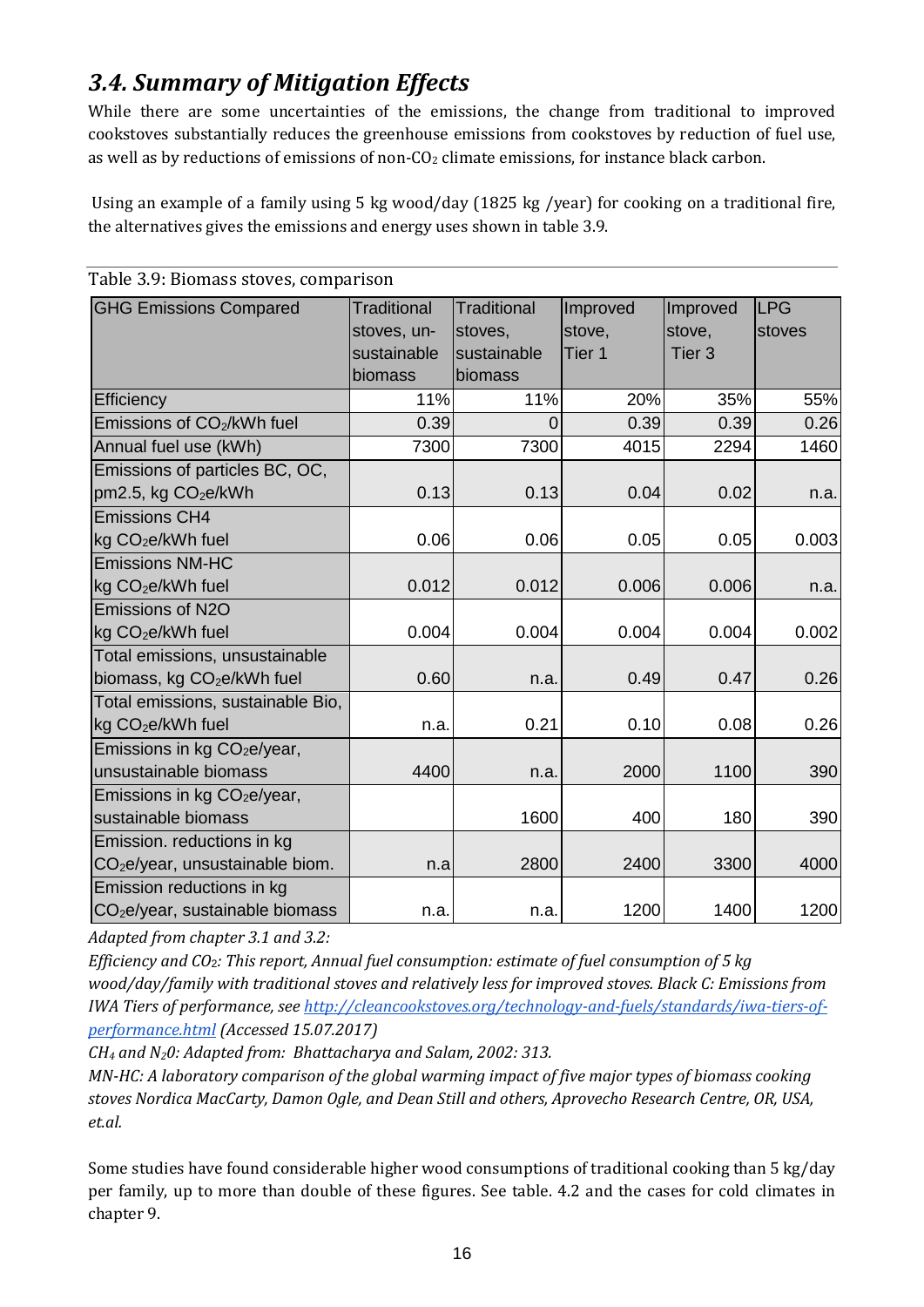### *3.5. Other Effects of Improved Cookstoves*

Improved cookstoves has a number of local development benefits that improves the lives of the users. They reduce the solid biomass used for cooking and heating with around 50%. This has the direct benefit that less time is spent on collecting fuel wood can be invested in other work such as education children. In areas without direct access to forests or suitable vegetation, they save money to buy fuel wood. Cookstoves with additional features, such as water heating, can further reduce drudgery in women. The lower fuel demand will also reduce the pressure on forests resources and other vegetation. If it is combined with forest regulation, it can also reduce deforestation that is a continued problem in many developing countries.

The change to improved cookstoves also leads to considerable health benefits because of reduced indoor air pollution. The health problems of indoor air pollution, in particular with small particles (pm 2.5), is a major problem in many developing countries, in particular for women and children. Improved cookstoves reduce this because of less fuel use and more complete combustion, and for improved cookstoves with chimneys also by avoiding the emission of the flue gases in the kitchen. As mentioned above. indoor air pollution caused by the inefficient use of solid fuels is currently responsible for 4.3 million deaths a year (World Health Organization, 2016) of which at least 1/3 in

South Asia. This can obviously be substantially reduced with improved cookstoves.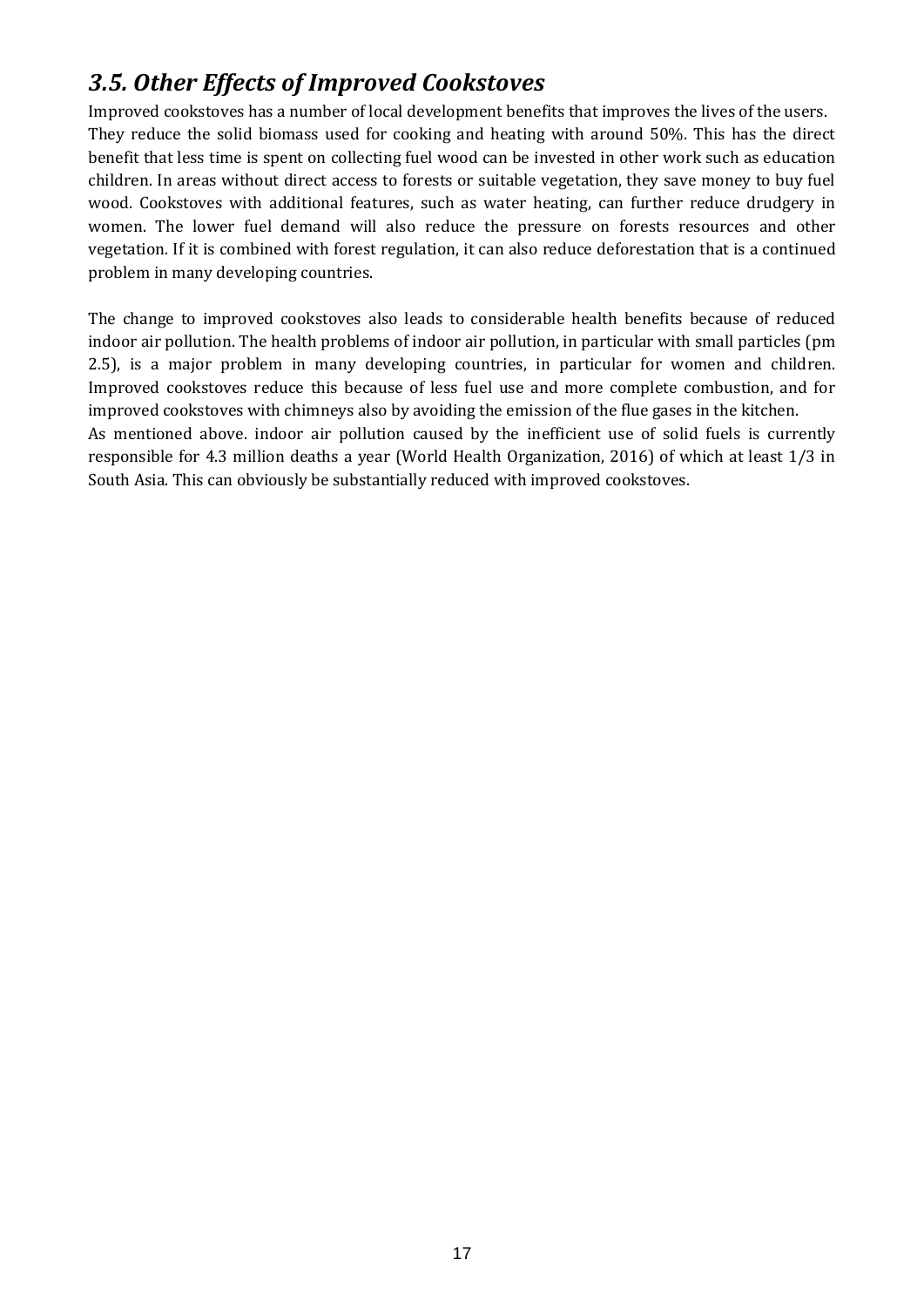# **4. Household Biogas Plants**



Photo: Household biogas plant (India) with inlet to the right, digester in centre, and outlet to left. Photo by INSEDA.

### *4.0 Introduction and Summary*

This chapter considers household biogas plants (HBP). By means of anaerobic digestion, the HPBs transform cattle manure and other soft biomass to biogas to be used for cooking needs through a process which also generates digestate or bio slurry that can be used as an agricultural fertiliser. This dual use adds to the emission reductions created by HBPs. Some sources say that by converting manure into methane biogas instead of letting it decompose, GHG emissions could be reduced by 99 million metric tons worldwide (Cuéllar and Webber, 2008: 13, TERI, 2010). Each biogas stove typically has lower total greenhouse emissions than all other options (traditional and improved cookstoves, LPG), but methane leakages above a few percent, can make biogas less advantageous from the climate perspective.

Biogas programs for household levels have been implemented in South Asia for the last several decades, providing measurable data regarding impacts on greenhouse gas emissions. The Biogas Support Program (BSP) Nepal has been operational since 1992 in various forms, and it was lauded internationally for its activities. In 2005, it was honoured with an award for having built 137000 household biogas plants, in 66 of Nepal's 75 districts. These activities have saved 400.000 tonnes of firewood, 800.000 litres of kerosene, and has prevented 600.000 tonnes of GHG emissions (Dixit, 2005).

The plants under consideration are small-scale and household level. Typically, at least three or four cows are needed to fuel a biogas plant that provides cooking gas for a five-member family that cook two meals a day. 1.5 to 2.4 m<sup>3</sup> gas needs to be produced, which corresponds to the production from a 2 m<sup>3</sup> capacity plant, which is typically the smallest type available (Bond and Templeton, 2011: 350). As part of the EVD program, smaller plants, with a capacity of 1  $\text{m}^3$ , that only need 25 kg of manure a day (which corresponds to the daily production of two cows) have been designed by INSEDA and is now in use in small farms in mountainous regions in India (INFORSE, 2016: 18). HBPs provide significant emission reductions for rural households in South Asia. The positive effects are expected to increase given the improvements in biogas plant design and innovation in materials used.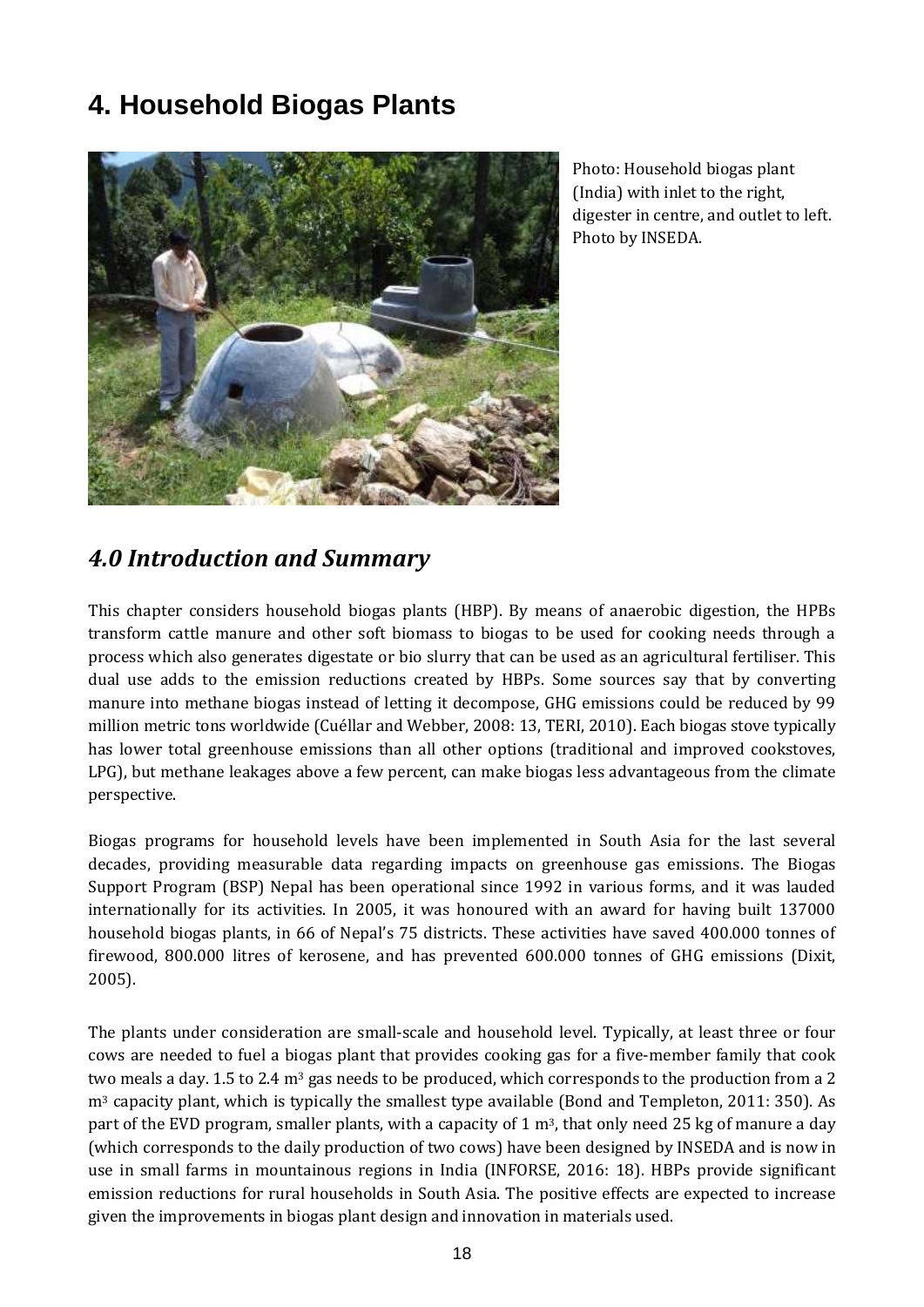#### Table 4.1: Biogas guideline data

| Biogas energy               | 6 kWh/m <sup>3</sup> = $0.61$ L diesel fuel                           |
|-----------------------------|-----------------------------------------------------------------------|
| Biogas generation           | $0.3 - 0.5$ m <sup>3</sup> gas/m <sup>3</sup> digester volume per day |
| Digestate generation        | 58 kg per $m3$ biogas                                                 |
| Cow yields                  | 0.4 m <sup>3</sup> /kg dung per animal per day                        |
| Gas requirement for cooking | 0.3 to 0.9 $m^3$ /person per day                                      |

*Adapted from: (Bond and Templeton, 2011: 350, Mezzullo et al., 2013: 659, EAWAG (Swiss Federal Institute of Aquatic Science and Technology) and DorotheeSpuhler (Seecon International gmbh), 2014).* 

To create a complete picture of the effects on GHG of the plants, the emissions generated by the HBPs in operation are considered. This includes the direct emissions such as leakages and other gas losses and those of the energy provision, but also the emissions resulting from the handling and use of the manure and digestate (Møller et al.: 5, Bruun et al., 2014: 736). Lastly the emissions of potential direct and indirect land use change can be considered (Cherubini et al., 2009: 437). Emission mitigation following from carbon binding in the soil of HBP digestate is also evaluated.

The result is that the main effects from HBP is the reduction of emissions from the cookstoves they replace. If a HBP replaces a traditional fireplace (as an Indian chulha), it will in average reduce greenhouse emissions with a bit above 4 tons  $CO_{2e}/year$ , if the wood use is from unsustainable sources (as deforestation) and around 1.4 tons  $CO_{2e}/year$  if it replaces fuelwood that is grown in fully sustainable ways.

### *4.1 Establishing a Baseline*

For the village level in South Asia (as well as in many developing countries in other parts of the world) the biggest use of biomass for energy is firewood, and its use is primarily for cooking, as discussed in chapter 3.

Biogas in rural South Asia is mostly used as a cooking fuel, where it replaces primarily wood fuel, but also dung, crop residues, and to a lesser extent LPG. Typical emissions greenhouse gases and particles from use of wood fuel and LPG for cooking are given in table 3.1.

Biogas use has in itself greenhouse gas emissions, and the introduction of biogas has a number of effects related to greenhouse gas emissions. The main greenhouse gas effects of biogas plants are:

#### *Net CO<sup>2</sup> emissions from combustion of the biogas*

With biogas about half of the organic material in manure and other feedstock is converted to methane and CO2. If the manure was applied directly to the soil, this material is also added to the soil, adding more carbon to the soil. This extra carbon is on forms that are easily degradable, also in a soil environment (as in biogas digester). A Danish estimate is that of the organic materials removed with biogas plants, 97% will be converted to  $CO<sub>2</sub>$  in the soil within 20 years. For South Asia where soil temperatures are typically higher, the conversion will be higher, i.e. above 97%. Thus, the net emissions are negligible in a 20-year perspective and are not included (Jørgensen et.al, 2013).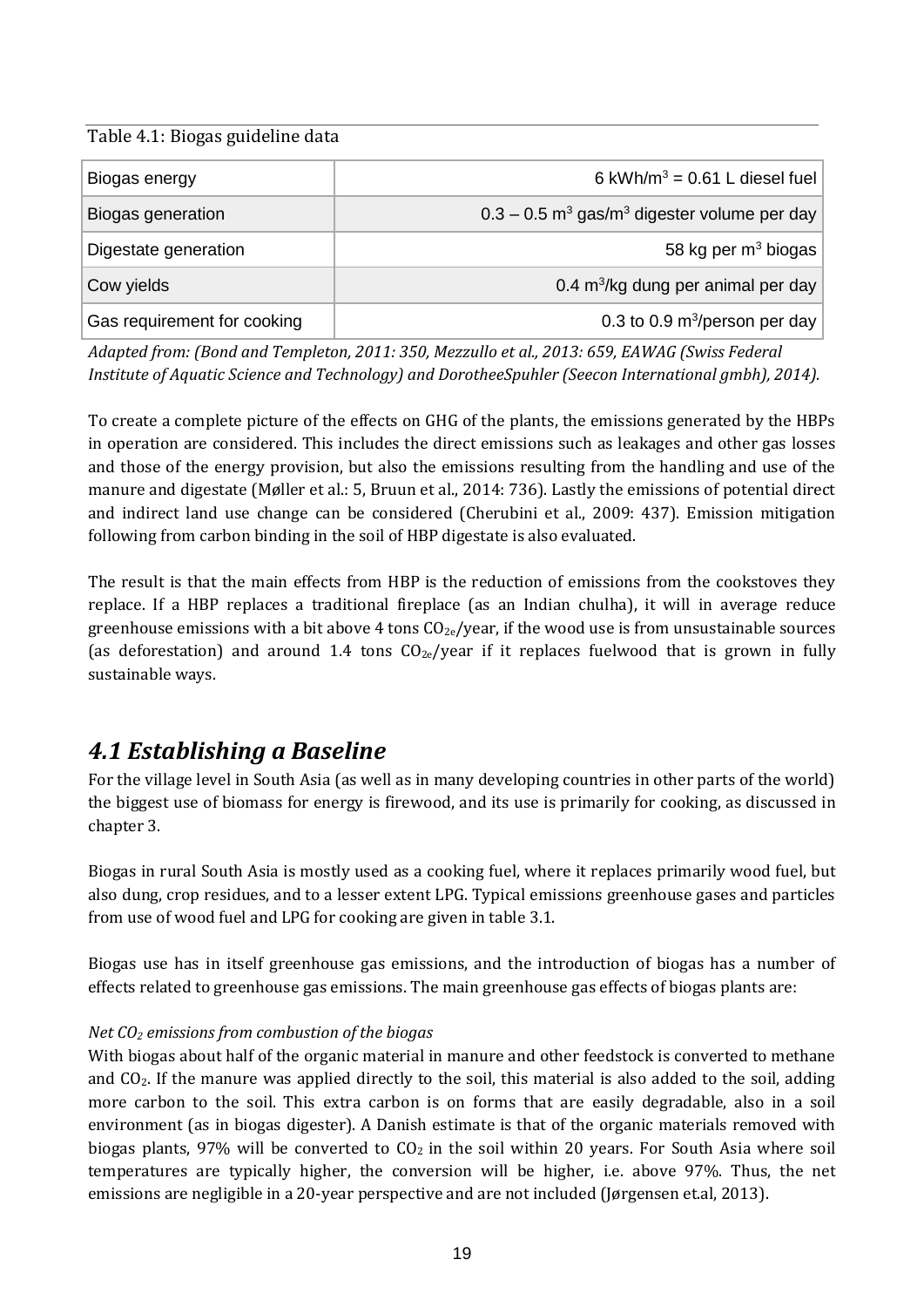#### *Reduced or increased methane emissions from manure handling*

Manure has natural emission of methane, which depends very much on how the manure is treated. If it is dried, as with the practice of dried cow-dung cakes, the emissions are small, but if the manure is kept in wet pits the emissions can be very high. If manure is kept in wet pits before it is fed into biogas plants, these emissions can also be noticeable, but if they are fed fresh (same day it is produced) into the plant, the pre-treatment emissions will be negligible.

#### *Gas leakage from plant and piping*

There can be methane emissions from the biogas plant itself, and from the piping. These are small if the plants are well made and maintained, but for a less well made and maintained some percent methane loss is possible, with a maximum around 10%.

#### *Emissions from digested materials*

Digested materials have emissions of methane, but if the materials are aerated and/or dried, the emissions will stop soon after the material has left the biogas plant.

#### *Emission effects of soil by applying digested materials*

When applying digested materials from biogas instead of undigested manure or chemical fertiliser, it gives an effect on emissions of methane and  $N_2O$  from the soil.

The methodologies and data of six HBP projects throughout South Asia have been used to quantify above emissions and compare with baselines with no introduction of biogas plants. The projects are: -The Biogas Support Program - Nepal (BSP-Nepal),

-The CDM Biogas Project of Mahasakthi Women Cooperative Federation,

-The YEPL Biogas project in Maharastha,

-The Bagepalli Coolie project,

-The INSEDA project in Kerala,

-The SACRED project in Karnataka.

The CDM projects have in common that they target rural communities, and implement HBPs following the UNFCCC CDM methodologies, mainly replacing woody biomass use. The emission calculations that these CDM projects are based on are calculated by quantifying the replacement of firewood with biogas. See chapter 3 regarding greenhouse emissions from traditional fireplaces using wood.

### *4.2 Effects on GHG Emissions with HBPs*

The major GHG emission reduction with biogas use is coming from the avoidance of other, more polluting, fuel-sources. Looking at the consumption of firewood (both unsustainably harvested, where forests and land are degraded and sustainably harvested, where trees and plants are growing to fully replace the used biomass) and the effect of a HBP on the consumption as given by CDM projects, emission reductions can be calculated.

The data in table 4.2 was provided by CDM projects-partners compiled on the UNFCCC website. The CDM project values are based on the  $CO<sub>2</sub>$  emissions avoided by unsustainable fuel-use, and most disregard other positive effects on emission reduction such as fertiliser use and reduction of particle emissions (black carbon), which this report does consider<sup>11</sup>.

<sup>11</sup> *The considerably higher value for the Maharashtra project is due to the replacement of fossil fuels, not biomass.*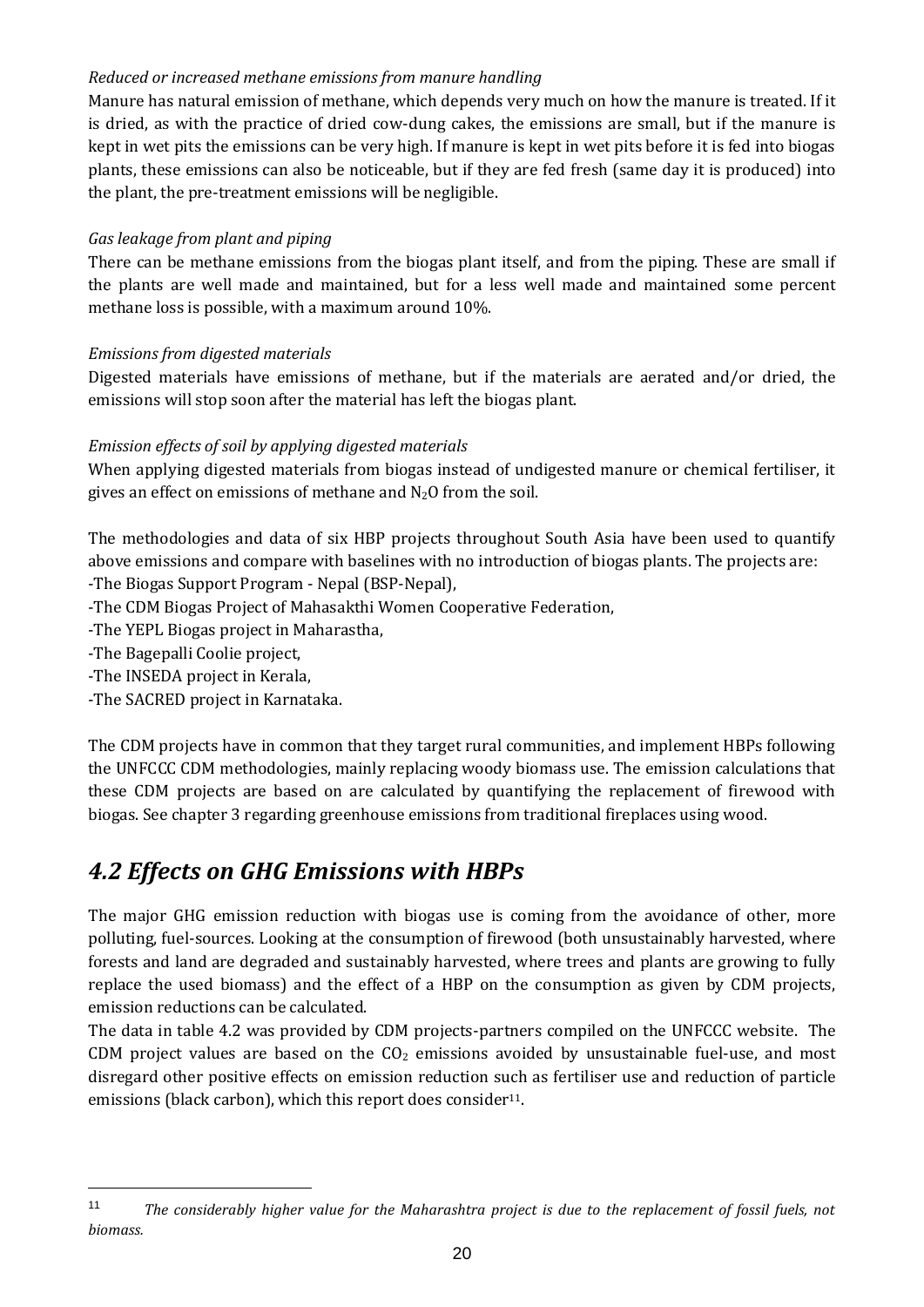Table 4.2: Estimated GHG emission reductions per project, using CDM methodology

|                                                             | Average annual<br>consumption of<br>woody biomass<br>avoided by using<br><b>HBPs</b> | Calculated<br>annual<br>emission<br>reduction per<br>household | Biogas units<br>installed in<br>project activity | <b>Estimated</b><br>annual emission<br>reduction |
|-------------------------------------------------------------|--------------------------------------------------------------------------------------|----------------------------------------------------------------|--------------------------------------------------|--------------------------------------------------|
|                                                             | tonne/household/year                                                                 | tCO <sub>2e</sub> /year                                        | amount                                           | tCO <sub>2e</sub> /year                          |
| <b>BSP-Nepal</b>                                            | 2,84                                                                                 | 2,78                                                           | 9692                                             | 26926                                            |
| Mahasakthi Women<br>Cooperative<br>Federation               | 2,83                                                                                 | 3,29                                                           | 6000                                             | 19740                                            |
| <b>INSEDA SDA Kerala</b><br>Project (India)                 |                                                                                      | 5,63                                                           | 2690                                             | 15151                                            |
| Biogas project in<br>Maharashtra (India)                    | 5,32                                                                                 | 7,99                                                           | 6000                                             | 47907                                            |
| SACRED (India)                                              | 3,71                                                                                 | 3,71                                                           | 5000                                             | 18550                                            |
| <b>Bagepalli Coolie</b><br>Sangha Biogas Project<br>(India) | 3,07                                                                                 | 3,39                                                           | 18000                                            | 61109                                            |
| Total                                                       |                                                                                      |                                                                | 47382                                            | 189383                                           |
| Average                                                     |                                                                                      | 3,99                                                           |                                                  |                                                  |

*Adapted from data as presented in the following project design documents: (YEPL, 2011: 16, BSP-Nepal, 2012: 23, Bagepalli Coolie Sangha, 2012: 3, M/s G K Energy Marketers Pvt Ltd and Vitol S.A., 2012a: 17, Seva Mandir, 2013: 7, Integrated Sustainable Energy and Ecological Development Association and First Climate AG, 2014: 17, Mahasakthi MAC Samakya Ltd, 2014: 17, Somanathan and Bluffstone, 2015: 265, Bagepalli Coolie Sangha and FairClimateFund (FCF), 2016b: 13).*

These reported reductions are substantial, as can be seen in the last column of Table 4.2. The disparity between the projects and expected emission reductions per installed plant is due to the differences in fuel sources that the HBPs replace, as well as the specific builds and sizes of the plants. Projects that replace dung cake burning, which is a practice in some areas, also have significant effects. In the methodology is included a reduction of 5% of the GHG savings because of methane leakages. This is for the average project equal to leakages with  $CH_4$  emissions of 0.2 tons  $CO_2e/year$ , equal to loss of around 7% of methane. In the following is estimated than biogas stoves

Using the baseline established in chapter 3 for traditional stoves, the emission reductions with biogas stoves can be seen in table 4.3.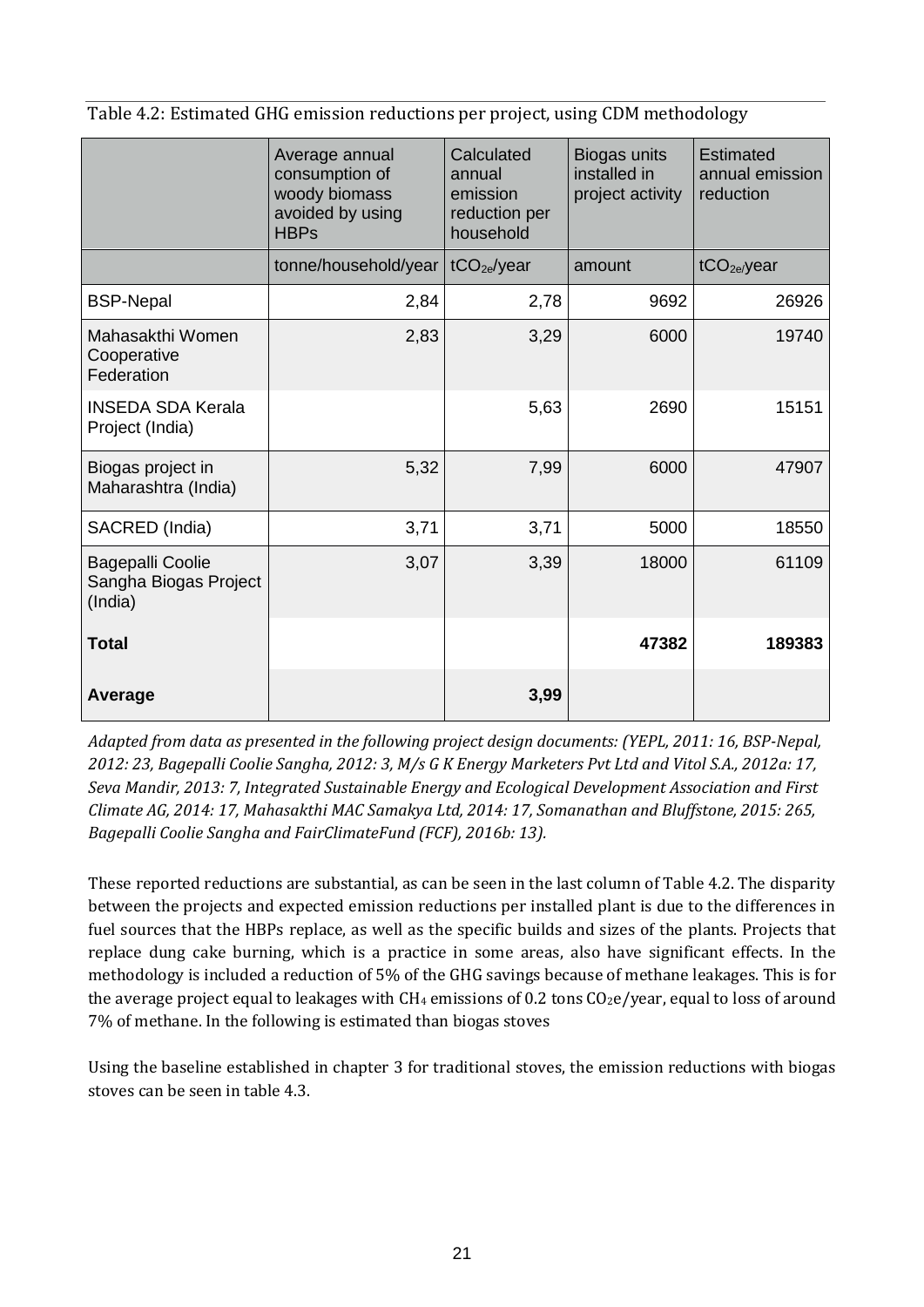Table 4.3: Reductions of net greenhouse gas emissions per year with HBP

| Stove and fuel type,                         | Net GHG<br>emissions per<br>vear | <b>GHG Savings over</b><br>traditional stove,<br>unsustainable wood | <b>GHG Savings over</b><br>traditional stove,<br>sustainable wood |
|----------------------------------------------|----------------------------------|---------------------------------------------------------------------|-------------------------------------------------------------------|
| Traditional cookstove,<br>unsustainable wood | 4.4 ton $CO2e$                   |                                                                     | n.a.                                                              |
| Traditional cookstove,<br>sustainable wood   | 1.6 ton $CO2e$                   | 2,8 kg $CO2e*$                                                      |                                                                   |
| Biogas plant + stove                         | $0.2$ ton $CO2e$                 | 4.2 ton $CO2e$                                                      | 1.4 ton $CO2e$                                                    |

*Assuming change from unsustainable to fully sustainable wood.*

*The data include emissions of CO2, particles (black carbon, organic carbon), organic gases, and methane. For improved cookstoves, the figures illustrate use of sustainable and unsustainable wood respectively. Average figures are used and hence they contain some uncertainty. Data from table 3.9 above, for biogas from table 3.3 and assumption of no net CO<sup>2</sup> emissions and use of 1500 kWh gas/year, similar to LPG use in table 3.9.*

### *4.3 Manure, Fertiliser and Carbon Binding*

Production and combustion of biogas are not the only processes with greenhouse effect impacts. A source of emissions that is to be considered is fertiliser use, and the effect of the HBP on this. The role of the biogas digestate is twofold. The substitution of chemical NPK fertilisers by digestate from the HBPs reduces emissions from production of NPK fertiliser, but also the use of manure for biogas digesting it instead of burning it or adding it to land unprocessed has effects on emissions. The storage and use of unprocessed manure and other organic matter that are left to decay uncontrolled will include anaerobic processes, where methane is emitted to the atmosphere.

Data for these emissions are significantly less exact compared to the direct emissions from stoves, partly due to challenges of specific measuring, partly due to a multitude of factors such as variations in agricultural practices (for instance tillage methods and manure application), as well as differences within ammonia content of dung from various species, which in turn create variations on the actual emissions.

Emissions resulting from fertiliser use are mainly linked to the production process. Nitrous Oxide  $(N_2O)$  is the most significant GHG associated with the production of nitric acid. N<sub>2</sub>O is a highly potent greenhouse gas, with a global warming potential 298 times greater than CO<sup>2</sup> (IPCC, 2013). This report considers N, P, and K fertilisers.<sup>1</sup> N fertilisers are however the main source of GHG emissions. First, the consumption of fertiliser in the project countries should be noted. In all of India the use of N,  $P_2O_5$  and K2O fertiliser are comes down to 89,8 kg/ha of farmland (Land and Plant Nutrition Management Service and Land and Water Development Division, 2005: Chapter 2). In 2011-12 the Ministry of Economics reported a production of 16363 thousand of tonnes of NPK fertilisers, imports of 13002 thousand of tonnes of fertiliser, and a consumption of 27567 tonnes of NPK fertiliser. These national numbers include both large-scale conventional agriculture, as well as small-scale agriculture.

A summary of papers shows us that the use of slurry (waste product of the biogas production) on fields leads to a 10%-50% avoidance of NPK fertilizer use.

Regarding the use of manure and digestate instead of artificial fertiliser, depending on the source of the manure the ammonia content ranges from 2,1 kg/tonne of semi-solid manure for dairy cattle manure, 2.6 kg for pig manure, and 4.6 kg for poultry manure (Atia, 2008). In general, as treated slurry or digestate is thinner than untreated manure, the slurry percolates faster into the soil, where  $NH<sub>3</sub>$ dissolves in water or binds to other particles. As the slurry is also more mineralised than untreated manure, resembling more synthetic fertilisers, the nutrients are more easily used by the plants. This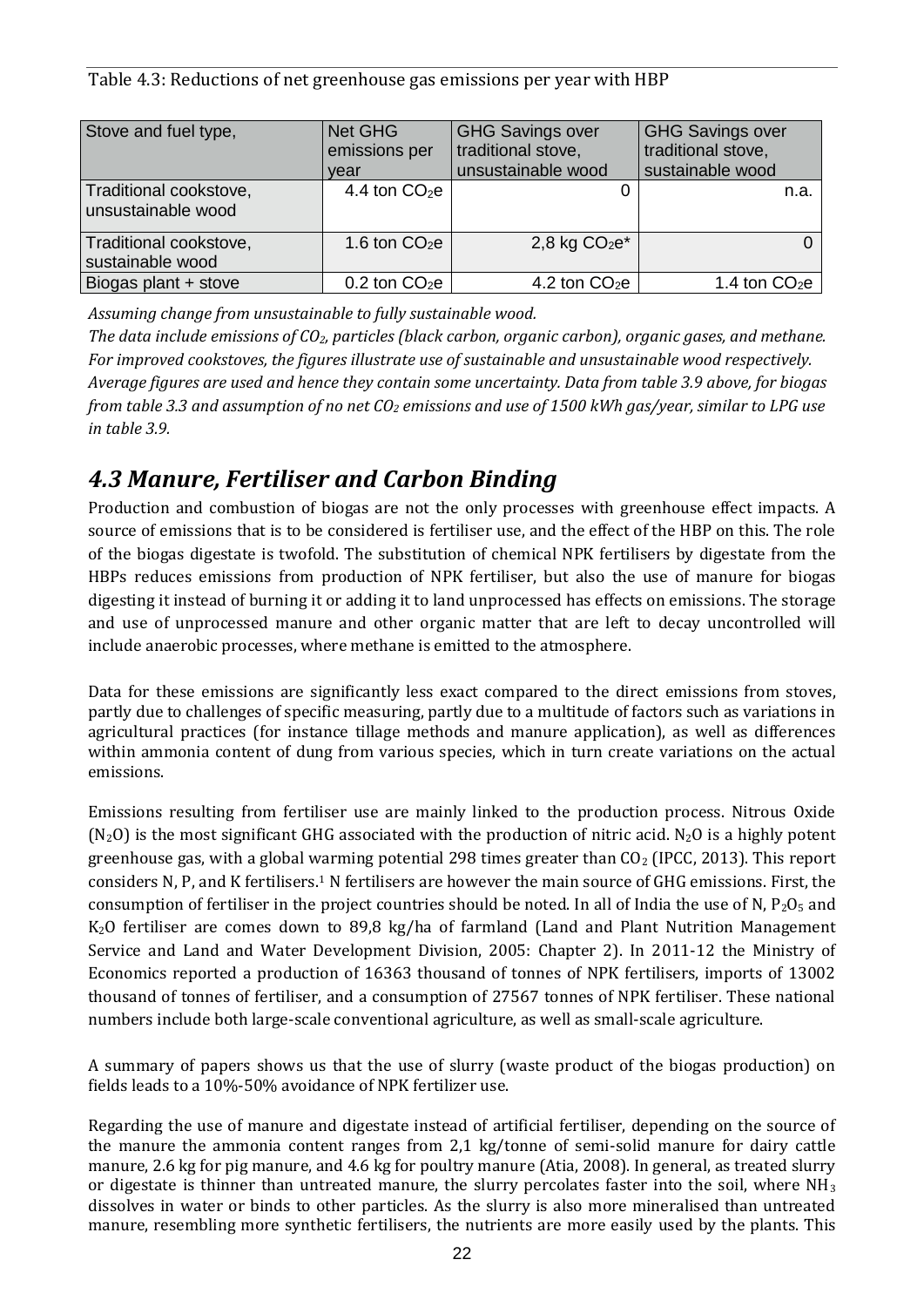means that in practice the volatilisation of N is not bigger for digestate than with untreated manure (Jørgensen, 2009: 30). Digested materials have emissions of methane, but with long retention times in the biogas plant these emissions are small and there are easy ways to curb them with aeration, such as compost or spreading of the digestate. The replacement of artificial fertiliser with for instance  $2 \text{ m}^3$ biogas plant with input of 50 kg manure/day reduces production emission of fertiliser in the order of 0.1 - 0.15 ton  $CO<sub>2</sub>e/year$ . This effect is 3-10% compared with the emission reductions given in table 4.3 and will not be included.

Adding manure to the soil instead of burning manure as a fuel is an important strategy in soil organic carbon (SOC) sequestration. Under Danish conditions it was found that 25% of the solid matter will remain carbon in the soil for at least 20 years (Olesen, 2014: 11). Unfortunately different long-term studies of SOC with soils treated with different natural and artificial fertilisers show very different results, even within the same world regions (Northen Europe). Due to climatic variations the SOC sequestration can be expected in South-Asia compared to Northern Europe. If 25% of the carbon in biogas digestate becomes stable soil organic carbon, the reduced emissions are in the order of 1.5 ton  $CO<sub>2</sub>/year$  for a HBP with input of 50 kg manure/day<sup>12</sup>. This is equal to the greenhouse emission reductions from replacing traditional cooking with biomass given in table 4.3, but given the large uncertainties, including the expected differences between Danish and South Asian climates, this effect is not included in the following estimates.

### *4.4 Summary of Mitigation Effects*

In summary, the effect of replacing traditional cooking with biogas can be estimated to an average of 4 tons CO2e/year for each household that changes to biogas as shown in table 4.2, but with considerable variations depending on the local situation, and not included all greenhouse effect from traditional cooking with biomass fire.

Typical examples of the effect of changing to biogas can be estimated using data in table 4.3 and reduced for estimated methane leakages that reduce the effect with  $0.2$ ton CO<sub>2</sub>e/year for each household. This include all the greenhouse effects from traditional cooking, but not the small GHG reduction from reduced use of chemical fertiliser nor the emissions from increased soil organic carbon that might be large, but where we lack evidence. The results are shown in table 4.4.

| Stove and fuel type,                          | <b>Net GHG</b><br>emissions per<br>vear | <b>GHG Savings over</b><br>traditional stove,<br>unsustainable wood | <b>GHG Savings over</b><br>traditional stove,<br>sustainable wood |
|-----------------------------------------------|-----------------------------------------|---------------------------------------------------------------------|-------------------------------------------------------------------|
| Traditional cookstoves,<br>unsustainable wood | 4.4 ton $CO2e$                          | $\mathcal{L}$                                                       | n.a.                                                              |
| Traditional cookstoves,<br>sustainable wood   | 1.6 ton $CO2e$                          | Not included                                                        |                                                                   |
| Improved cookstove, tier 1                    | $2/0.4$ ton<br>$CO2$ $e$                | 2.4 ton $CO2e$                                                      | 1.2 ton $CO2e$                                                    |
| Improved cookstoves, tier 3                   | $1.1 / 0.2$ ton<br>CO <sub>2</sub> e    | 3.3 ton $CO2e$                                                      | 1.4 ton $CO2e$                                                    |
| <b>LPG</b> stove                              | 0.4 ton $CO2e$                          | 4 ton $CO2e$                                                        | 1.2 ton $CO2e$                                                    |
| Biogas plant and stove                        | $0.2$ ton $CO2e$                        | 4.2 ton $CO2e$                                                      | 1.4 ton $CO2e$                                                    |

Table 4.4: Comparison of biogas with cookstoves, net greenhouse gas emissions per year

*Data from table 3.9 and 4.3*

 $\overline{a}$ 

<sup>12</sup> *A biogas plant which is fed with 50 kg of cow manure and soft biomass with an estimated dry content of 20% received 10 kg solid matter/day. Of this 50% is turned into gas, leaving 5 kg/day in the digestate. If 25% of this is becoming stable SOC, this is 1,25 kg/day or 450 kg/year. This is primarily carbon. If this carbon was turned into CO<sup>2</sup> and released into the atmosphere, for instance by burning the manure, it would give 0.45 \*42/12 =1.5 ton of CO2.*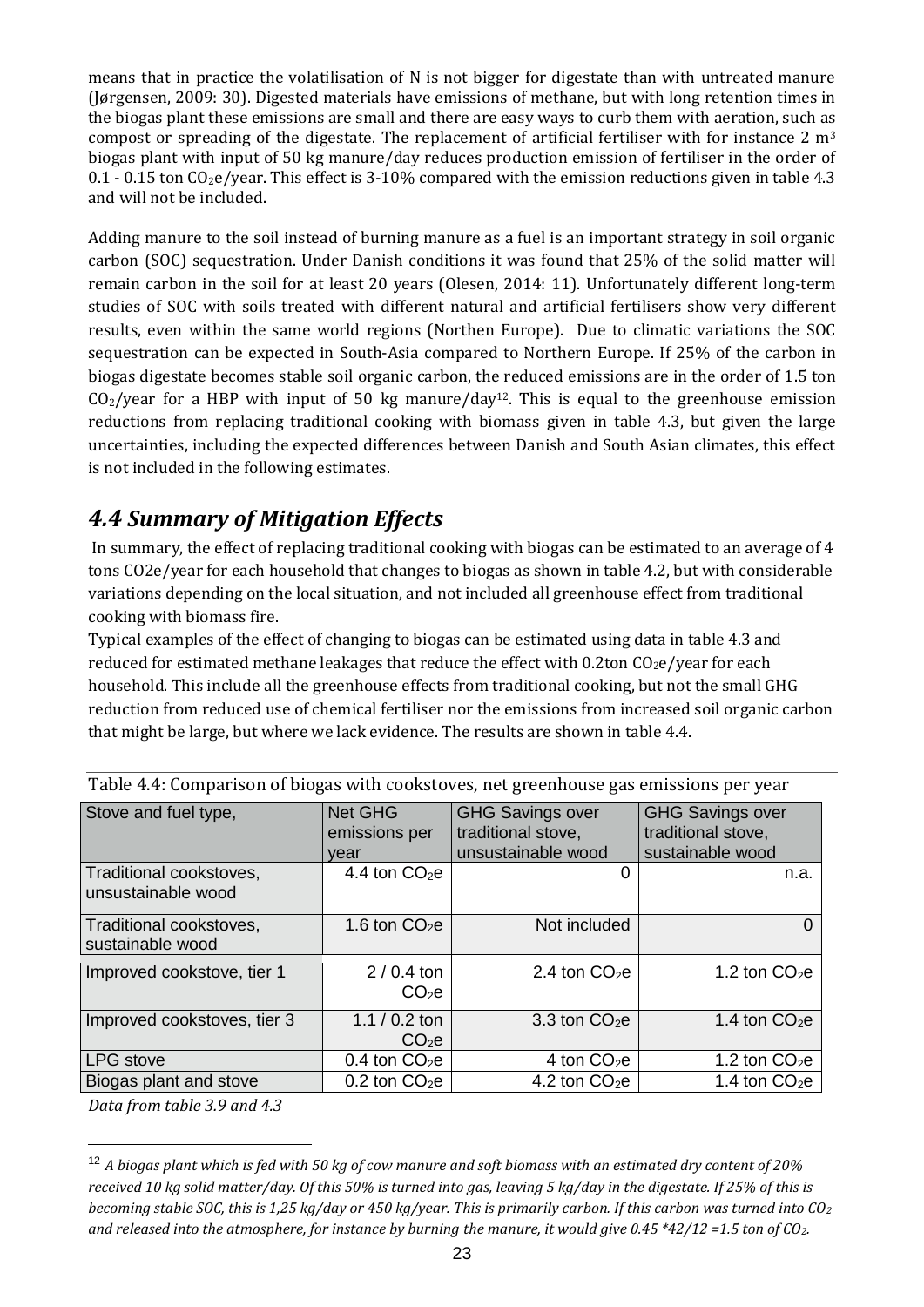## *4.5 Adaptation Benefits and other Effects of Biogas*

If the biogas sludge is used as organic fertiliser, there are additional benefits. The biofertilisers produced from biogas digesters helps in improved soil fertility and water retention capacity, which contributes to adaptation during drought conditions. The soil nutrients such as nitrogen, phosphorous and potassium aids in nutrient circulation in soil thus contributing to agro-ecology.

Biogas plants have the same kind of positive development effects as improved cookstoves with improved indoor air and less time to collect firewood.

Compared with improved cookstoves, there are no particle emissions from biogas, and thus it is superior in improving reducing indoor air pollution.

The time savings depends on the time saved by not collecting firewood compared with the time used to manage the biogas plant with daily feeding with manure and water. Usually there is substantial amount of time saved with this shift.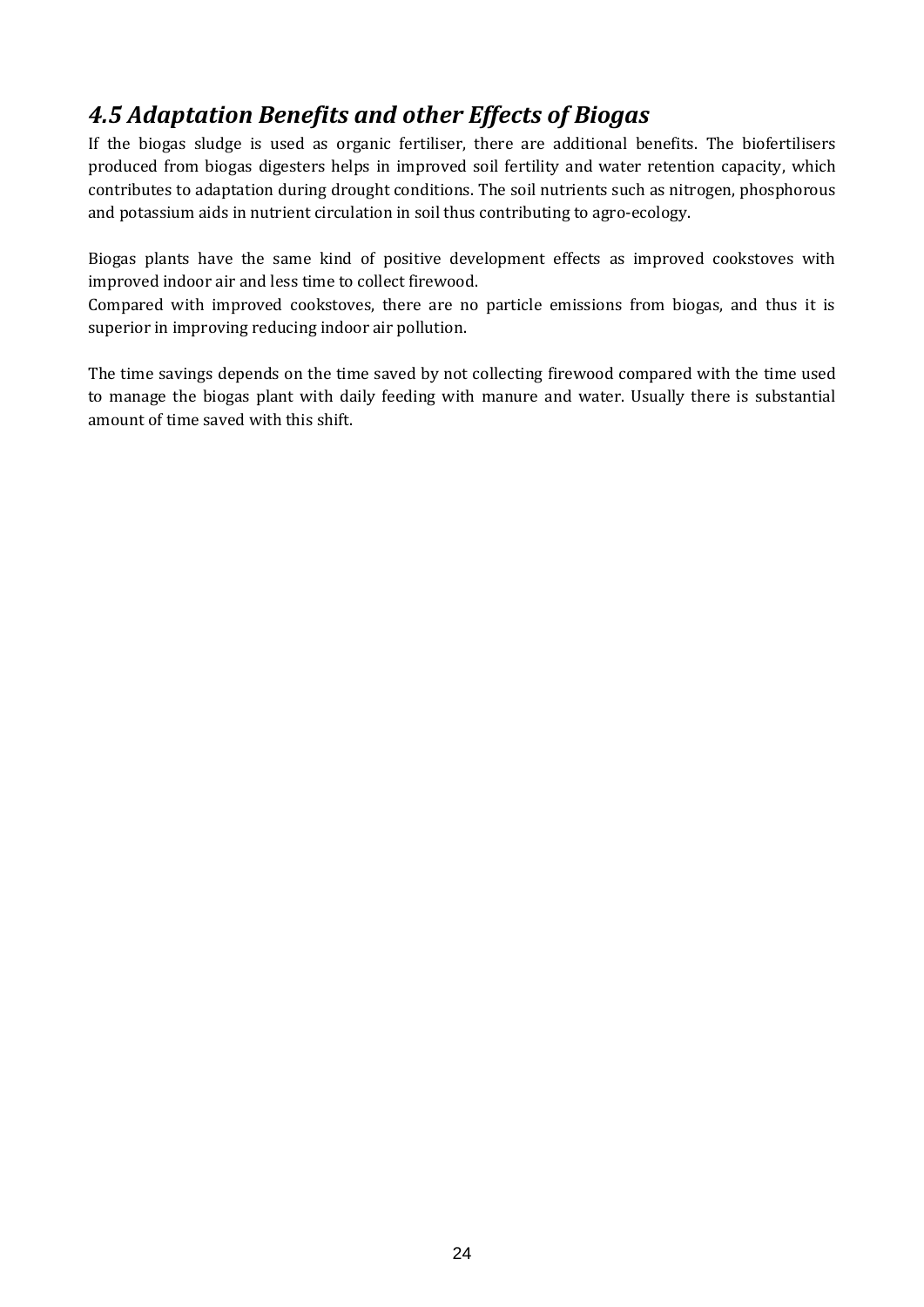# **5. Household Scale Power (solar home systems, solar lamps)**



Photo: Introducing Solar Home Systems in Bangladesh, photo by Grameen Shakti

### *5.0 Summary*

The introduction of solar electricity in off-grid villages replaces kerosene for lamps, diesel for generators and others. Often the solution is solar home systems, where each family gets 2-4 lamps and connections to charge mobile phones and run radio, eventually also TV. It is estimated for Bangladesh that this reduces  $CO_2$  emissions from kerosene and diesel use with 344 kg  $CO_2$ /year (with 3 lamps in the house used 4 hours/day).

## *5.1 Baseline and Proposals, Mitigation Effects*

The EVD partner in Bangladesh; Grameen Shakti (a non-profit village renewable energy organisation in family with the micro credit lender Grameen Bank) has established Solar Home Systems (SHS) to supply some 1.7 million homes and small business with individual electricity systems ranging from 20 to 135 watts (by June 2017). The purpose of the SHS systems is to replace the existing kerosene lamps as well as batteries charged by fossil fuel generators used to run lights and small household appliances like TV and mobile phone charging in rural, off-grid communities. In addition to supplying more fire safe, healthier, quieter home and work environments, and a general improved standard of living, the scheme also creates local jobs and income opportunities. Some women have doubled their income and some have become micro energy distributors because of the electricity. It also aids in education as children gain better possibility to do homework.

As part of its operations, Grameen Shakti operates a micro loan scheme that enables poor households to buy a solar system in instalments as most of them cannot pay the investment up-front, typically \$135.

Some of the SHS installed by Grameen Shakti are registered in a CDM project to offset *46.659 tonnes of CO<sup>2</sup> emissions annually* by providing solar derived power for 4 hours daily to the 240.000 homes. <sup>13</sup>

<sup>13</sup> Information derived from [http://gshakti.org/,](http://gshakti.org/) accessed 10.07.2017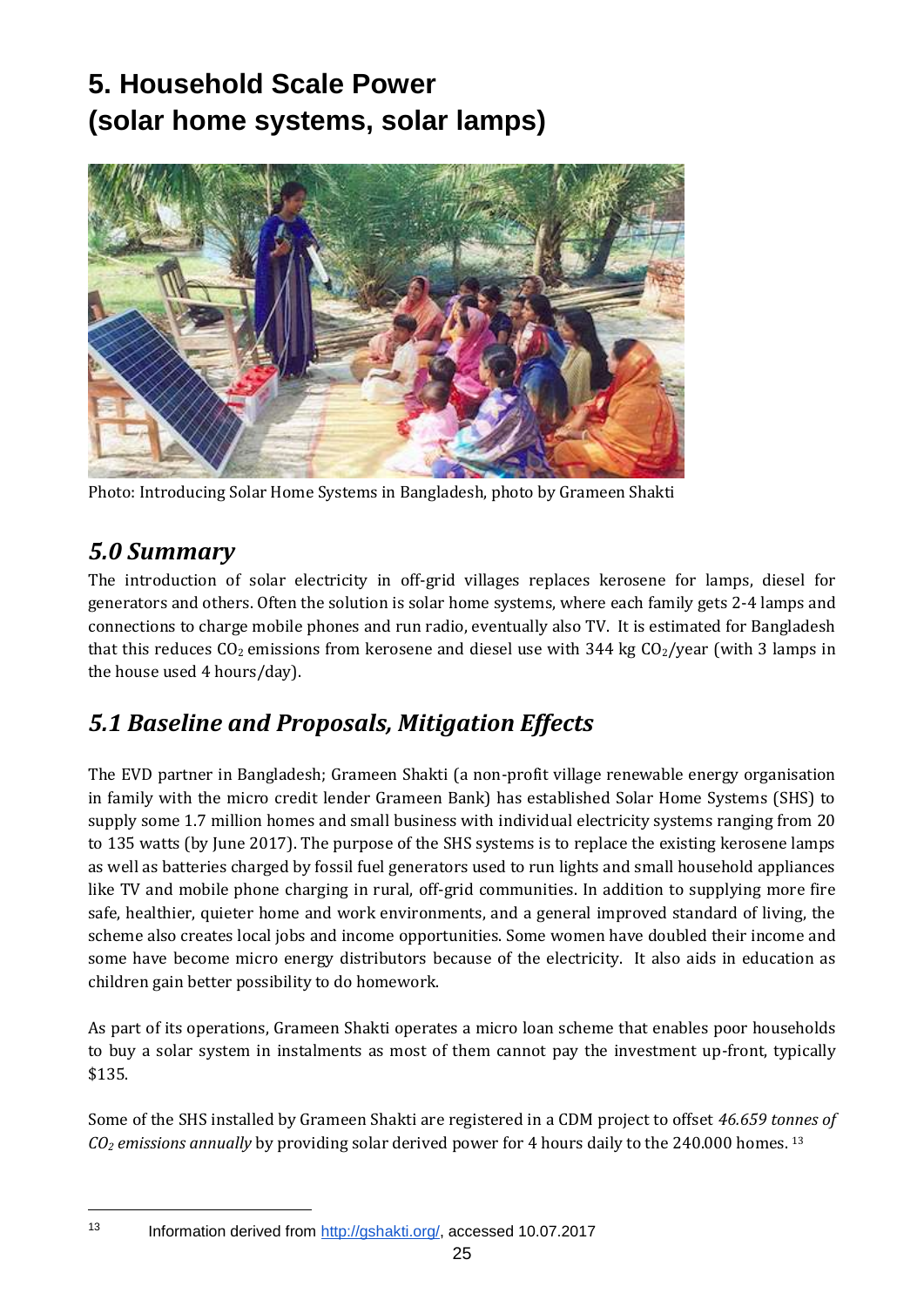#### Table 5.1: CO<sup>2</sup> gas reduction potential per household

| <b>Items</b>                                                                           | Calculations        | <b>Results</b>               |
|----------------------------------------------------------------------------------------|---------------------|------------------------------|
| Operating hours per annum                                                              | $3.5 \times 340$    | 1190 hrs                     |
| Kerosene consumption per lamp per year                                                 | $0.04 \times 1190s$ | 47.6 litres/year             |
| $CO2$ emissions per litre of kerosene usage                                            |                     | 2.36 kg $CO2/Litre$          |
| Emissions per kerosene lamp per year                                                   | 47.6 x 2.36         | 112 kg $CO2/lamp/yr$ .       |
| Annual emissions per household at an average of-3<br>lamps per household               | $3 \times 112$      | 336 kg $CO2$                 |
| Annual $CO2$ emission from diesel generators to<br>charge the batteries of a household |                     | 8 kg CO <sub>2</sub> /year   |
| Total annual $CO2$ emission savings per household                                      | $8 + 336$           | 344 kg CO <sub>2</sub> /year |

*Adapted from: Baseline data about kerosene and solar from a CPA to UNFCCC by EVD partner Grameen Shakti titled "Installation of Solar Home Systems in Bangladesh", Ref. no: 2765, February 2014.*

For off-grid villages in other South Asian countries, the replacement of kerosene and diesel by SHS will have similar savings on GHG emissions from the villages.

The production of SHS have some emissions, but with modern equipment this is typically below 1 year of energy production from the SHS, and with lifetime well above 10 years for the solar panels and with recycling of batteries (that has lifetimes of 5-10 years for good equipment), the production energy is on the level of emissions of production of fossil fuels (emissions from extraction, refining and transport of fossil fuels). The production emissions are therefore not included.

In some places, solar lanterns are the preferred choice for off-grid villages. The  $CO<sub>2</sub>$  emission savings are the same, and in many ways the solar lanterns have the same benefits than the SHS, but they have less flexibility regarding use of larger equipment, where for instance a TV or a computer can be powered from a SHS for a shorter time on the expense of other electricity uses. This is not possible with solar lanterns.

### *5.2 Other Effects of Solar Home Systems*

There are many development benefits of Solar Home Systems compared with kerosene lamps. They are safer, cheaper to use and give better light than kerosene lamps. They also give power for a number of uses, such as charging mobile phones and other mobile equipment as torches, powering of radios and for larger SHS also TV and computers. Thus, they can allow villagers to enter to IT Age, and as mentioned above they have a higher development potential than solar lanterns.

The small-scale PV power systems also give power for a number of small shop and micro-business uses as powering lamps and electronics.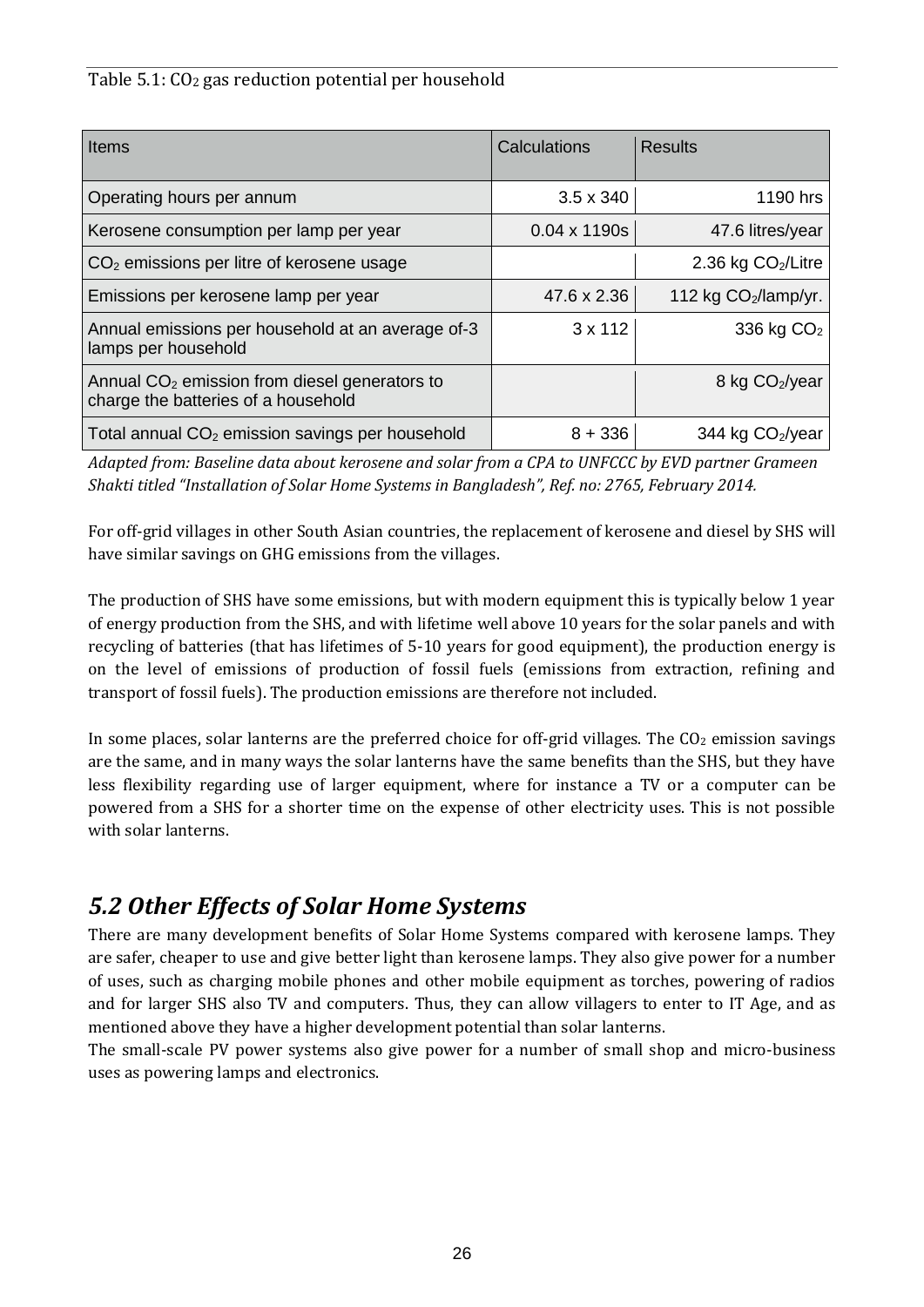# **6. Village Scale Power (mini and micro grids)**

### *6.0 Summary*

 $\overline{a}$ 

If a village is electrified with a mini or micro grid based on renewable energy, the electricity the villagers use will result in much less  $C_2$  emissions than if the village is electrified with connection to most central grids in South Asia. In an example village in India with 100 households connected to a mini or microgrid instead of a central grid, the savings are some 70 tons  $CO<sub>2</sub>/year$ . This is because of the high  $CO<sub>2</sub>$  emissions from power production in India. With mini and micro grids, the household electricity use is considerably lower than with connections to central grids, but the difference is often partly compensated with more efficient electricity consuming equipment. In South Asia, a specific benefit of mini and micro grids is that they often provide more reliable power than the central grids. Renewable energy sources of mini and micro grids are usually micro hydro power (hydro power in the range 5 – 100 kW) or solar PV with battery back-up, but also small windpower, and (in India) motorgenerator sets with biomass gasifiers.

### *6.1 Baseline and Proposal, Mitigation Effects*

Micro and mini grids are deployed to fill in for the unreliable utility grid, reach new off-grid customers, save money, and reduce carbon emissions. Typically, Indians and others in South Asia, who could afford it, have long used diesel generators to back up the utility grid, but are increasingly moving to mini/microgrid options based on solar with energy (battery) storage. It is foreseen that India's aggressive electrical vehicle targets will contribute to microgrid growth as homes, campuses, and companies seek to ensure adequate electric supply to meet surging demand. The electric vehicle batteries themselves might play a significant role in microgrid systems, storing solar energy for when it's needed.

Micro or Mini? According to the National Policy for Renewable Energy based Micro and Mini Grids (in India), a 'Mini Grid' is defined as: "a system having a RE based electricity generator (with capacity of 10 kW and above), and supplying electricity to a target set of consumers (residents for household usage, commercial, productive, industrial and institutional setups etc.) through a Public Distribution Network (PDN)." versus a 'Micro Grid' system, which "is similar to a mini grid but having a renewableenergy (RE) based generation capacity of below 10 kW. Micro and mini grids generally operate in isolation to the larger electricity networks, but they can also interconnect with a larger grid to exchange power. If connected to grid they are termed as grid connected mini/ micro grid".

The objective of the new policy in India is to promote the deployment of micro and mini grids powered by RE sources such as solar, biomass, pico hydro (hydropower below 5 kW), wind etc. in un-served and underserved parts of the country by encouraging the development of State-level policies and regulations, that enable participation of ESCOs<sup>14</sup>. The Ministry targets to achieve deployment of at least 10,000 RE based micro and mini grid projects across the country with a minimum installed RE capacity of 500 MW in next 5 years (taking average size as 50 kW). Each micro and mini grid project should be able to meet the basic needs of every household in vicinity, and also aspire to provide energy for services beyond lighting such as fan, mobile charging; productive and commercial requirement.

<sup>14</sup> 1 ESCOs: Energy Service Companies. For the purpose of the policy, ESCO means a person, a group of persons, local authority, panchayat institution, users' association, co-operative societies, non-governmental organizations, or a company that builds, commissions, operates and maintains the mini grid.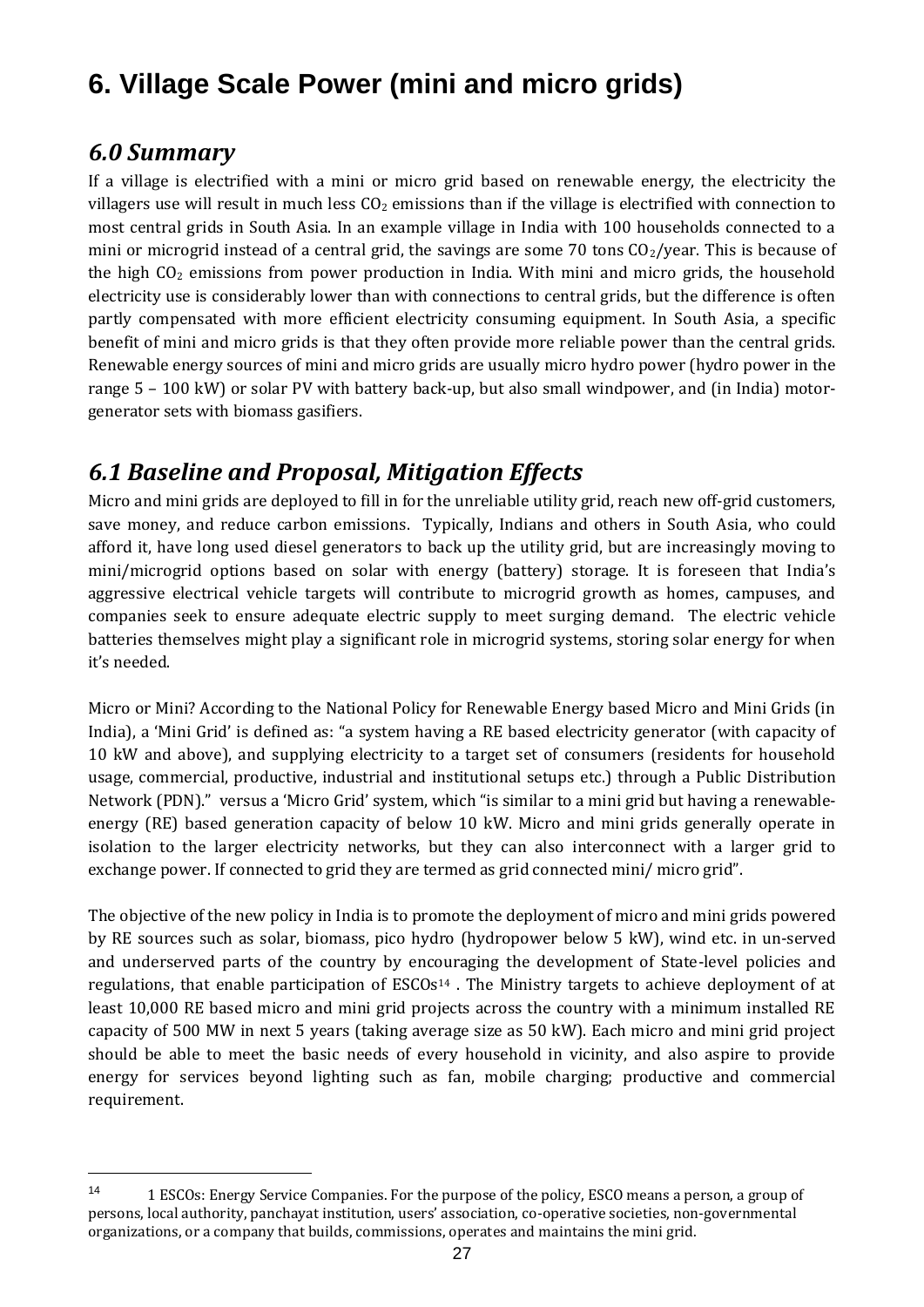A significant challenge for Mini/Microgrids is the "Tragedy of the Commons" dilemma, which recently was demonstrated in the "Dharnai Live" micro-grid project<sup>15</sup> sponsored by Greenpeace, which partly failed due to the use of energy-inefficient televisions and refrigerators and where the villagers opted for replacing the local renewable supply with grid power. Potentially minigrids can also attract energy-hungry appliances such as rice cookers, electric water heaters, irons, space heaters and air coolers. This demonstrates that a strictly enforced scheme for use of the available electricity must be implementing and policed, once a limited amount of electricity becomes shared through a grid.

The national average household size is 4.8 individuals in India, and as an example we will use 100 households per village. This corresponds to about ⅓ of Indian average villages according to the2011 census of India which showed that 69% of Indians (around 833 million people) live in 640,867 villages. The size of these villages varies considerably. 236,004 Indian villages have a population of fewer than the 500 we use as example, while 3,976 villages have a population of 10,000+.

In valorising the effect of a micro-grid based on renewable energy, we choose to omit the life cycle comparison of such installations with conventional Indian electricity generation available in national grid, partly as it is a too comprehensive task for this paper, and we expect the result to be insignificant compared to the use phase. We instead focus on the direct effect of the net electricity consumption by the rural consumer.

Table 6.1: CO<sup>2</sup> reduction potential per village in net electricity consumption if renewable energy systems were used as alternative to Indian national electricity mix.

|                                                                                                                                                                                                                                                               |       | kWh/year   ton $CO2e/year$ |
|---------------------------------------------------------------------------------------------------------------------------------------------------------------------------------------------------------------------------------------------------------------|-------|----------------------------|
| Village electricity consumption measured in kWh if based on use of<br>3 lamps and battery charging per household and used as detailed in<br>chapter 5, all powered by renewable energy in Solar Home Systems<br>(42 Wp each) or microgrid of comparable size. | 8400  |                            |
| Village electricity consumption based on equally shared use of<br>power generated from a 10 kW microgrid powered by renewable<br>energy, incl. 10% power loss due to battery and transmission.                                                                | 21600 |                            |
| Available data for national level electricity consumption per<br>household connected to public grid vary from 50 to 100 kWh/month<br>per household <sup>16</sup> .<br>For purpose of this calculation we use 75 kWh/month.                                    | 90000 | 7217                       |
| Village CO <sub>2</sub> e based on use of 3 kerosene lamps and partial use of<br>diesel generators per household (as detailed in chapter 5, table 5.1)<br>is converted to electricity.                                                                        | n.a.  | 34                         |

*Adapted from: Data about kerosene and solar from CPA to UNFCCC/CCNUCC by EVD partner Grameen Shakti titled "Installation of Solar Home Systems in Bangladesh", Ref. no: 2765, February 2014.* 

 $\overline{a}$ 

[http://www.cea.nic.in/reports/others/thermal/tpece/cdm\\_co2/user\\_guide\\_ver6.pdfa](http://www.cea.nic.in/reports/others/thermal/tpece/cdm_co2/user_guide_ver6.pdf)ccessed 10.07.2017

<sup>15</sup> Elaborated i[n https://www.scientificamerican.com/article/coal-trumps-solar-in-india/](https://www.scientificamerican.com/article/coal-trumps-solar-in-india/) Accessed 15.07.2017

<sup>&</sup>lt;sup>16</sup> The 100 kWh/month is derived fro[m http://ethesis.nitrkl.ac.in/4774/1/411HS1001.pdf](http://ethesis.nitrkl.ac.in/4774/1/411HS1001.pdf) accessed 10.07.2017. Other source claim 50 kWh/month.

<sup>&</sup>lt;sup>17</sup> Data from 2010 are assumed applicable as development in energy production is assumed similar within both reneeable and non-renewable source of energy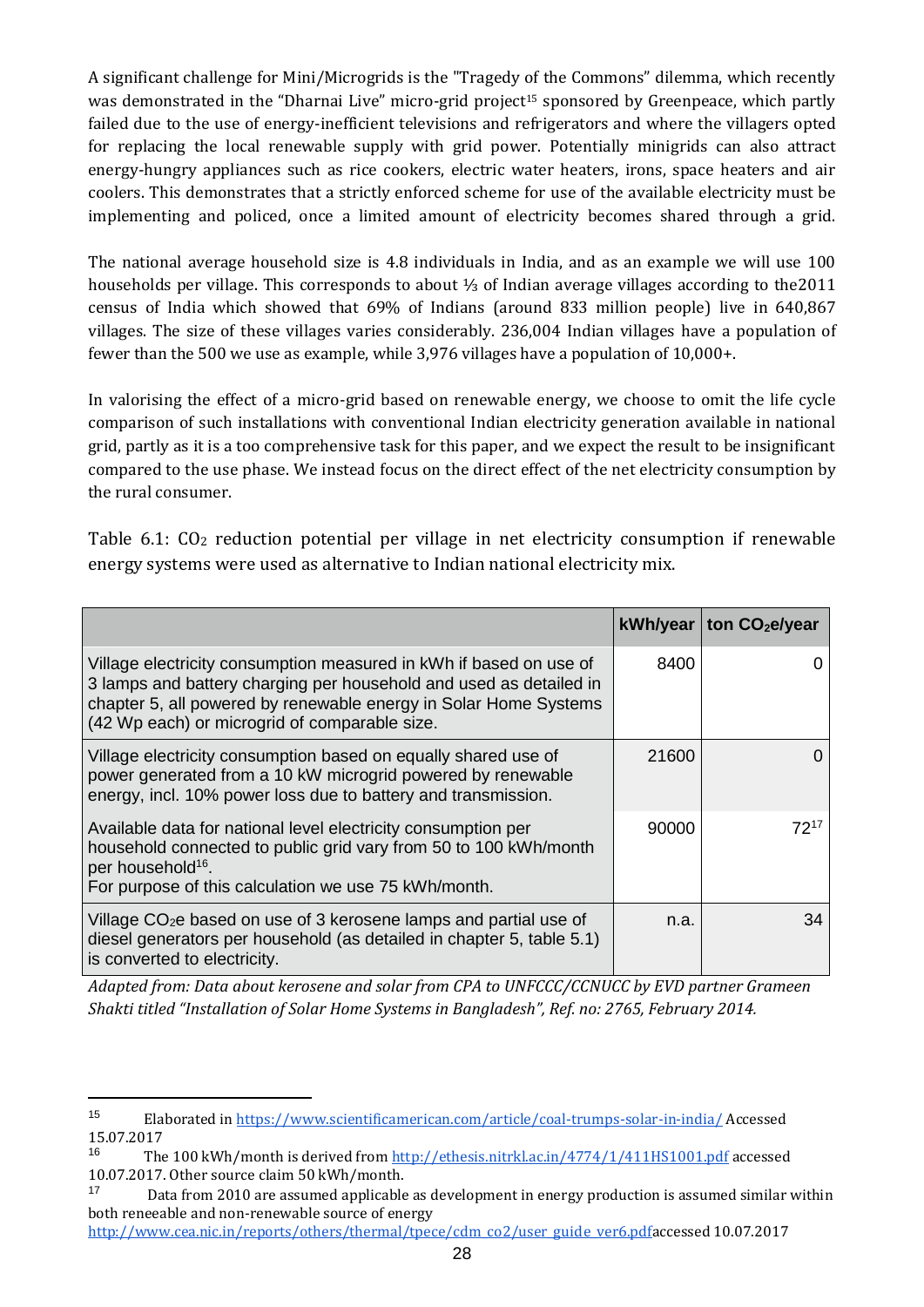From table 6.4, it is clear that there are substantial  $CO<sub>2</sub>$  savings by using solar or hydro energy in a village compared with both kerosene and grid power. There are also differences in the quality of the service, where solar electricity has a higher quality of service than kerosene, but in principle a lower quality of service than grid power, which can be seen from the higher consumption that households get once connected to grid power. For two reasons, the quality of service from solar mini/microgrid is not as much lower as the difference in consumption might show:

- The reliability of power supply from well managed micro and minigrids is much better than the reliability of rural power supply from central grids
- In minigrids are often used efficient appliances, such as LED lamps instead of incandescent lamps, giving the same service (light) with much less electricity demand.

The example in table. 6.4 with all households connected to a central grid, or to a minigrid, is not very likely in a currently off-grid South Asian village, often only a part of the households become gridconnected, mainly for economic reasons, while others will for instance have solar lanterns, the most affordable solar electricity option.

### *6.2 Other Effects of Village Scale Power*

There are many development benefits of village scale power. Compared with kerosene lamps they give safer, cheaper to use and better light.

As solar home systems (SHS), mini and micro grids give power for households and small shops, they also give power for a number of uses, such as charging mobile phones and other mobile equipment as torches, powering of radios. Larger SHS also powers TVs and computers. Thus, they can allow villagers to enter to IT Age.

Further these mini and micro grids give power for a number of productive uses, ranging from small business to water pumping, for instance for irrigation, for welding, for refrigeration and workshop machines. Often, they also power street lights, which of course also is possible with stand-alone solar street lights. Some local grids are even powering mobile phone towers.

Thus, they can give more or less the same development benefits for a village than grid power. There is, however, the limitation that power from these mini-grids is usually more expensive than power from central grids, unless there is national regulation that distribute subsidies for rural electricity in ways where local grid power get subsidised to be sold at the same price as grid power (which is also subsidized in many countries).

Compared with central grids, mini-grids are limited regarding large power users and sometimes they are slower to expand for new settlements because of the relatively high investment costs. In countries where rural grid power is unreliable with many power cuts, the mini-grids often can provide more stable power.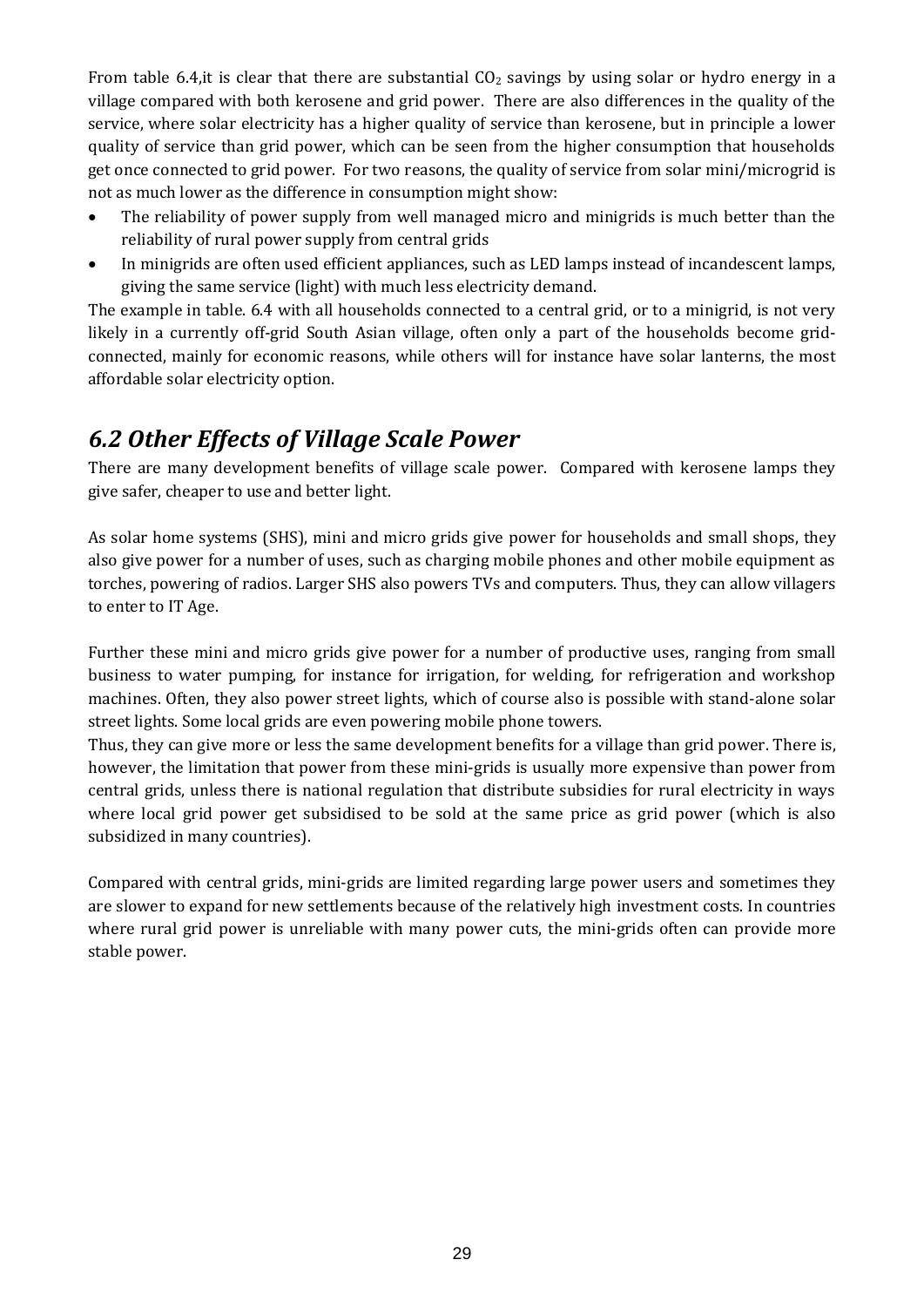# **7. Solar Drying**



Photo: Solar tunnel dryer for small farms and households. The photo shows vegetables being loaded on the dryer's trays. Photo by INSEDA, India

### *7.0 Summary*

Solar drying is an affordable way of preserving fruit and vegetables. Solar dryers can give an additional income for farmers that can produce dried products of high quality, replacing products dried with fossil fuels in large, commercial driers. Each kg of dried fruit (mango, apple etc) from a solar drier that replaces fruit dried with electricity or fossil fuel (LPG) saves in India emissions of 6 kg  $CO<sub>2</sub>$  (when replacing electric drying) or 2.5 kg  $CO<sub>2</sub>$  (when replacing gas fired drying). On an annual basis, this can save respectively around 1 and 0.5 ton  $CO<sub>2</sub>$  with a small drier used whenever fresh crops are available.

### *7.1 Baseline*

 $\overline{a}$ 

There are many ways of drying fruit and vegetables, from traditional drying on the ground to advanced drying methods with heat, vacuum, and others. The dryers used in the EVD are simple solar dryers that produce dried fruits and vegetables in a hygienic quality similar to products from commercial dryers that typically use gas or electricity. Therefore, we compare the solar dryers with electric or gas heated drum dryers. Drum dryers have an efficiency around 40% (Pragati and Birwal, 2012, 705).

Fruits as apples, pears, mango, and plums contain 83-86% water while tomatoes, popular for drying, contains 94% water18. Dried products should have 15% water content to be stable).

This mean that the drying process should remove about 83% of the weight of the fresh fruit for the fruits mentioned above, or 93% in the case of tomatoes, respectively 830 g water and 930 g water pr. kg of fruit input. The water requires an evaporation energy of 2.26 MJ/kg = 0.63 kWh/kg. In the table below is given energy and  $CO<sub>2</sub>$  emissions for drying of above-mentioned fruit and vegetables with respectively electricity from Indian power grid and with gas (LPG).

<sup>18</sup> *Water quantity data from [http://healthyeating.sfgate.com/list-fruits-vegetable-high-water-content-](http://healthyeating.sfgate.com/list-fruits-vegetable-high-water-content-8958.html)[8958.html](http://healthyeating.sfgate.com/list-fruits-vegetable-high-water-content-8958.html) and* [http://www.fao.org/3/a-au111e.pdf\)](http://www.fao.org/3/a-au111e.pdf)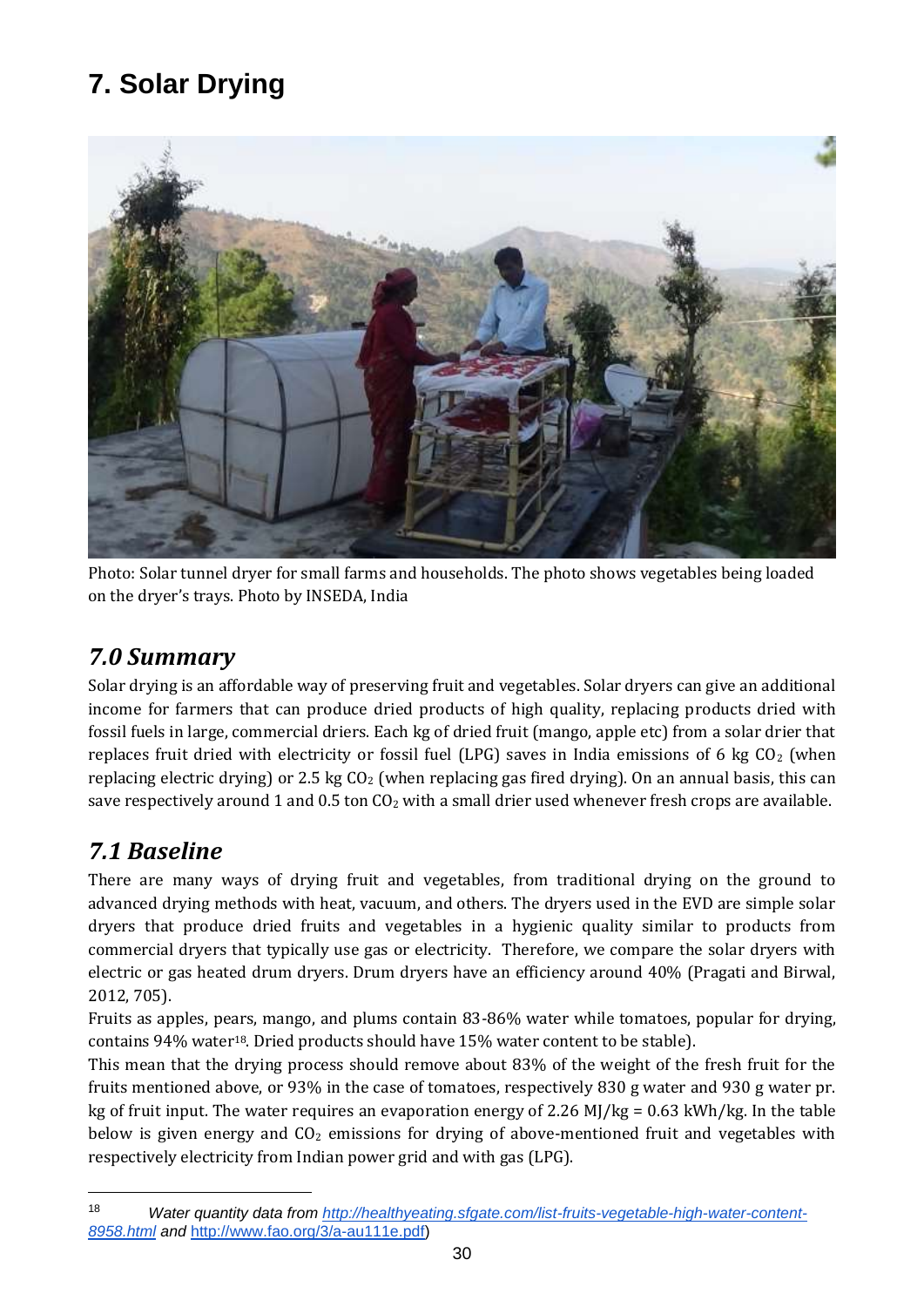Table 7.1 Estimated energy need for drying with electricity and gas (LPG) and related CO<sub>2</sub> emissions

| Drying energy and emissions                           | With electricity | With gas (LPG)  |
|-------------------------------------------------------|------------------|-----------------|
| Water evaporated, fresh fruit and tomato              | $83 - 93%$       | $83 - 93%$      |
| Evaporation energy, kWh/kg fresh fruit and tomato     | $0.51 - 58$      | $0.51 - 58$     |
| Energy input, kWh/kg fresh fruit and tomato           | 1.3 & 1.4        | $1.6$ & $- 1.8$ |
| $CO2$ emissions, kg/kWh electricity and LPG           | 0.8              | 0.26            |
| CO <sub>2</sub> emissions, kg/kg fresh fruit & tomato | 1.0 & 1.1        | 0.42 & 0.47     |
| $CO2$ emissions, kg/kg dry fruit and tomato powder    | 6 & 16           | 2.5 & 7         |

*In the above table is assumed drying efficiency of 40% as for drum dryers, and gas furnace efficiency of 80%*

### *7.2 Solar Drying, Mitigation Effects*

Solar dryers exist in many sizes and designs., The ones used by small farmers in the EVD projects are small and inexpensive models. The tunnel dryer with 3 trays of 2-3  $m<sup>2</sup>$  each has drying capacity around 18 kg/day of fresh fruit, equal to around 3 kg of fresh fruit. If it is used half the year, 180 days/year, for various fruits, replacing drying with fossil fuel, it will dry around 3 tons of fresh fruit annually and will reduce annual  $CO<sub>2</sub>$  emissions with around 3 tons if it replaces electric drying and 1.4 tons if it replaces gas-fired drying. This is for drying fruits and vegetables. if the dryer is used for spices,  $CO<sub>2</sub>$  savings will be less.

A good analysis of solar drying for South Asia can be found in the article Solar Drying - A Sustainable Way of Food Processing, see: www.springer.com/cda/content/document/cda\_downloaddocument/9788132223368 c2.pdf?SGWID=0-0-45-1504301-p177290270

In the above example, solar drying replaces drying with fossil fuel, which is sometimes the case, but for the farmers equally important is that solar drying can generate valuable products from harvest that would otherwise be wasted because of lack of storage and processing capacity, and that it can give healthier products for own consumption than drying on the ground. In practice, only part of solar dried products will replace drying with fossil fuels, where  $CO<sub>2</sub>$  reductions are easy to calculate, while the effect on greenhouse gas emissions of less wasted harvest is harder to evaluate. In this example, we will only include the  $CO<sub>2</sub>$  reductions of dried products that replace fossil fuel dried products.

# *7.2 Solar Drying, Climate Adaptation Effects, and Other Effects*

Climate change has negative impact on food quality, physical availability and economic access to food. In other words, it affects nutrition and food security of vulnerable people. In this context, solar drying and other food dehydration technologies assist in preserving nutrition quality and improving shelf life of fruits and vegetables of surplus food. The technologies assist in food security and nutrition security by improving physical and economical access to access to food.

The food thus preserved could be used during drought and flood conditions. It also helps adapt to volatile food prices during climate induced disasters and become a reliable source of nutritious food. Solar drying also contributes to development in other ways. When it allows villagers to make higher quality products with larger market potentials, it contributes to income generation.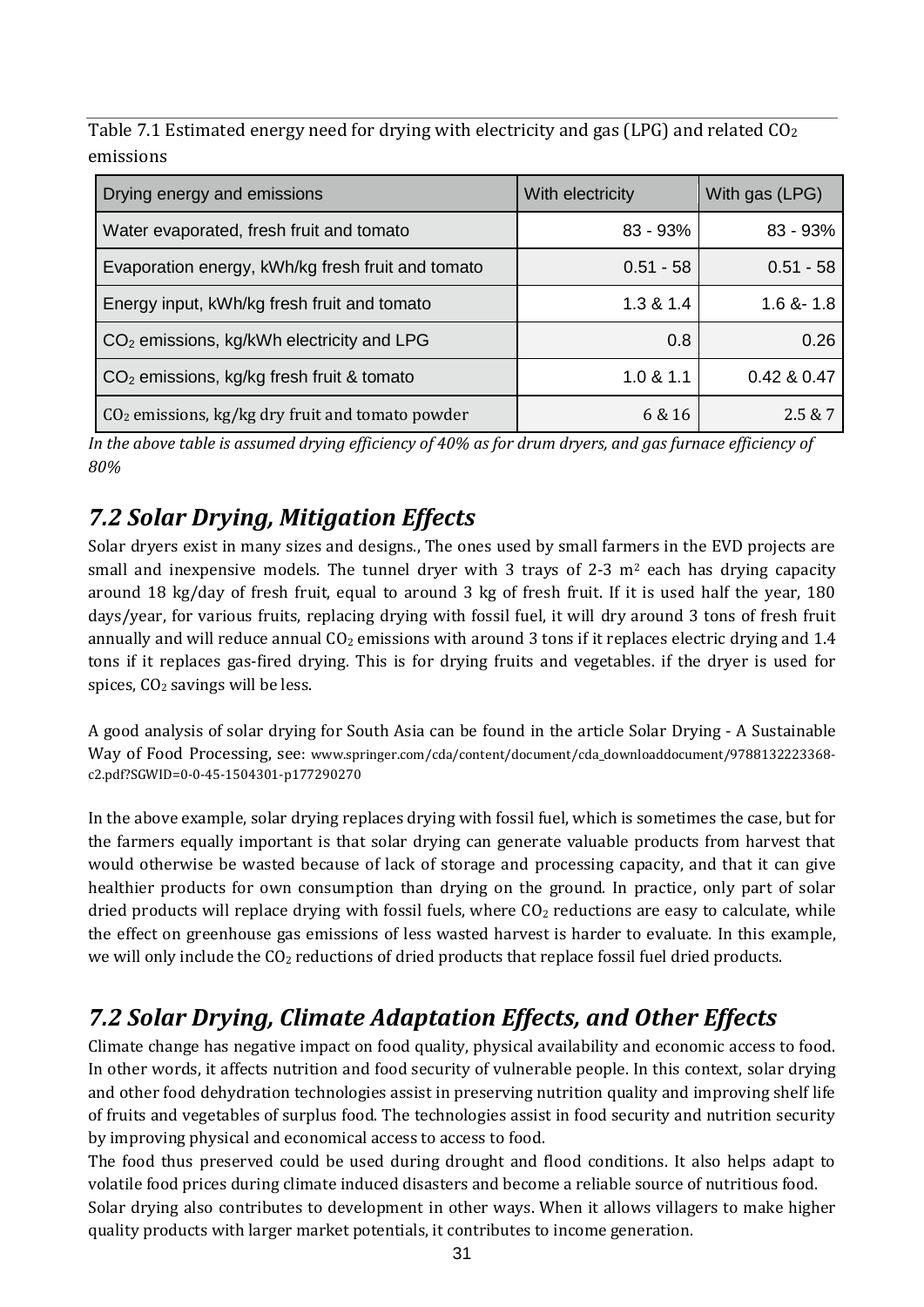# **8. Organic Farming and Composting**



Photo: Organic Compost-Making Baskets: These compost baskets are promoted as one of the EVD solutions in Utterakhand Stain, India by INSEDA and partners. They are made out of loosely woven bamboo. They work with natural decomposition processes to convert cow dung along with other agriculture waste and organic material into high-quality organic compost in three months. One basket provides enough compost for use on 250 square meters of land, enough for a good-sized kitchen garden. Photo by INSEDA, India

### *8.0 Summary*

Organic farming is both a mitigation and an adaptation solution. Though hard to quantify it contributes to mitigation with collection of carbon in the soil, carbon that would otherwise be in the air as  $CO<sub>2</sub>$ , and it eliminates use of chemical fertiliser, where in particular nitrogen fertiliser has high greenhouse gas emissions during production. It contributes to adaptation with reduced climate vulnerability, such as better drought and flood resistance, and less stress on ecosystems, that therefore better can manage climate stress.

Composting is usually an element in organic farming, turning plant residues and other organic waste into compost that both improve soil and give organic fertiliser that can replace chemical fertiliser. Many of the same benefit of organic farming can be achieved with using composting as part of other farming as well.

### *8.1 Mitigation Effects of Organic Farming and Composting*

One main mitigation effect of organic farming is the increase of carbon in the soil with the constant use of organic fertiliser instead or chemical fertiliser. Usually the organic fertiliser is used plant residues and manure that is pre-treated in a biogas plant or with composting, or both. As discussed in chapter 4.3 the direct effect of only replacing chemical fertiliser with organic fertiliser has several uncertainties, in particular because it is not well known how long the carbon stays in the soil. In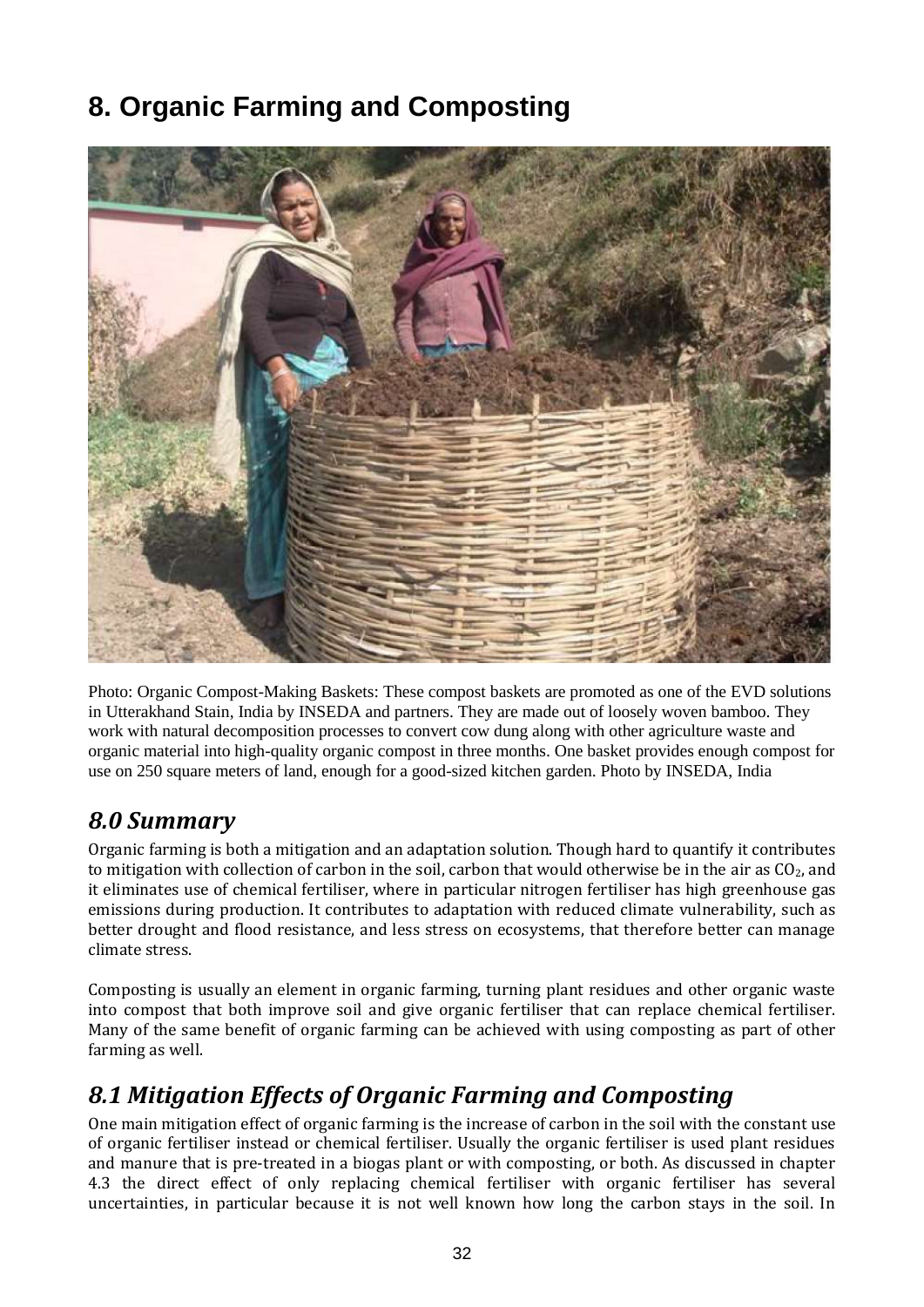agriculture there are also other ways of keeping more carbon in the soil, including less tilling and more permanent vegetation, as well as more trees on the fields.

The other main mitigation effect is the avoided use of chemical fertiliser. As described in chapter 4.3 this is not a large saving for one biogas plant, but for larger fields. the emission reductions can be considerably. Given the uncertainties of greenhouse emission reductions with compost, we are not quantifying climate mitigation of compost in this report. The quantitative emission reductions are similar to those of biogas, see chapter 4.

Composting is a good solution to produce organic manure. It is much cheaper than biogas and as it is aerobic it does not risk methane leakage, unless it goes bad. Of course composting does not give the useful biogas as a biogas plant gives. Instead the energy is eaten by the compost organisms.

From promoters of chemical farming, organic farming is often criticized for giving lower yields and therefore for need more land that chemical farming. If the organic farming is done well and there is used organic fertiliser needed and there are used suitable crops, including tree-crops, the yields do not have to be lower with organic farming. Good organic farming requires good farming skills, however, to give higher yields.

### *8.3 Adaptation Effects of Organic Farming and Composting*

Organic farming improves natural processes and revives ecosystem services by improving soil carbon, water retention capacity, and soil fertility. Through better nutrient management capability, organic farming contributes to soil fertility which results in rise in crop yield, better drainage and drop in irrigation frequency. It contributes to adaptation by relying on food production locally and being independent of food import, volatility of agricultural inputs and food prices. Crop diversification and reliance on local varieties improves income sources and provides much needed flexibility to cope with adverse effects of climate variability and change. Organic farming is a low-risk faring strategy because of reduced input cost. Thus, it lowers risk from partial or total crop failure due to extreme weather events.

Organic farming assists in creating micro habitats for soil flora and fauna, restoring the natural pest management mechanisms and protects wild biodiversity. The restoration of ecosystem services act as a shield against extreme weather conditions such as water stress, heat waves, drought, erratic rainfall, and water logging. In a nutshell, organic farming is an effective adaptation strategy to improve livelihoods of agriculture-dependent population in developing countries.

Composting is a useful technology for retention of soil fertility in farming and kitchen gardening through the treatment of leaves, food waste and other organic products. Compost is useful for erosion control, water retention and reclamation of land and stream. Thus, compost would assist in adapting to erratic rainfall, heat wave and drought conditions by providing survival moisture to crop. Access to market provides an alternative livelihood option for small holder farmers which increases their adaptive capacity.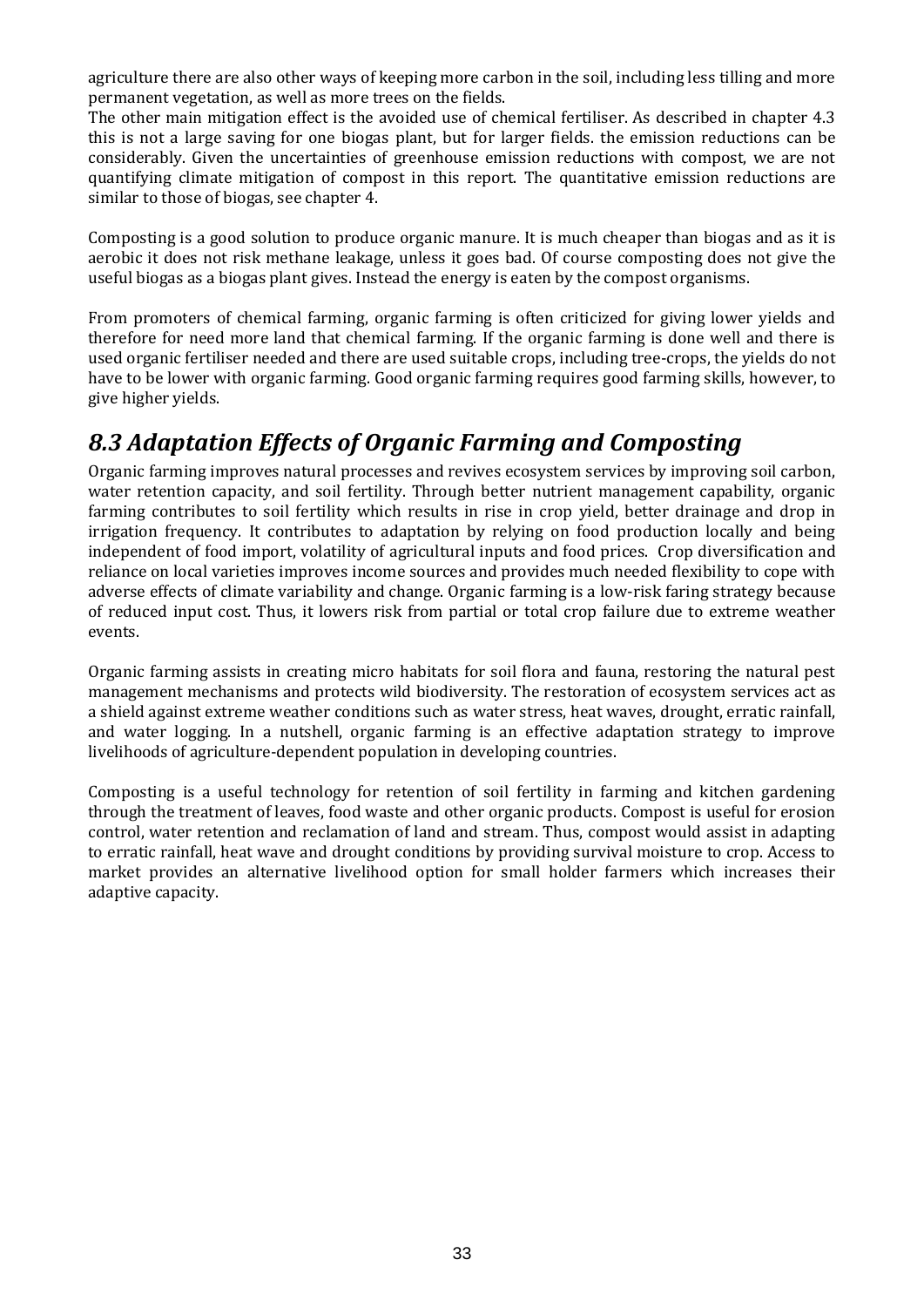# **9. Climate Mitigation Effects on Village Level**

Using the examples in the previous chapters, where we calculated the reduction of greenhouse emissions from individual solutions, we will here estimate typical climate effects for South Asian villages using Eco-Village Development (EVD) solutions. The emission reductions included are those quantified in chapter 3-7, while the potentially large but uncertain emissions of soil improvements with biogas and compost is not included. They might add 10-20% to the emission reductions in the examples, but further research is needed to provide sufficient evidence for this.

We estimate greenhouse effect reductions from a theoretical example as well as for actual villages that either has large use of EVD solutions or a are planning/considering to use them in the future. In this report is one theoretical example and three examples based on solutions already implemented and planned in actual villages.

### *9.1 Village Example, Theoretical*

In this theoretical example village of 100 households there are around 500 (theoretical) people. We base the reductions on the calculations in the previous chapters, including a fuel wood consumption with traditional stove of 5 kg/day per family. Another assumption is that the saved wood is unsustainable, i.e. it contributed to deforestation before the fuel saving solutions were introduced. Savings for different EVD solutions are given in table 9.1 with these assumptions.

The introduction of EVD solutions in a village is not leading to an end point in development (as the two examples might indicate); but are steps in the development.

| $3.3 \times 100$<br>Total annual greenhouse emission reduction per                                                                                                                                                       |  |     |
|--------------------------------------------------------------------------------------------------------------------------------------------------------------------------------------------------------------------------|--|-----|
| village of 100 households if ICS, tier 3 replacing<br>traditional open fire, unsustainable biomass                                                                                                                       |  | 330 |
| $4.2 \times 50$<br>Total annual greenhouse emission reduction per<br>village of 50 households if biogas as opposed to<br>traditional open fire, unsustainable biomass                                                    |  | 210 |
| 100 * 344<br>Total annual $CO2$ emission reduction per village of<br>100 households if SHS systems were used,<br>replacing use of kerosene lamps and diesel<br>generators                                                |  | 34  |
| Total annual $CO2$ emission reduction per village of<br>100 households if mini grid replaces grid connection                                                                                                             |  | 72. |
| $25 * 3$<br>Total annual $CO2$ emission reduction per village if<br>25% of households use solar food dryers and sell<br>products, replacing electric drying<br>$D_{n+1}$ , $C_{n+1}$ , $C_{n+1}$ , $C_{n+1}$ , $C_{n+1}$ |  | 75  |

Table 9.1: Greenhouse gas and particle emission reduction potential per village

*Data from chapter 2-7.*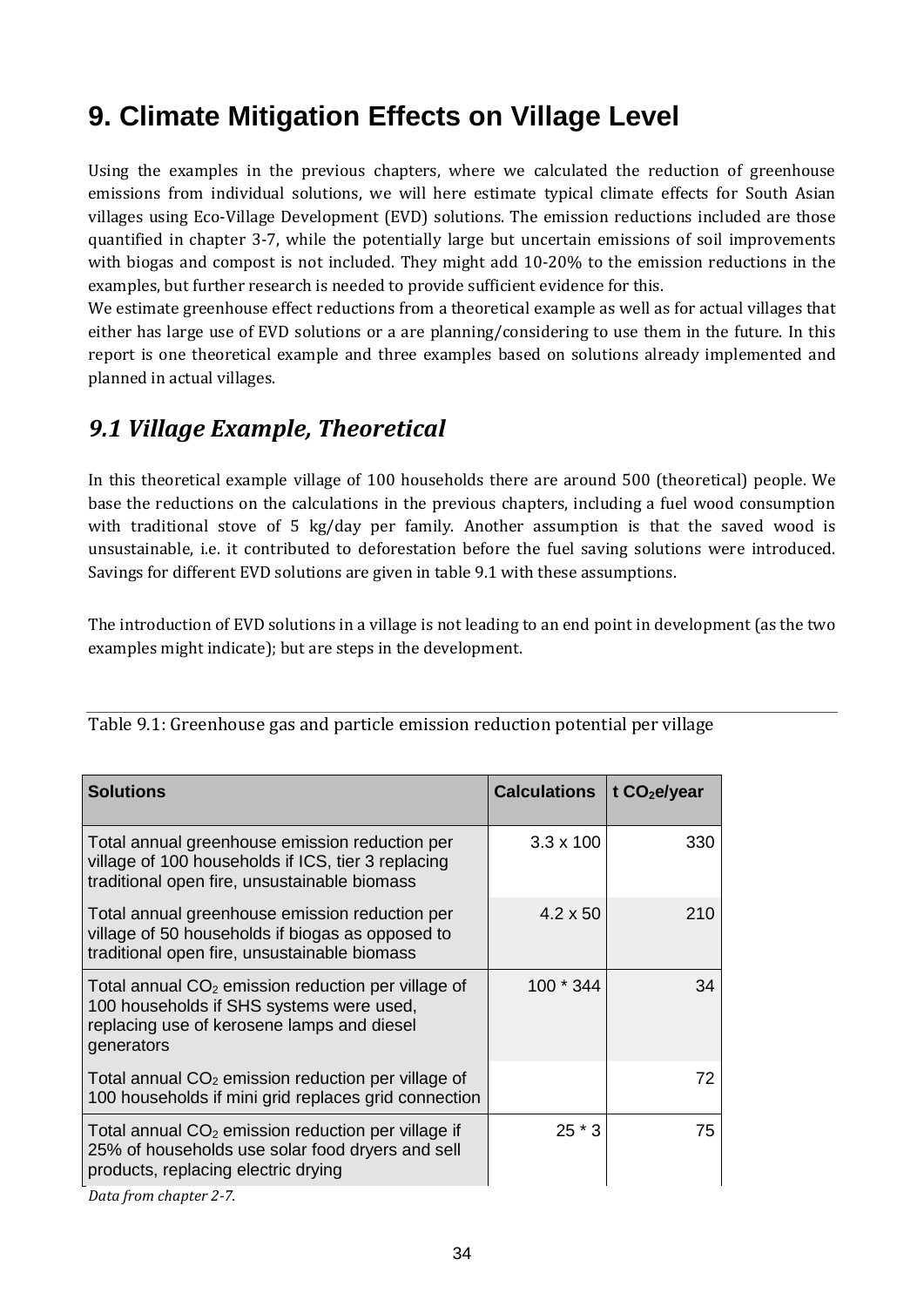Table 9.2: Total greenhouse emission reduction in example village 50% biogas and 50% ICS, mini grid instead of grid electricity for all

|                                                             | Savings, ton<br>CO <sub>2</sub> e/year |
|-------------------------------------------------------------|----------------------------------------|
| Biogas in 50 households                                     | 210                                    |
| ICS of tier 3 in 50 households                              | 165                                    |
| Minigrid in 100 households                                  | 72                                     |
| Solar dryers in 25 households, replacing<br>electric drying | 75                                     |
| <b>Total greenhouse emission reductions</b>                 |                                        |

The example shows that considerable reductions of greenhouse gas emissions are possible in villages in South Asia with solutions used in the EVD project. Reductions can be around 500 ton  $CO_{2e}/year$  for a village with 100 households and 500 inhabitants. Thus, the reduction potential is around 1 ton/capita.

## *9.2 Village Example from Nepal*

One of the villages in Nepal, where EVD has been demonstrated, is the Chyamrangbesi village in Kavrepalanchok District, which is in the "mid-hill" subtropical part of Nepal. Here lives around 300 people in50 families. For cooking the families use the following installations:

- 24 family biogas plants
- 45 metal improved cookstove, provided as earthquake disaster relief and a few improved stoves made out of mud. The 26 families that do not have biogas are generally using the improved cookstoves. Around 9 (45 – 26) have improved stoves + biogas.
- 5 (approximately) traditional stoves are still in use, for instance for occasional preparation of food for animals
- 25 of the families also have LPG stoves as supplement

It is estimated that the improved cookstoves only use 1/3 of the fuel of traditional stoves and that they reduce particles with around ¾.

It is estimated that the village today use 280 kg wood/day. This is expected to be divided as follows: 26 families with improved cookstoves but without biogas use 7 kg/day = 182 kg/day 19 familiar with improved cookstoves and biogas plants use  $3 \text{ kg/day} = 57 \text{ kg/day}$ 5 additional traditional stoves use  $8.2 \text{ kg/day}$  each  $= 41 \text{ kg/day}$ Total 280 kg/day

The villagers get most of the firewood from their own forests and some parts from communal forests. It is expected that this wood-use is sustainable and does not have net emissions (the trees grow as fast as the villagers cut them for fuel wood).

It is calculated that the emissions from this biomass cooking are:

| Biogas plants, leakages, 0.2 ton $CO2e/year * 24$                                          | $=$ 5 tons $CO2e/year$  |
|--------------------------------------------------------------------------------------------|-------------------------|
| Improved cookstoves, -not $CO_2$ , $26*0.6$ tons + 19 $*$ 0.24 tons =19 tons $CO_2$ e/year |                         |
| Traditional stoves, not CO2, 2. tons * 5                                                   | $= 13$ tons $CO2e/year$ |
| Total                                                                                      | $=$ 38 tons $CO2e/year$ |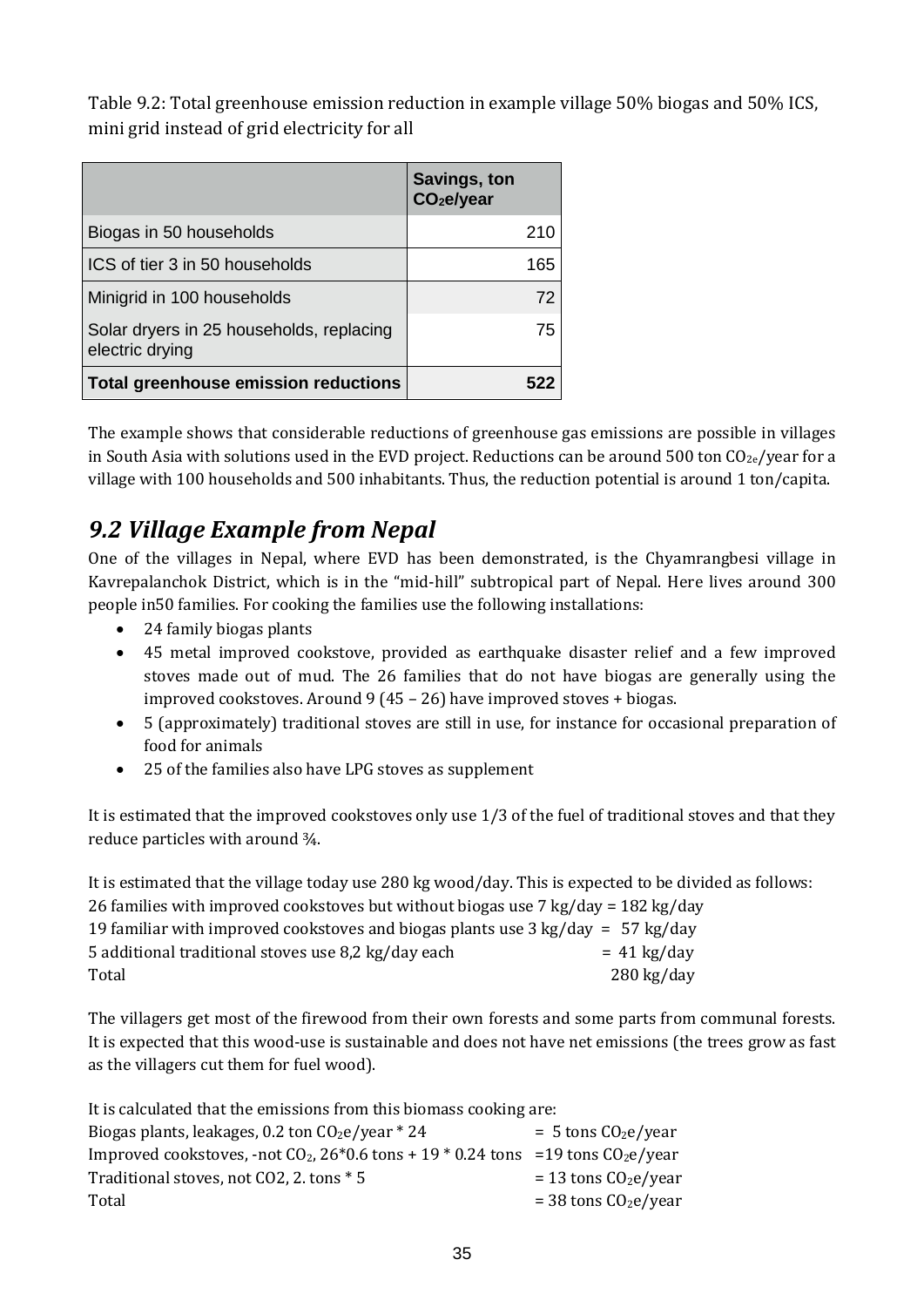Without the biogas and improved cookstoves, the families would have used the following amount of fuel on traditional stoves for the same cooking:

| 50 families cooking with traditional stoves *21 kg/day | $= 1050$ kg/day |
|--------------------------------------------------------|-----------------|
| 5 additional traditional stoves using 8,2 kg/day each  | $=$ 41 kg/day   |
| Total                                                  | $= 1091$ kg/day |

It is assumed that for the extra of fuel wood 811 kg/day, the families would have to collect it from communal forests and that half of it would be unsustainable. In this way 37% of their fuel wood would be unsustainable as the first 280 kg/day is fully sustainable.

| This would give the following greenhouse emissions:                                   |                         |
|---------------------------------------------------------------------------------------|-------------------------|
| 50 families using traditional stoves, non $CO_2$ , $*$ 7 tons                         | $=$ 340 tons $CO2e$     |
| 5 additional traditional stoves, non $CO2$ , 2.7 tons $*$ 5                           | $= 13$ tons $CO2e/year$ |
| 50 families + 5 additional stoves, $CO2$ from 37% unsustainable = 230 tons $CO2/year$ |                         |
| Total                                                                                 | 583 tons $CO2e/year$    |

In this example we do not expect any difference in the LPG use because of the EVD solutions.

The village has grid power and generally the villagers are not using local electricity solutions.

Thus, the total climate mitigation effect from the EVD solutions in the village is that their emissions for cooking with biomass is reduced from 583 tons  $C_2e$ /year to 38 tons  $C_2e$ , a reduction of 546 tons  $C_2e/year$ , about 1.8 tons  $C_2e/capita$ . In this example the reductions per capita are larger than in the theoretical example above. This reasons for this is larger fuel use without EVD solutions, which is expected to be because villagers cook food for their animals and because they live in the hill areas, where more heat is needed than in more southern parts of South Asia.

This example is based on changes realised with EVD solutions in a specific village, but the reductions are not measured and there are a number of uncertainties, including how large a fraction of biomass use that would be unsustainable without the improved cooking and how large the non- $CO<sub>2</sub>$  greenhouse emissions really are.

### *9.2 Village Example from Bangladesh*

From Bangladesh is an example based on a village, Sudhkhira, some 30 km from Dhaka. With help of Grameen Shakti, here 85% (60 families) have invested in solar home systems, while more than 80% use traditional stoves (chulhas) and very few use LPG stoves. For cooking, the villagers use a mixture of dung, wood, leaves, and rice-husks.

In this example, we will include that Grameen Shakti in the future could promote improved cookstoves that would reduce fuel consumption three times and reduce non- $CO<sub>2</sub>$  greenhouse emissions around twice per kg fuel use. With the mixture of dung, wood, rice husks etc, we assume that half the saved fuel would lead to reduced  $CO<sub>2</sub>$  emissions, while the rest will decompose anyway as the leaves, a fraction of the dung and other residues will gradually decompose (a fraction of the dung become soil carbon when used for compost, but another fraction decomposes).

We assume that 80% of the villagers would change to improved cookstoves with this, equal to 56 families.

The village has a solar powered water pump for drinking water. Without the solar installation, the villagers would have used a diesel pump that would have used some 0.7 ltr diesel per day according to estimate of Grameen Shakti.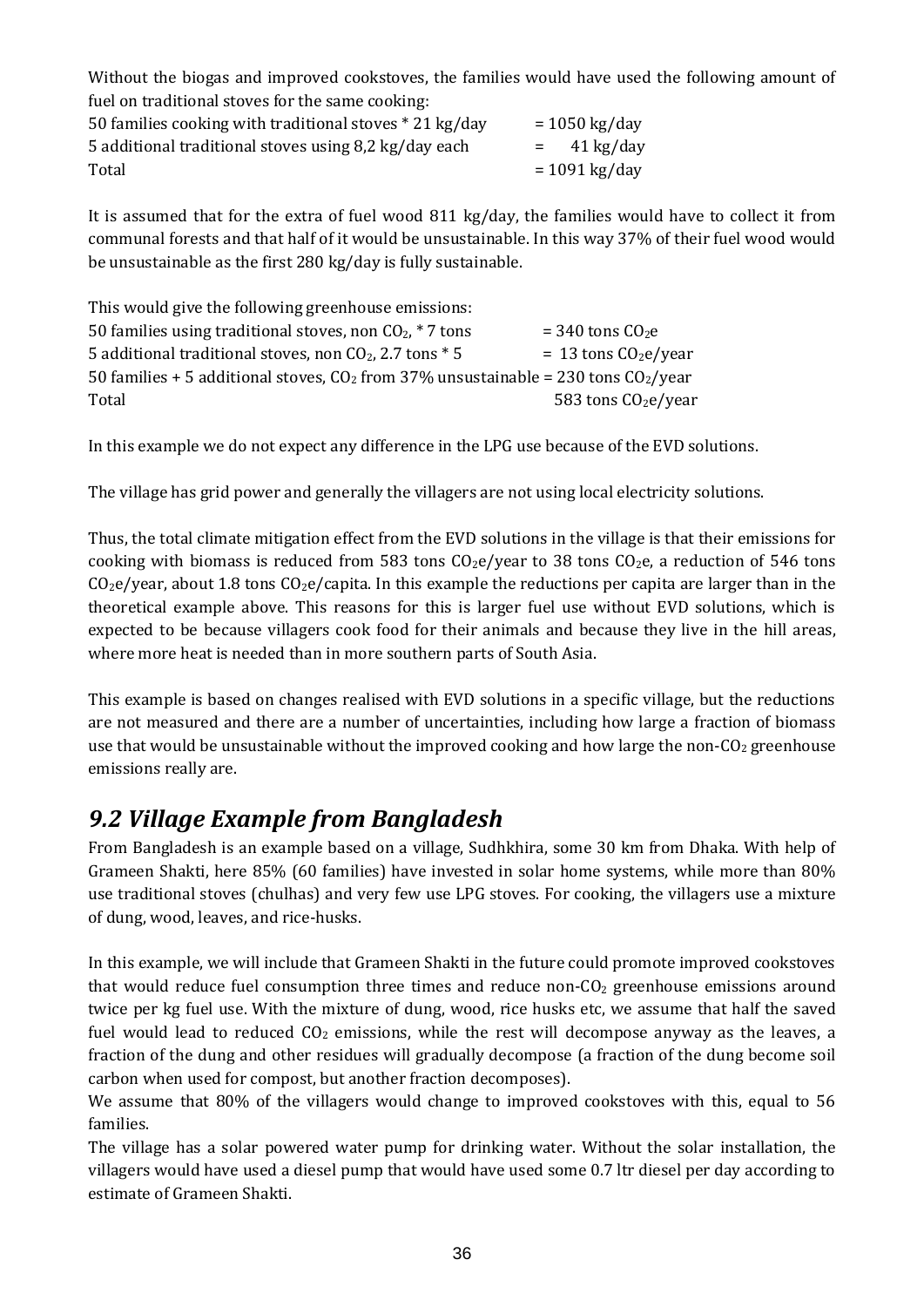The emission reductions of the 60 families that changed from kerosene to solar home systems can be estimated to have been 60  $*$  0,344 tons CO<sub>2</sub>/year = 20 tons CO<sub>2</sub>/year

The (coming) reduction of the fuel use with the improved cookstoves will be a reduction from 3 kg fuel/day per family today to 1 kg fuel/day. With 50% of fuel leading to net  $CO<sub>2</sub>$  emissions, this will reduce annual emissions of  $CO<sub>2</sub>$  with 48 tons in the village (half of the  $CO<sub>2</sub>$  emissions from the fuel use before introduction of ICS) and emissions of other greenhouse emissions from 55 to 9 tons  $CO<sub>2</sub>e/year$ (fuel use reduced with three times, emissions/kg fuel halved, in total emission reductions of non- $\text{CO}_2$ ) greenhouse emissions is a factor 6), equal to a reduction of 93 tons  $CO<sub>2</sub>e/year$ .

The reduction of diesel use with the solar pump is  $0.7 * 365 = 256$  lt. diesel/year. With emissions of 2.7 kg  $CO<sub>2</sub>/lt$ . diesel, this is equal to 0.7 tons of  $CO<sub>2</sub>/year$ .

This the total reductions with EVD solutions will be  $20 + 93 + 1$  tons  $C_2e/year = 114$  tons  $C_2e/year$ .

In this example the reductions are smaller than in the other examples. This is mainly because the fuel use is quite small, compared with the other villages.

This example has a number of uncertainties, as the other examples. In this case one of the solutions, the improved cookstoves, are not implemented yet. In addition, it should be noted that after the village was electrified with SHS, it has been electrified with electricity from national grid. Even though it seems that the villagers are keeping their SHS, they will not save as much  $CO<sub>2</sub>$  as before with them.

### *9.3 Village Example from India*

This example includes the results of the Eco-Village Development (EVD) project in three smaller villages in the Tehri District in the Indian state of Uttarakhand in the Himalaya foothills. Within the EVD activities are currently installed 15 Improved Cooking Stoves (ICS) and one solar dryer as well as a number of other solutions with less direct climate mitigation effects. There is a great local interest in more ICS and solar dryers and in the pipeline there are four projects for installation of 240 ICS and 30 solar dryers. These projects are expected to be implemented during 2018 and 2019. If the projects are realised as expected, by the end of 2019 there will be 255 ICS and 31 solar dryers in use in the villages. These numbers are used for the calculations for the emission reductions in this example.

The ICS introduced is a Hybrid Improved Cookstove developed for colder climate areas. This ICS, named Heera is a two-pot stove with a chimney. It also includes a hot water tank that allows the villagers to avoid heating water over open fire, which they used to do. This saves additional fuel. Further the Heera stove provides heating of the room and it has a solar PV module and a battery that provides light and mobile charging.

The experience is that the Heera stove, in the specific area, reduces demand of wood fuel in each household from 27 kg/day to 9 kg/day. Because of the better combustion, we assume that it cuts the non-CO<sup>2</sup> greenhouse emissions per kg fuel with a factor 2, similar to a Tier 1 ICS (see chapter 3 regarding tiers). In total non- $C_2$  greenhouse emissions will then be reduced with a factor 6.

For the solar dryers, it is expected that they will be used to make products that will replace electric drying, saving 3 tons of  $CO<sub>2</sub>/year$ , as in above examples.

We assume that all the firewood used in the district is sustainable, both before and after the introduction of the ICS. Therefore,  $CO<sub>2</sub>$  emission reductions are not included, even though the reduction of firewood will increase  $CO<sub>2</sub>$  uptake of trees in a traditional period. The introduction of ICS will reduce non-CO<sub>2</sub> GHG with a factor 6 from 2100 tons  $CO<sub>2</sub>e/year$  with combustion of 2400 ton of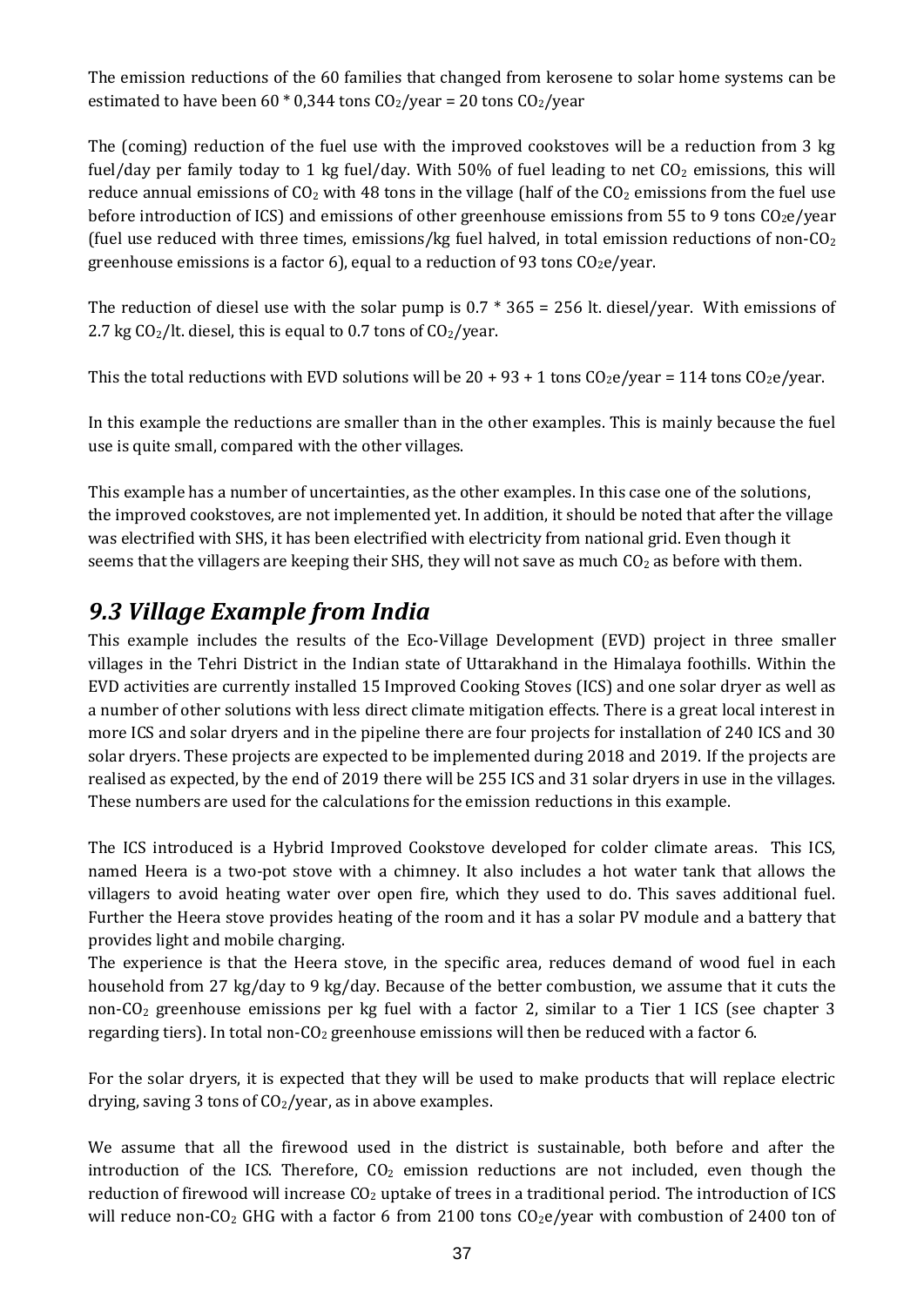wood fuel to 350 tons  $CO<sub>2</sub>e/year$  with combustion of 800 tons of wood fuel with half the specific emissions. This is a reduction of 1750 tons  $CO<sub>2</sub>e/year$ .

The 30 solar dryers will reduce emissions with 30  $*$  3 tons CO<sub>2</sub>/year = 90 tons CO<sub>2</sub>/year.

The total emission reductions will then be around 1840 tons  $CO<sub>2</sub>e/year$  for the project area. This is much larger reduction than in the other examples. One reason for this is the high wood use in the area, because it is a cold climate, and probably also because wood is relatively abundant in the area. Another reason is simply that this case covers several villages, where the others just cover one village each.

Like the other cases, this case also has a number of uncertainties, including if the villagers who will get the ICS in the future would save as the much as the ones who uses it today, and if the fuel used is really sustainable both today and in the future.

### *9.4 Comparison with Other Emission Estimates*

Some of the emission reductions in the examples are recognised today internationally and are for instance eligible for Clean Development Mechanism (CDM) project support. This is  $CO<sub>2</sub>$  emission reductions from improved cooking with ICS and biogas, as well as reduced  $CO<sub>2</sub>$  from introduction of solar home systems.

In the examples above, the emission reductions for each village are from around 100 to 500 ton  $C_2e$ for improved cooking solutions and 20 tons for solar home systems. Thus, the total reductions per village are ranging from above 100 to around 550 tons  $CO<sub>2</sub>e$  per year, equal to emission reductions ranging from 2 to 11 tons  $CO<sub>2</sub>e$  per involved family per year. The higher figures are somewhat bigger than the figures currently included in CDM projects. See table 3.6 and 4.2. The main reasons for this is the inclusion of non-CO<sub>2</sub> greenhouse emissions (gases and particles), as well as high wood fuel use in two of the three cases that are in colder, mountainous climates.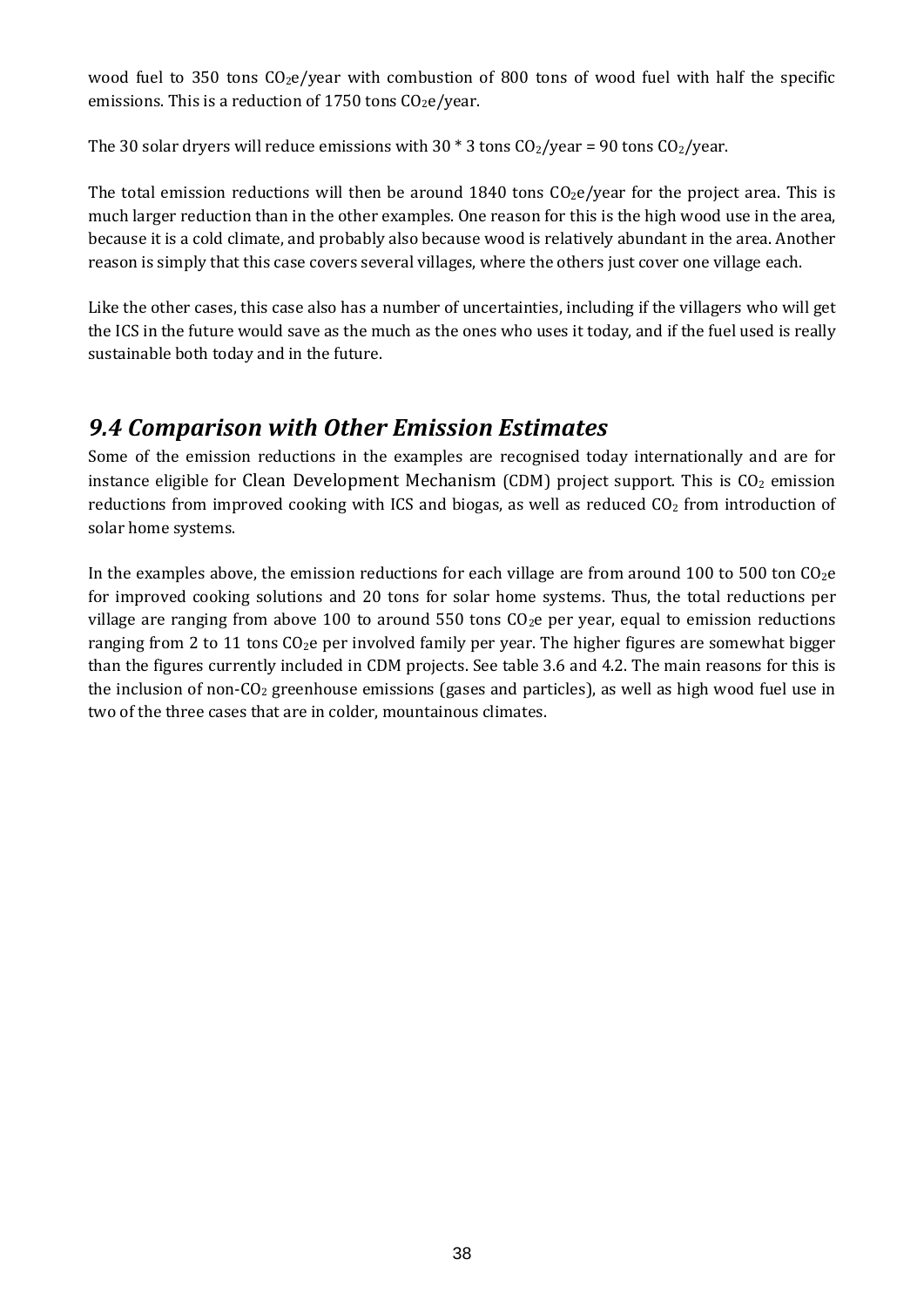# **References:**

Apporvaa Pandey 2017: Aerosol emissions factors from traditional biomass cookstoves in India: insights from field measurements. Apoorva Pandey, Sameer Patel, Shamsh Pervez, Suresh Tiwari, Gautam Yadama, Judith C. Chow, John G. Watson, Pratim Biswas and Rajan K. Chakrabarty. Atmospheric Chemistry and Physics, 17, 13721– 13729, 2017. A journal of European Geosciences Union.

Bagepalli Coolie Sangha, 2012: 3, Micro Scale Improved Cook Stove Project of BCS. CDM-SSC-PDD.

Bagepalli Coolie Sangha and AirClimateFund (FCF), 2016b: 13 Biogas CDM Project of Bagepalli Coolie Sangha. CDM-SSC-PDD.

BHATTACHARYA, S. C. & SALAM, P. A. 2002. Low greenhouse gas biomass options for cooking in the developing countries. Biomass and Bioenergy, 22**,** 305-317.

BHATTACHARYA, S. C., ABDUL SALAM, P., RUNQING, H., SOMASHEKAR, H. I., RACELIS, D. A., RATHNASIRI, P. G. & YINGYUAD, R. 2005. An assessment of the potential for non-plantation biomass resources in selected Asian countries for 2010. Biomass and Bioenergy, 29**,** 153-166.

Bond and Templeton, M. R. 2011. History and future of domestic biogas plants in the developing world. Energy for Sustainable Development, 15**,** 347-354.

Bond and Haolin 2005: Bond, T. and Haolin, Sun, "Can Reducing Black Carbon Emissions Counteract Global Warming?" Envtl. Sci. & Tech., 5921 (August 2005). The authors identified GWP = 680 for black carbon.

BRUUN, S., JENSEN, L. S., VU, V. T. K. & SOMMER, S. 2014. Small-scale household biogas digesters: An option for global warming mitigation or a potential climate bomb. Renewable and Sustainable Energy Reviews, 33**,** 736- 741.

BSP-Nepal, 2012: 23, Biogas Support Program CDM PDD. CDM-SSC-PDD.

COLLINS et.al. 2013: Collins, W. J., M. M. Fry, H. Yu, J. S. Fuglestvedt, D. T. Shindell, and J. J. West, 2013: Global and regional temperature-change potentials for near-term climate forcers. Atmos. Chem. Phys., 13, 2471– 2485.

CUÉLLAR, A. D. & WEBBER, M. E. 2008. Cow power: the energy and emissions benefits of converting manure to biogas. Environmental Research Letters, 3**,** 034002.

CHERUBINI, F., BIRD, N. D., COWIE, A., JUNGMEIER, G., SCHLAMADINGER, B. & WOESS-GALLASCH, S. 2009. Energy- and greenhouse gas-based LCA of biofuel and bioenergy systems: Key issues, ranges and recommendations. Resources, Conservation and Recycling, 53**,** 434-447.

DIXIT, K. 2005. Cowdung takes the cake: Nepals biogas programs bags coveted award [Online]. Nepali Times. Available[: http://nepalitimes.com/news.php?id=601#.WL5\\_TxLyufU](http://nepalitimes.com/news.php?id=601#.WL5_TxLyufU) [Accessed 7 March 2017].

Dorothee Spuhler (Seecon International gmbh), 2014), see [http://www.sswm.info/content/anaerobic-digestion](http://www.sswm.info/content/anaerobic-digestion-small-scale)[small-scale](http://www.sswm.info/content/anaerobic-digestion-small-scale) (Acessed 2017, several dates)

EAWAG (SWISS FEDERAL INSTITUTE OF AQUATIC SCIENCE AND TECHNOLOGY) & DOROTHEE SPUHLER (SEECON INTERNATIONAL GMBH). 2014. Anaerobic Digestion (Small-scale) [Online]. Available[: http://www.sswm.info/content/anaerobic-digestion-small-scale](http://www.sswm.info/content/anaerobic-digestion-small-scale) [Accessed 19-01-2017].

Edwards, R.D., and Smith, K.R., Carbon Balances, Global Warming Commitments, and Health Implications of Avoidable Emissions from Residential Energy Use in China: Evidence from an Emissions Database", [http://www.giss.nasa.gov/meetings/pollution2002/d3\\_edwards.html,](http://www.giss.nasa.gov/meetings/pollution2002/d3_edwards.html) 8 April, 2002.

EGLURO UK & CENTRE FOR RURAL TECHNOLOGY NEPAL 2011. Efficient Fuel Wood Cooking Stoves Project in Foothills and Plains of Central Region of Nepal. CDM-SSC-PDD. 3 ed.

Garland, C. et.al. 2017: Black carbon cookstove emissions: A field assessment of 19 stove/fuel Combinations. Charity Garland, Samantha Delapena, Rajendra Prasad, Christian L'Orange, Donee Alexander, and Michael Johnson, Atmospheric Environment 169 (2017) 140e149, Elsevier, fig. 3(b), values read from graph.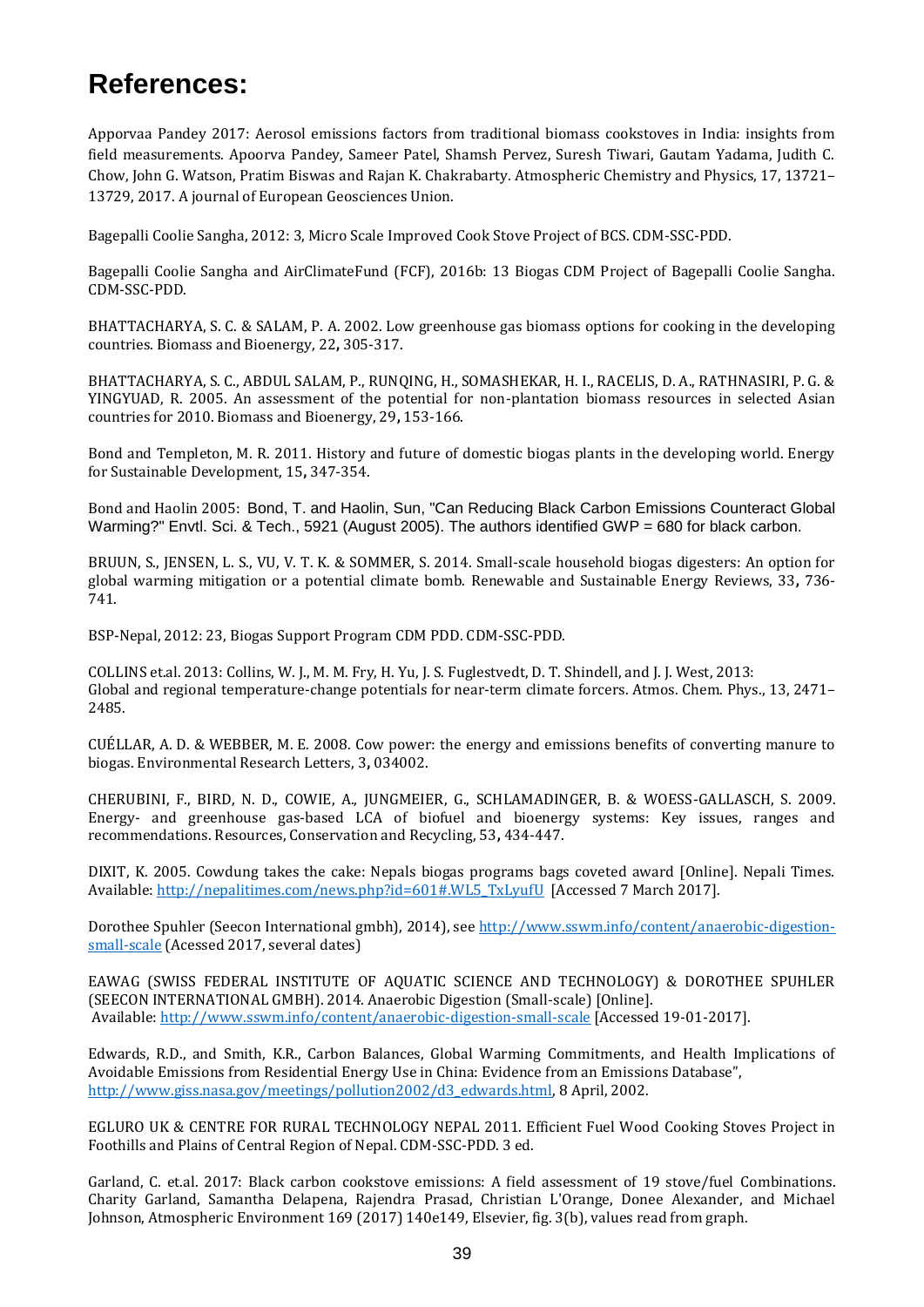IDEA 2018: Case of Success: Institutional stoves for rural household Food processing Industries, INTEGRATED DEVELOPMENT ASSOCIATION (IDEA), Kundasale/Kandy, Sri Lanka, Dumindu Herath, 2018.

INFORSE Asia 2007: Sustainable Energy Solutions to Reduce Poverty in South Asia Manual, Chapter 3.1 Cooking devices, INFORSE South Asia and partners, 2007.

IEA 2015, India Energy Outlook, p.12, see [https://www.iea.org/publications/freepublications/publication/IndiaEnergyOutlook\\_WEO2015.pdf](https://www.iea.org/publications/freepublications/publication/IndiaEnergyOutlook_WEO2015.pdf)

INFORSE 2016 /2017. Eco Village Development as Climate Solutions - Proposals from South Asia. 978-87-970130-1-4. Published by International Network for Sustainable Energy – INFORSE, 2017, 63 pp.. 4th edition. [http://inforse.org/asia/pdf/Pub\\_EVD-SouthAsia.pdf.](http://inforse.org/asia/pdf/Pub_EVD-SouthAsia.pdf)

INTEGRATED SUSTAINABLE ENERGY AND ECOLOGICAL DEVELOPMENT ASSOCIATION & FIRST CLIMATE AG 2014. Bio Digester Program in the State of Kerala by INSEDA and SDA. CDM-SSC-PDD.

IPCC. 2007a. Climate Change 2007: Working Group I: The Physical Science Basis. 2.10.2 Direct Global Warming Potentials . Available[: http://www.ipcc.ch/publications\\_and\\_data/ar4/wg1/en/ch2s2-10-2.html](http://www.ipcc.ch/publications_and_data/ar4/wg1/en/ch2s2-10-2.html) [Accessed 16 .02. 2017].

IPCC 2013: 5th Assessment report, WG1, 2013.

IWA 11:2012: ISO/IWA 11:2012 Guidelines for evaluating cookstove performance, published by ISO, Switzerland, https://www.iso.org/obp/ui/#iso:std:iso:iwa:11:ed-1:v1:en:biblref:2.

Jacobsen M.Z. 2005 et al: Attempts to derive GWP100 range from 190 – 2240 relative to CO2. Jacobson M Z 2005 Correction to `control of fossil-fuel particulate black carbon and organic matter, possibly the most effective method of slowing global warming' 110 J. Geophysical Res. D14105 (2005) (GWP BC – 190); Hansen, J., Mki. Sato, P. Kharecha, G. Russell, D.W. Lea, and M. Siddall, 2007: Climate change and trace gases. Phil. Trans. Royal. Soc. A, 365, 1925 (GWP BC – 500); Bond, T. and Haolin, Sun, "Can Reducing Black Carbon Emissions Counteract Global Warming?" Envtl. Sci. & Tech., 5921 (August 2005) (GWP BC – 680); Jacobson Testimony, *supra* note 9 at 4 (GWP BC – 2240)

JANARA SAMUHA MUTUAL BENEFIT TRUST 2011. Improved Cook Stoves CDM project of JSMBT. CDM-SSC-PDD.

Jørgense[net.al.](http://et.al/) DCA rapport 033, december 2013, table 17, note 13, Aarhus University Denmark [www.pure.au.dk/portal/files/68505465/dcarapport33.pdf](http://www.pure.au.dk/portal/files/68505465/dcarapport33.pdf)

KOOL, A., MARINUSSEN, M. & BLONK, H. 2012. LCI data for the calculation tool Feedprint for greenhouse gas emissions of feed production and utilization: GHG Emissions of N, P and K fertilizer production. Blonk Consultants.

LAND AND PLANT NUTRITION MANAGEMENT SERVICE & LAND AND WATER DEVELOPMENT DIVISION 2005. Fertilizer use by crop in India. Rome: Food and Agriculture Organization of the United Nations. Page 17 Maccarty et al., 2009 Nordica MacCarty, Damon Ogle, and Dean Still and others, Aprovecho Research Center, OR, USA, et.al.

MAHASAKTHI MAC SAMAKYA LTD 2014. CDM Biogas Project of Mahasakthi Women Cooperative Federation. CDM-PDD-SSC. Page 17.

MEZZULLO, W., MCMANUS, M. & HAMMONS, G. 2013. Life Cycle Assessment of a Small-Scale Anaerobic Digestion Plant from Cattle Waste. Applied Energy, 102**,** 657-664.

MØLLER, J., BOLDRIN, A. & CHRISTENSEN, T. H. Anaerobic digestion and digestate use: accounting of greenhouse gases and global warming contribution. Waste Management and Research, 27**,** 813-824, 2009.

Müller et al. 2011: Müller, N., Spalding-Fecher, R., Bryan, S., Battye, W., Kollmuss, A., et al. (2011). Piloting GreaterUse of Standardised Approaches in the Clean Development Mechanism – Phase I: Identification of Countries and Project Types Amenable to Standardised Approaches. Commissioned by the UK Department for International Development. Zurich.

[http://www.perspectives.cc/typo3home/groups/15/DFID/Piloting\\_greater\\_use\\_of\\_standardised\\_approaches\\_in](http://www.perspectives.cc/typo3home/groups/15/DFID/Piloting_greater_use_of_standardised_approaches_in_the_CDM_Phase_1_report.pdf) [\\_the\\_CDM\\_Phase\\_1\\_report.pdf](http://www.perspectives.cc/typo3home/groups/15/DFID/Piloting_greater_use_of_standardised_approaches_in_the_CDM_Phase_1_report.pdf) .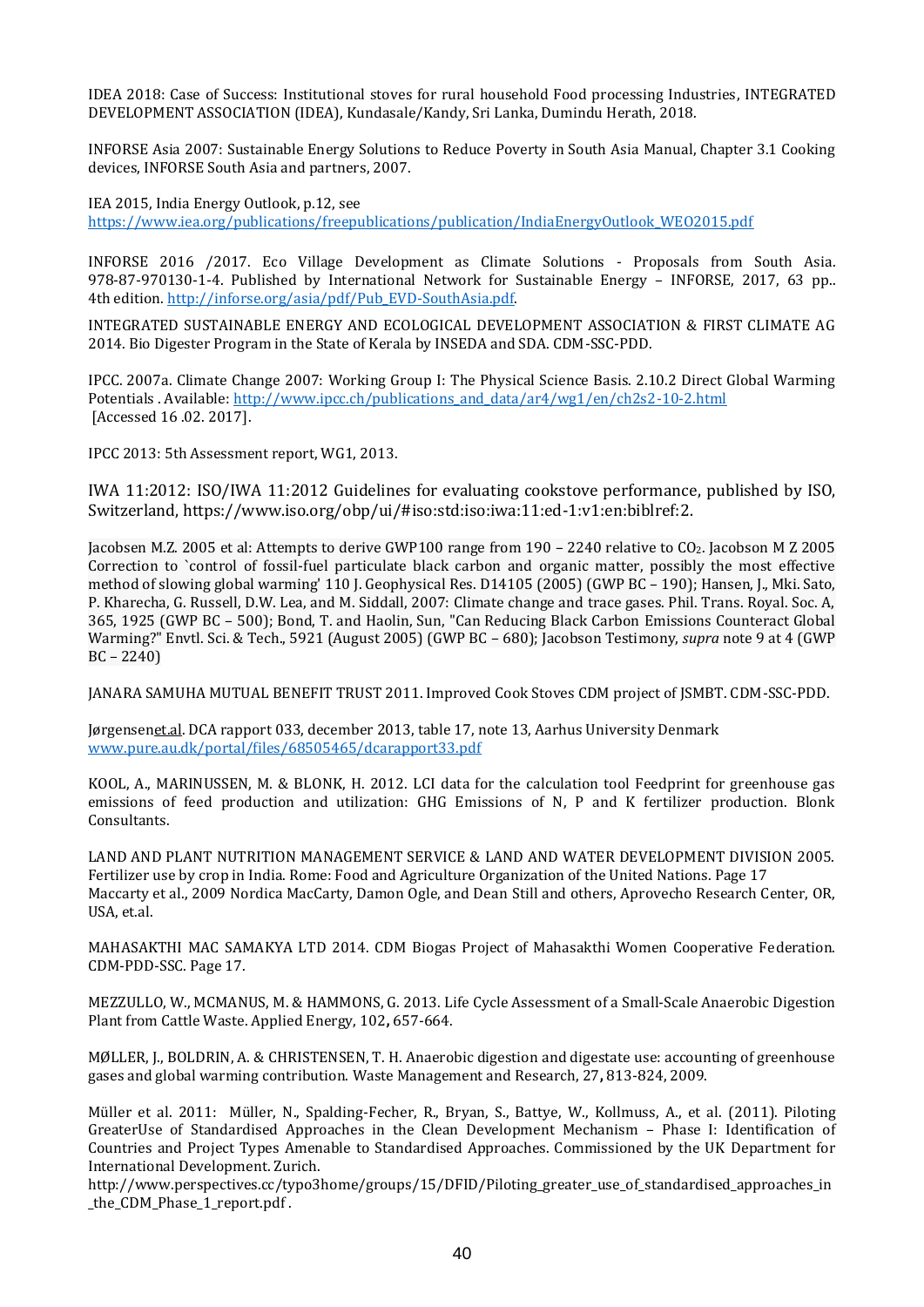M/S G K ENERGY MARKETERS PVT LTD & VITOL S.A. 2012b. Distribution of Improved Cookstove - phase 17. CDM-SSC-PDD.

OLESEN, G. B. 2014. «Baggrundsnotat om biomasse», Page 11, Hurtig Omstilling til VedvarendeEnergy, SustainableEnergy, Denmark, Available online at<https://ve.dk/hvem-er-vi/vi-mener/vedvarende-energi-ja-tak/> (go to «Baggundsnotater»)

PANWAR, N. L., KURCHANIA, A. K. & RATHORE, N. S. 2009. Mitigation of greenhouse gases by adoption of improved biomass stoves. Mitigation and Adaptation Strategies for Global Change, 14**,** 569-578.

PERERA, K. K. C. K. & SUGATHAPALA, A. G. T. 2002. Fuelwood-fired cookstoves in Sri Lanka and related issues. Energy for Sustainable Development, 6**,** 85-94.

PREBLE, C. V., HADLEY, O. L., GADGIL, A. J. & KIRCHSTETTER, T. W. 2014. Emissions and climate-relevant optical properties of pollutants emitted from a three-stone fire and the Berkeley-Darfur stove tested under laboratory conditions. Environmental Science & Technology, 48**,** 6484-6506.

Pragato and Birwal: Technological Revolution in Drying of Fruit and Vegetables Singham Pragati and BirwalPreeti, International Journal of Science and Research (IJSR) ISSN (Online): 2319-7064, 2012, p. 705 ff.

RAVINDRANATH, N. H. & BALACHANDRA, P. 2009. Sustainable bioenergy for India: Technical, economic and policy analysis. Energy, 34**,** 1003-1013.

RAMANATHAN, V. & BALAKRISHNAN, K. 2007. Reduction of Air Pollution and Global Warming by Cooking with Renewable Sources. A Controlled and Practical Experiment in Rural India. A white paper. [Online]. Available: <http://www.projectsurya.org/storage/Surya-WhitePaper.pdf> [Accessed 8 March 2017].

Rehman et al. 2011: Black carbon emissions from biomass and fossil fuels in rural India, I. H. Rehman, T. Ahmed, P. S. Praveen, A. Kar, and V. Ramanathan, Atmos. Chem. Phys., 11, 7289–7299, 2011. Online at [http://www](http://www-ramanathan.ucsd.edu/files/pr178.pdf)[ramanathan.ucsd.edu/files/pr178.pdf](http://www-ramanathan.ucsd.edu/files/pr178.pdf)

RTKC, 2017. Measurements of traditional stoves following IWA for Cookstoves of ISO and the Global Alliance for Clean Cookstoves. Measured December 2016 – February 2017 at the RTKC Laboratory, Bhanimandal, Nepal. Information provided by Shovana Maharjan, CRT/Nepal.

SACRED 2012. Micro Scale Biogas CDM Project of SACRED. CDM-SSC-PDD.

SAMUHA 2011. Improved Cook Stoves CDM project of SAMUHA. CDM-SSC-PDD.

SEVA MANDIR 2013. Improved Woodstoves in Udaipur - Helping Women and Environment. CDM-SSC-PDD.

Singh, P., Gundimeda, H. & Stucki, M. Environmental footprint of cooking fuels: a life cycle assessment of ten fuel sources used in Indian households (2014) 19: 1036. doi:10.1007/s11367-014-0699-0 1036-

SHOME, S., VIYACHARAN, A., CHANDRASHEKARA, K. & RANA, I. 2011. Efficient Fuel Wood Cooking Stoves Project in Foothills and Plains of Central Region of Nepal Project in Nepal. Det Norske Veritas AS.

SOMANATHAN, E. & BLUFFSTONE, R. 2015. Biogas: Clean Energy Access with Low-Cost Mitigation of Climate Change. Environmental Resource Economics, 62**,** 265-277.

TERI 2010. Biomass energy in India. In: TERI (ed.) International ESPA workshop on biomass energy. Edinburgh: International Institute for Environment and Development. Pages 15, 17.

WORLD HEALTH ORGANIZATION 2009. Country profiles of Environmental Burden of Disease - India. Geneva.

WORLD HEALTH ORGANIZATION. 2016. Household air pollution and health [Online]. Available: <http://www.who.int/mediacentre/factsheets/fs292/en/> [Accessed 9 February 2017].

YEPL 2011. Household Biogas project in Maharashtra. CDM-SSC-PDD.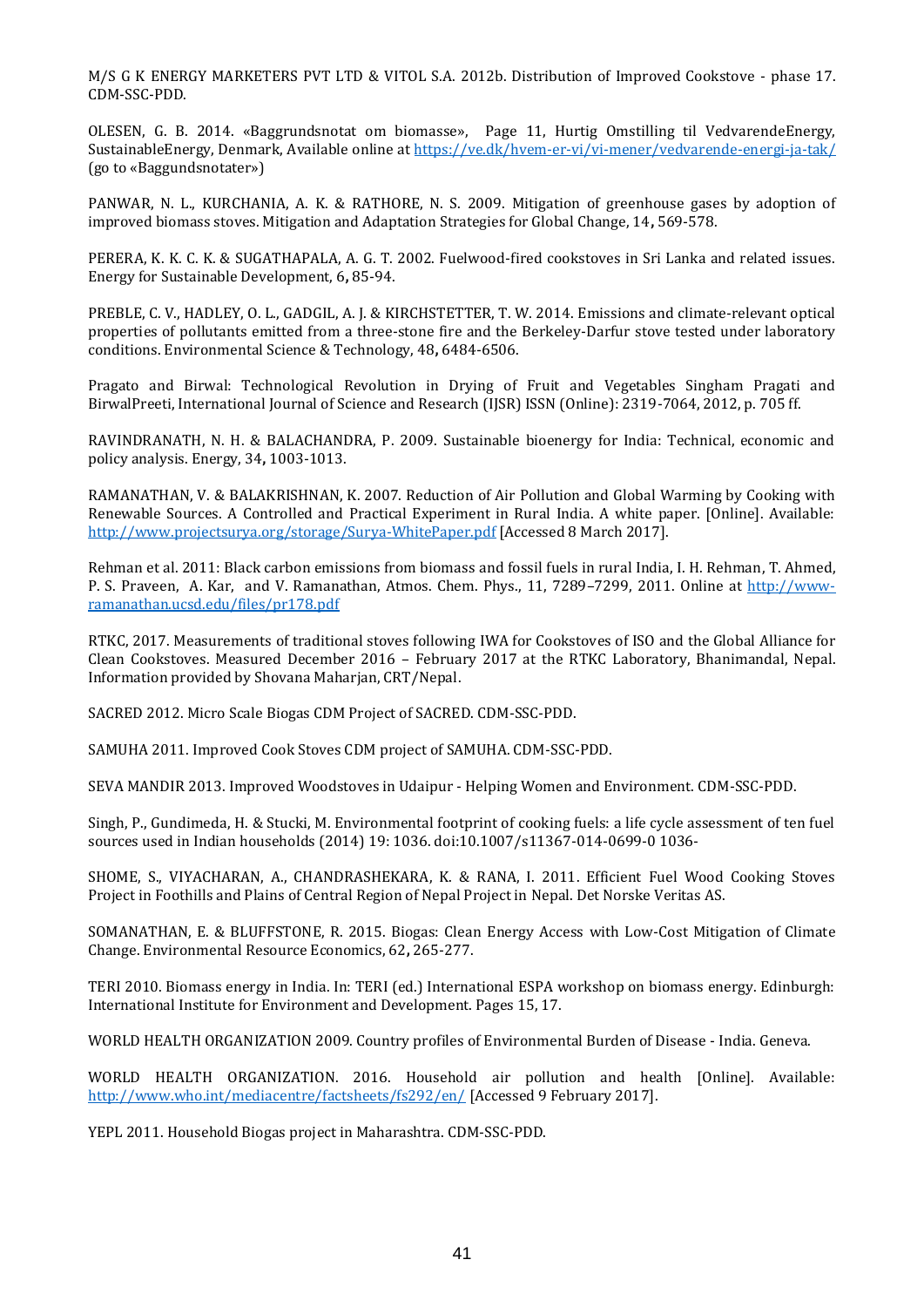### **Appendix 1: GHG Emissions with Improved Cookstoves**

By Jessica Brugmans

Indian surveys put the rural households that use improved cookstoves somewhere between 5% and 7% (M/s G K Energy Marketers Pvt Ltd and Vitol S.A., 2012a: 2). In Sri Lanka, it is estimated that around 41% of fuelwood could be saved by disseminating improved cookstoves (Perera and Sugathapala, 2002: 85). A substantial part of this potential has now been harnessed with the dissemination of the Anagi stove.

There is a wide variety of improved cookstoves on the market, and per project location some are more suitable than others. Variations are in design including whether they provide for one or two stoves. The following table provides an overview of popular improved stoves in South Asia, the fuel type used, and the efficiency percentage.

| Improved cookstove design | Efficiency % | Fuel     |
|---------------------------|--------------|----------|
| Anagi stove - 1 & 2       | 21.0         | Fuelwood |
| Ceylon charcoal stove     | 30.0         | Charcoal |
| Sarvodaya two-pot stove   | 22.0         | Fuelwood |
| CISIR single-pot stove    | 24.0         | Fuelwood |
| <b>IDB</b> stove          | 20.0         | Fuelwood |
| <b>NERD</b> stove         | 27.0         | Fuelwood |

| Table A1: Improved Cookstove Efficiency and Fuel Type |
|-------------------------------------------------------|
|-------------------------------------------------------|

*Adapted from: (Perera and Sugathapala, 2002: 92).*

Not all projects considered use the above stoves, there are other designs in use as well and new ones have been developed. For all, however, the efficiency rates lie well above the averages for traditional cooking methods. It ranges between around 20%, 30%, 40% depending on the stove. (Egluro UK and Centre for Rural Technology Nepal, 2011: 4, JanaraSamuha Mutual Benefit Trust, 2011: 3, SAMUHA, 2011: 4, Bagepalli Coolie Sangha, 2012: 2, M/s G K Energy Marketers Pvt Ltd and Vitol S.A., 2012a: 16, Seva Mandir, 2013: 4, Integrated Sustainable Energy and Ecological Development Association and First Climate AG, 2014: 9).

Household biogas digesters, as discussed at length in chapter 4, also require specifically designed stoves for using the gas for cooking. The efficiencies of biogas stoves are comparable to those of kerosene or LPG stoves. Biogas stoves can achieve efficiencies varying between 40% and 65% (Bhattacharya and Salam, 2002: 310). Bhattacharya employs an efficiency rate of 55% percent for LPG and biogas stoves. This information compiled and compared with the traditional stoves gives the following  $CO<sub>2</sub>$  emissions for different forms of cooking on different stoves and with different fuels:

| Table A2: CO <sub>2</sub> Emissions from Cooking |  |  |  |
|--------------------------------------------------|--|--|--|
|--------------------------------------------------|--|--|--|

|                                                      | Net fuel emissions | Efficiency | Net emissions from<br>cooking |
|------------------------------------------------------|--------------------|------------|-------------------------------|
|                                                      | pr kWh fuel        | %          | pr kWh useful energy          |
| Traditional fire, unsustainable biomass              | 0,39               | 15         | 2,6                           |
| Traditional fire, biomass by-product*                | 0,13               | 15         | 0,9                           |
| Improved stove, unsustainable biomass                | 0,39               | 30         | 1,3                           |
| Improved stove, biomass by-products*                 | 0,13               | 30         | 0,4                           |
| All biomass stoves and fires,<br>sustainable biomass | 0                  | n.a.       | $\Omega$                      |
| LPG stove                                            | 0,26               | 50         | 0,5                           |

*\*Assuming the effective CO2 emissions, compared with composting of the materials, is 1/3 of unsustainable biomass*

*Adapted from: (Ravindranath and Balachandra, 2009).*